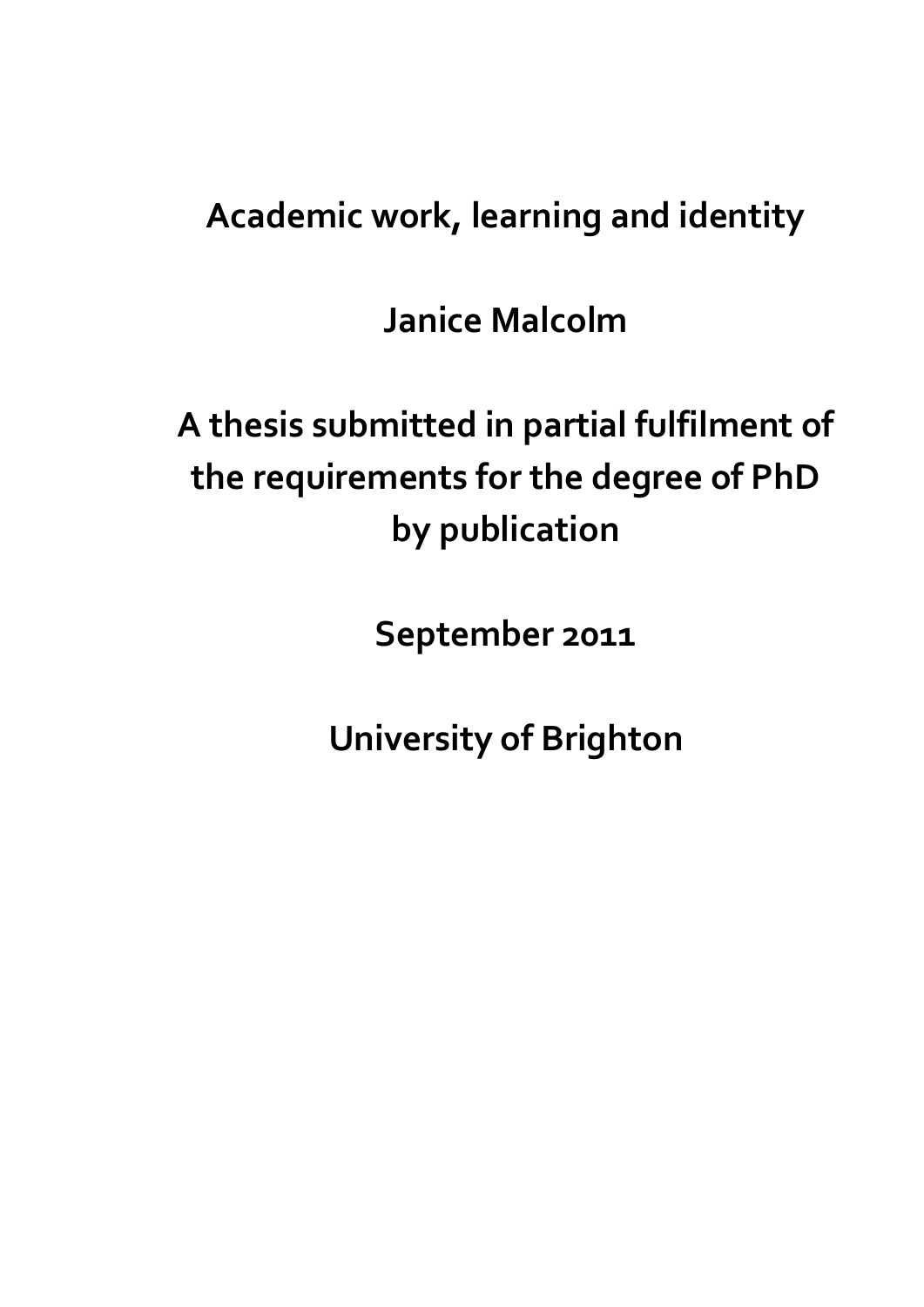## **Academic work, learning and identity**

This thesis comprises a set of linked texts, published over a 10-year period, principally as book chapters and journal articles. The texts offer a series of analyses of the literature of higher education teaching and learning; the nature of academic work and the ways in which it is constructed for different purposes; the ways in which teaching, research and discipline can be understood as elements of academic practice; discipline as the academic workplace and the nature of 'workplace learning' in this context; and the contribution of selected theoretical perspectives on learning and work to new understandings of academic practice. Taken together , these texts have made a significant contribution to the development of academic practice as a focus of educational research. They draw upon

- An initial review of the literature of learning and teaching in higher education;
- An empirical study of the construction of pedagogic and academic identity, involving extended interviews with 20 academics;
- The development of successive conceptualisations of pedagogic and academic practice and identity;
- The incorporation of new theoretical perspectives into the study of academic work and the cross-fertilisation of the field from different disciplinary perspectives.

The published texts are arranged thematically and located both within the research field and within the development of the author's academic career. The publications are critically appraised in terms of their contribution to the development of academic practice as a focus of research into higher education, and to the emergent disciplinary field of 'work and learning'.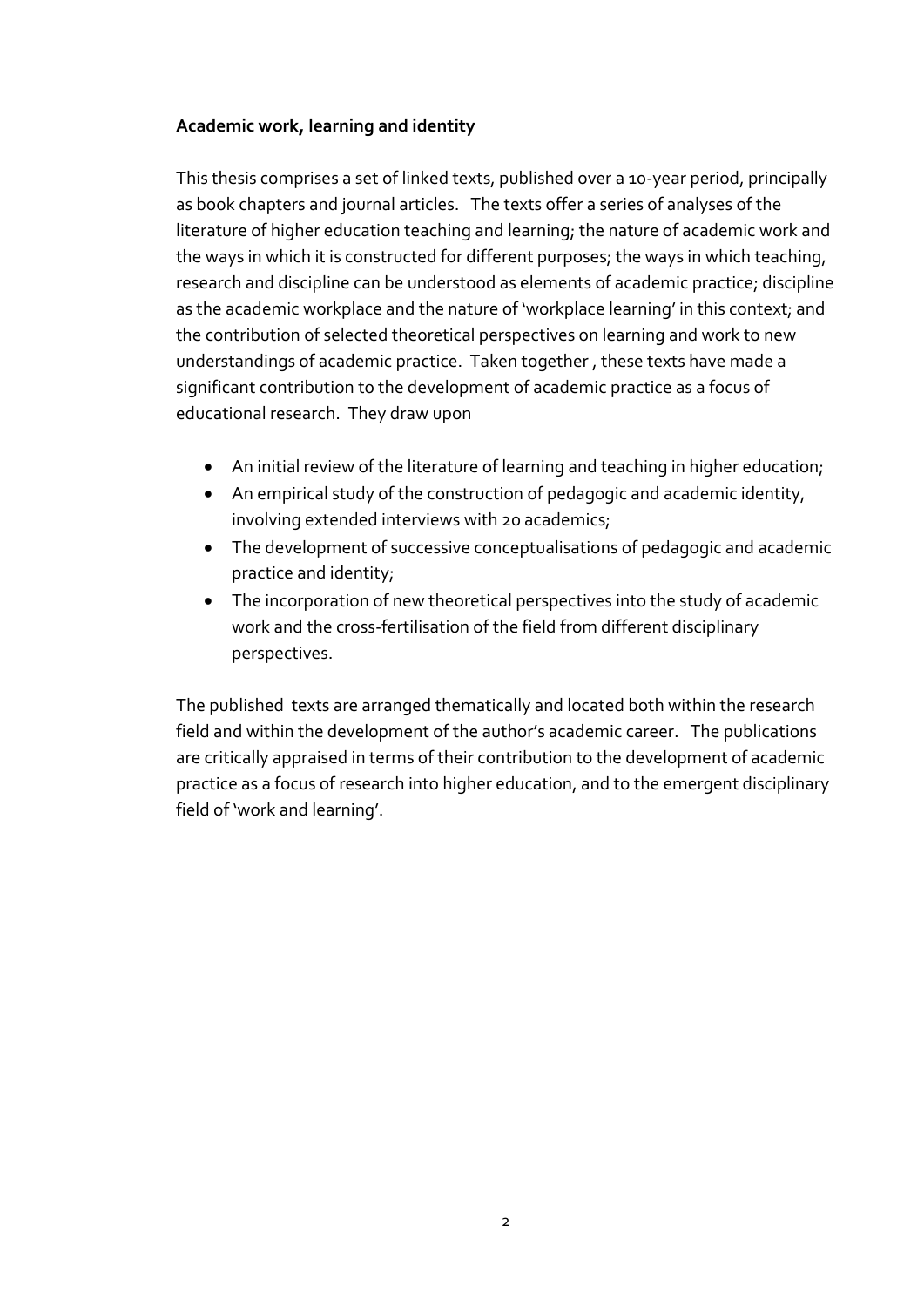**Table of contents**

| <b>Section</b>                                                                                                                                                                                                                                                                                                                                                                                                        | Page no. |
|-----------------------------------------------------------------------------------------------------------------------------------------------------------------------------------------------------------------------------------------------------------------------------------------------------------------------------------------------------------------------------------------------------------------------|----------|
| Introduction<br>1.                                                                                                                                                                                                                                                                                                                                                                                                    |          |
| 1.1. Academic career context                                                                                                                                                                                                                                                                                                                                                                                          | 6        |
| 1.2. Explanation of organisation of commentary                                                                                                                                                                                                                                                                                                                                                                        | 12       |
| 1.3. Summary claim of original contribution                                                                                                                                                                                                                                                                                                                                                                           | 13       |
| Commentary<br>2.                                                                                                                                                                                                                                                                                                                                                                                                      |          |
| 2.1. Methodology                                                                                                                                                                                                                                                                                                                                                                                                      | 14       |
| 2.2. Papers 1-4: Constructing pedagogic identity                                                                                                                                                                                                                                                                                                                                                                      | 23       |
| 2.3. Papers 5-6: Formality and informality in learning                                                                                                                                                                                                                                                                                                                                                                | 29       |
| 2.4. Papers 7-11: Towards an analysis of academic work in the<br>disciplinary workplace                                                                                                                                                                                                                                                                                                                               | 33       |
| Coda<br>3.                                                                                                                                                                                                                                                                                                                                                                                                            | 40       |
| <b>Commentary references</b><br>4.                                                                                                                                                                                                                                                                                                                                                                                    | 44       |
| Appendices: interview schedules<br>5.                                                                                                                                                                                                                                                                                                                                                                                 | 49       |
| 6. Published papers<br>NB Since the published papers on which this thesis is based are covered by third-party<br>copyright agreements, they are not included in the physical or e-copy deposited with the<br>University of Brighton.                                                                                                                                                                                  |          |
| Paper 1: Malcolm, J. and Zukas, M. (2000) 'Becoming an educator: communities of<br>practice in higher education' in McNay, I. (ed.) Higher Education and its Communities,<br>Buckingham, SRHE/Open University                                                                                                                                                                                                         |          |
| Paper 2: Malcolm, J. and Zukas, M. (2001) 'Bridging pedagogic gaps: conceptual<br>discontinuities in higher education' Teaching in Higher Education, 6, 1, 33-42                                                                                                                                                                                                                                                      |          |
| Paper 3: Zukas, M. and Malcolm, J. (2002) 'Pedagogies for lifelong learning: building<br>bridges or building walls?' in Harrison, R., Reeve, F., Hanson, A. Clarke, J. (eds.) Supporting<br>Lifelong Learning: Volume 1 - Perspectives on Learning, London, Routledge Falmer/Open<br>University                                                                                                                       |          |
| Paper 4: Zukas, M. and Malcolm, J. (2008) 'Pedagogic identities and lifelong learning' in<br>Herzberg, H. (Ed.) Lebenslanges Lernen. Theoretische Perspektiven und empirische Befunde<br>im Kontext der Erwachsenenbildung (Lifelong learning: theoretical perspectives and<br>empirical findings in the context of adult education), Frankfurt am Main/ Berlin/ Bern/<br>Bruxelles/ New York/Oxford/Wien, Peter Lang |          |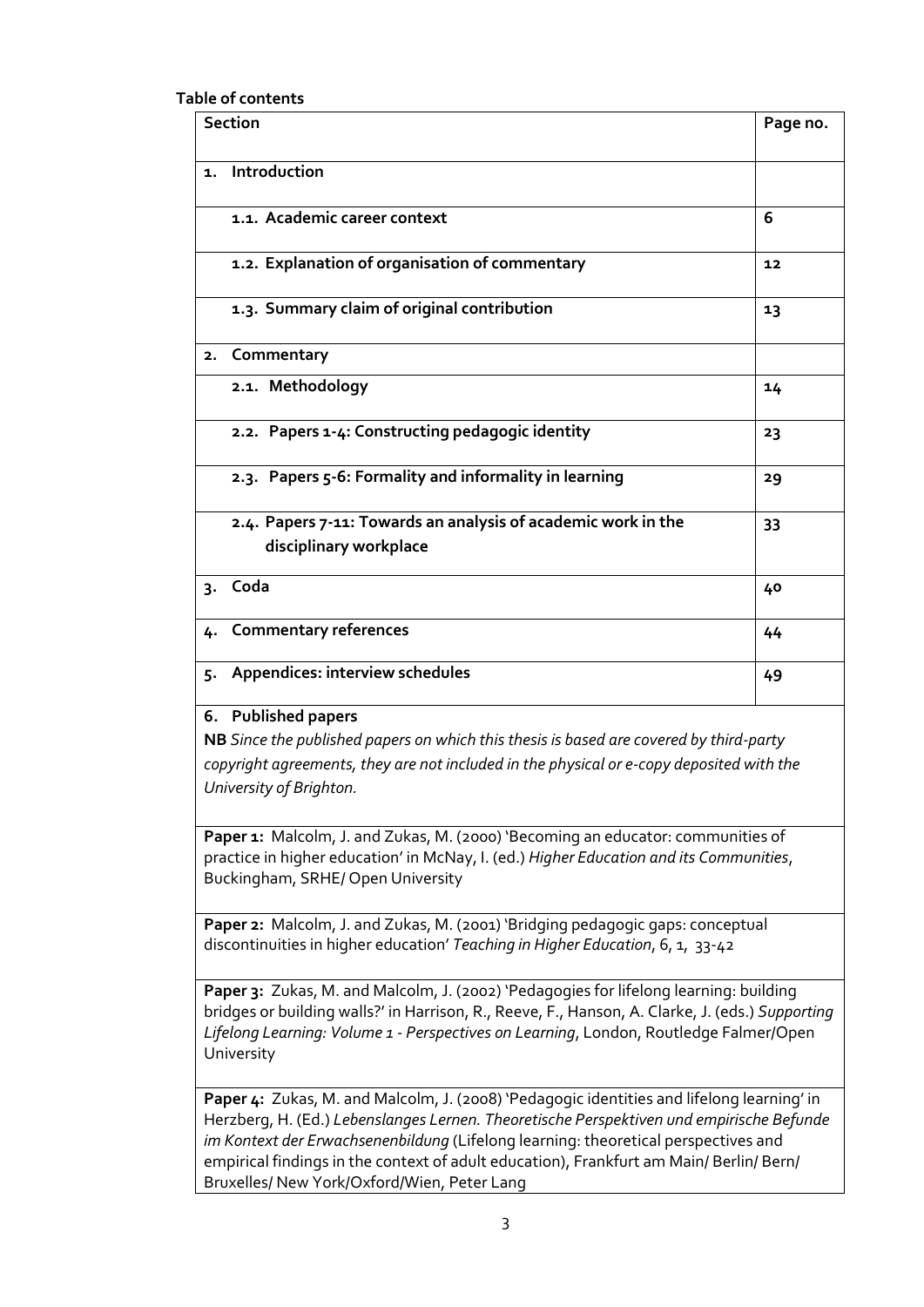Paper 5: Malcolm, J., Hodkinson, P., Colley, H. (2003) 'The interrelationships between informal and formal learning', *Journal of Workplace Learning*, 15, 7/8, 313-318

**Paper 6:** Colley, H., Hodkinson, P. and Malcolm, J. (2003) *Formality and Informality in Learning: A Report for the Learning and Skills Research Centre*, London, LSRC

Paper 7: Malcolm, J. and Zukas, M. (2006) 'Pedagogic learning in the pedagogic workplace' in Edwards, R., Gallacher, J. and Whitaker, S. (eds) *Learning outside the Academy* London, Routledge

**Paper 8:** Malcolm, J. and Zukas, M. (2007)' Poor relations: exploring discipline, research and pedagogy in academic identity' in Osborne, M, Houston, M and Toman, N (eds) *The Pedagogy of Lifelong Learning: understanding effective teaching and learning in diverse contexts* London, Routledge

Paper 9: Malcolm, J. and Zukas, M. (2007) 'Beyond the fringe: adult educators, work and discipline' , paper presented at the 5<sup>th</sup> International Researching Work and Learning Conference, Cape Town, 2-5 December

Paper 10: Zukas, M. and Malcolm, J. (2007) 'Teaching, discipline, net-work' in Skelton, A. (ed) *International Perspectives on Teaching Excellence in Higher Education* London, Routledge

Paper 11: Malcolm, J. and Zukas, M. (2009) 'Making a mess of academic work: experience, purpose, identity', *Teaching in Higher Education* 14, 5, 495-506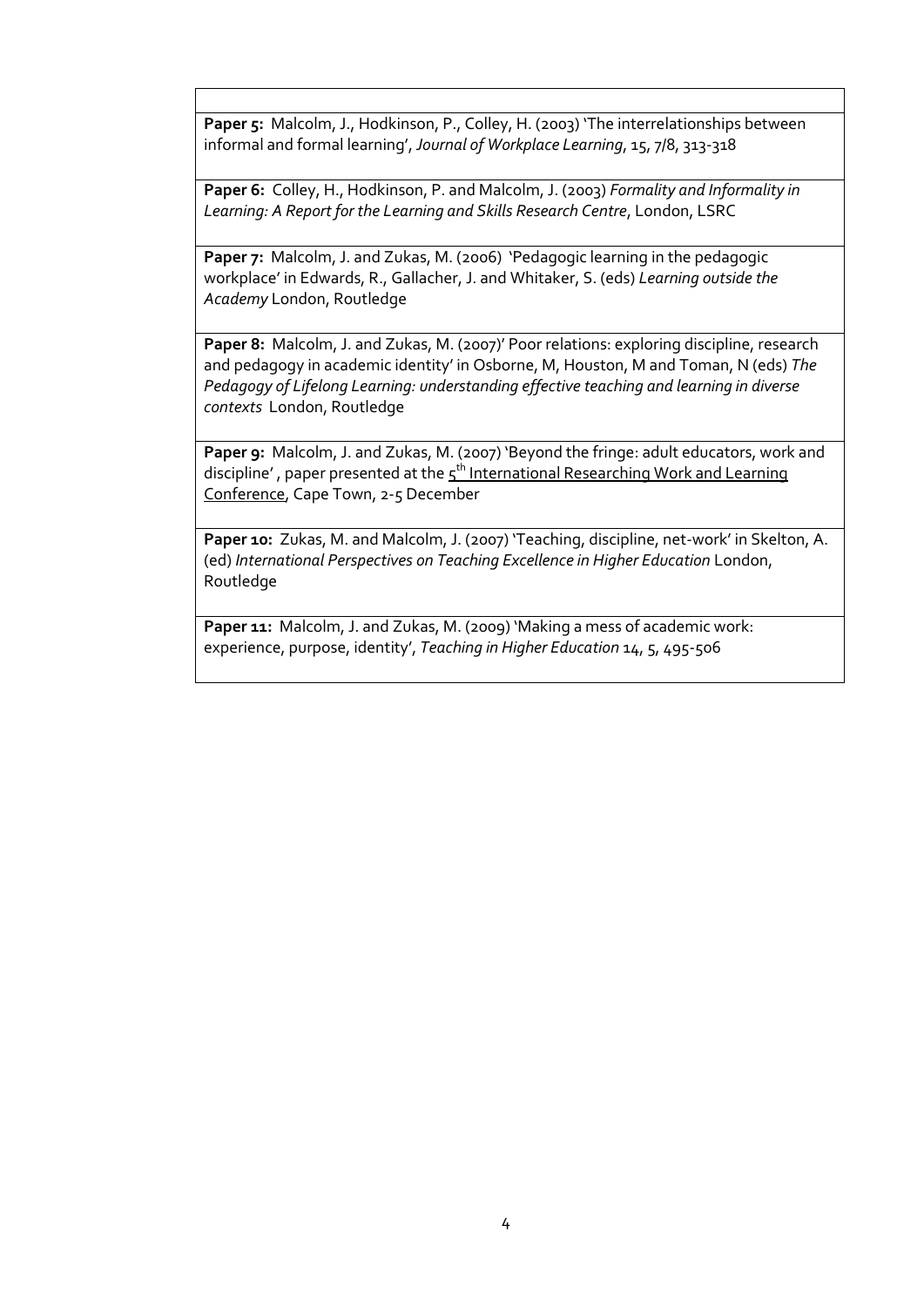# **Declaration**

I declare that the research contained in this thesis, unless otherwise formally indicated within the text, is the original work of the author. The thesis has not been previously submitted to this or any other university for a degree, and does not incorporate any material already submitted for a degree.

Signed

Dated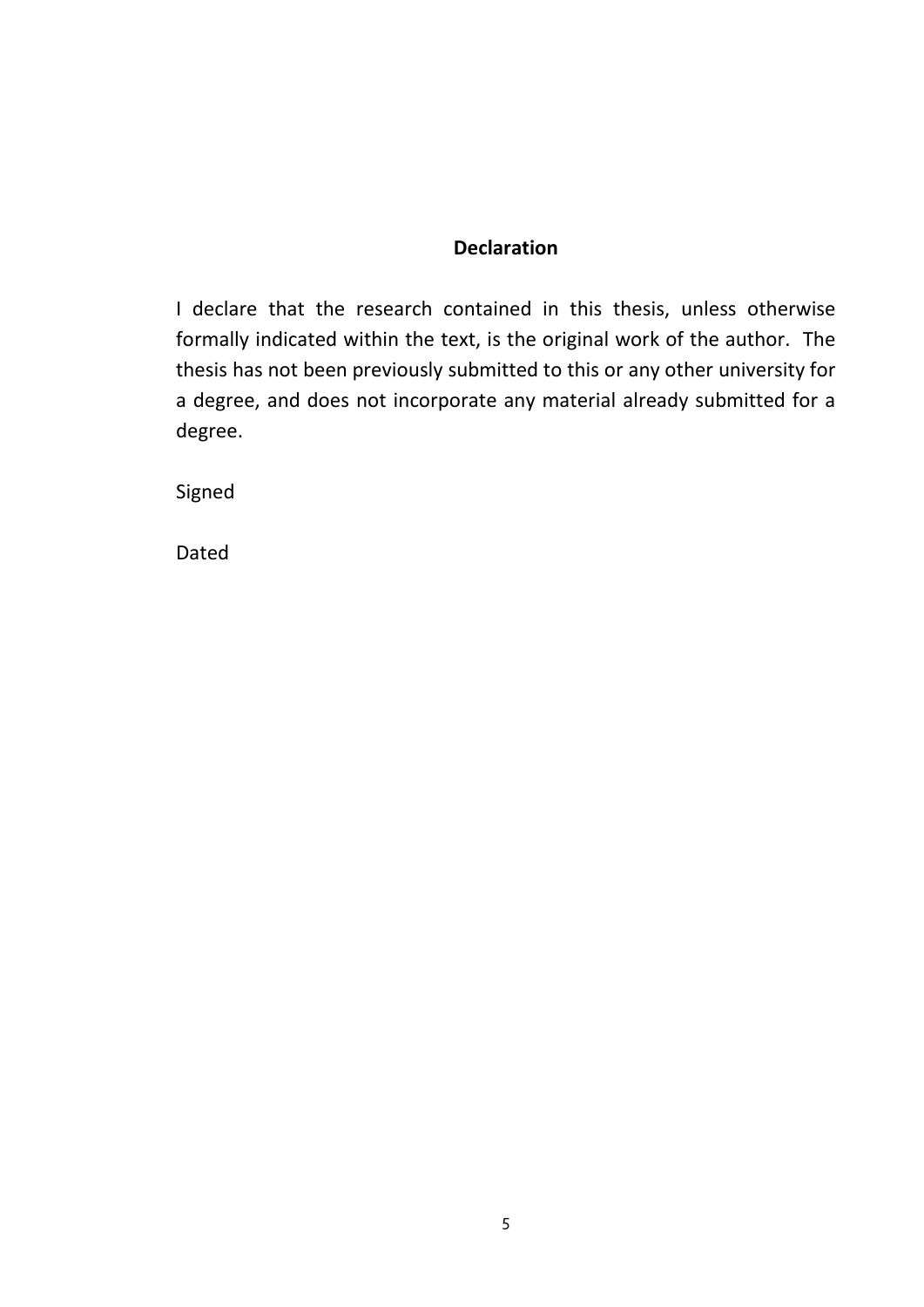## **Section 1: Introduction**

## **1.1 Academic career context**

My first University appointment was as a Lecturer in Continuing Education at the University of Leeds in 1990. For eight years before that I had been working as an adult education lecturer in further education colleges in Bradford, and had also undertaken a Masters in Adult and Continuing Education at Leeds. My dissertation (Malcolm, 1988) was a small-scale study of race, gender and disability policies in Bradford's 3 college adult education departments, written from a critical perspective rooted in feminist and Marxist radical adult education.

Once in a university post, my early research focused on women's education and on the particular policy contexts of adult education in the late 1980's and early 1990s (Malcolm, 1992; 1993; Malcolm and Jones, 1995), in part funded by a successful bid to the then Universities Funding Council for a 2-year research project. During this period I was also exploring my own political stance on education, writing with Rebecca O'Rourke on the legacy of social purpose in adult education (Malcolm and O'Rourke, 2001), and contributing a chapter on my own experiences as student and academic to a book edited by the radical feminist adult educator Jane Thompson (Malcolm, 2000). This chapter was, in effect, a manifesto of my position in relation to higher education, both as an adult educator and as a woman academic from a poor working-class background. My early experiences of grappling with critical questions of class and gender in educational contexts – both in autobiographical and in theoretical terms – have strongly influenced my later research preoccupations and the conceptual frameworks within which I have found myself most at home.

I experienced a privileged, if rather disorganised, academic apprenticeship as I made the transition from being an adult education practitioner to being an academic. I received no formal mentoring on the development of my research career, but relied heavily on extensive reading, informal contacts with colleagues, and gatherings such as the Standing Conference on University Teaching and Research on the Education of Adults (SCUTREA) for my socialisation as a researcher. However my location within a very schoolteaching-centred School of Education meant that I and my 'post-compulsory' colleagues were also exposed to ideas, theoretical frameworks and practices which were common currency among schooleducation academics. This in itself was a valuable experience. The traditional foundations of history, philosophy, psychology and sociology of education were being undermined by moves towards school-based training, and the academic study of education was moving into policy, management, curriculum and pedagogy. Yet the strong disciplinary orientation of teacher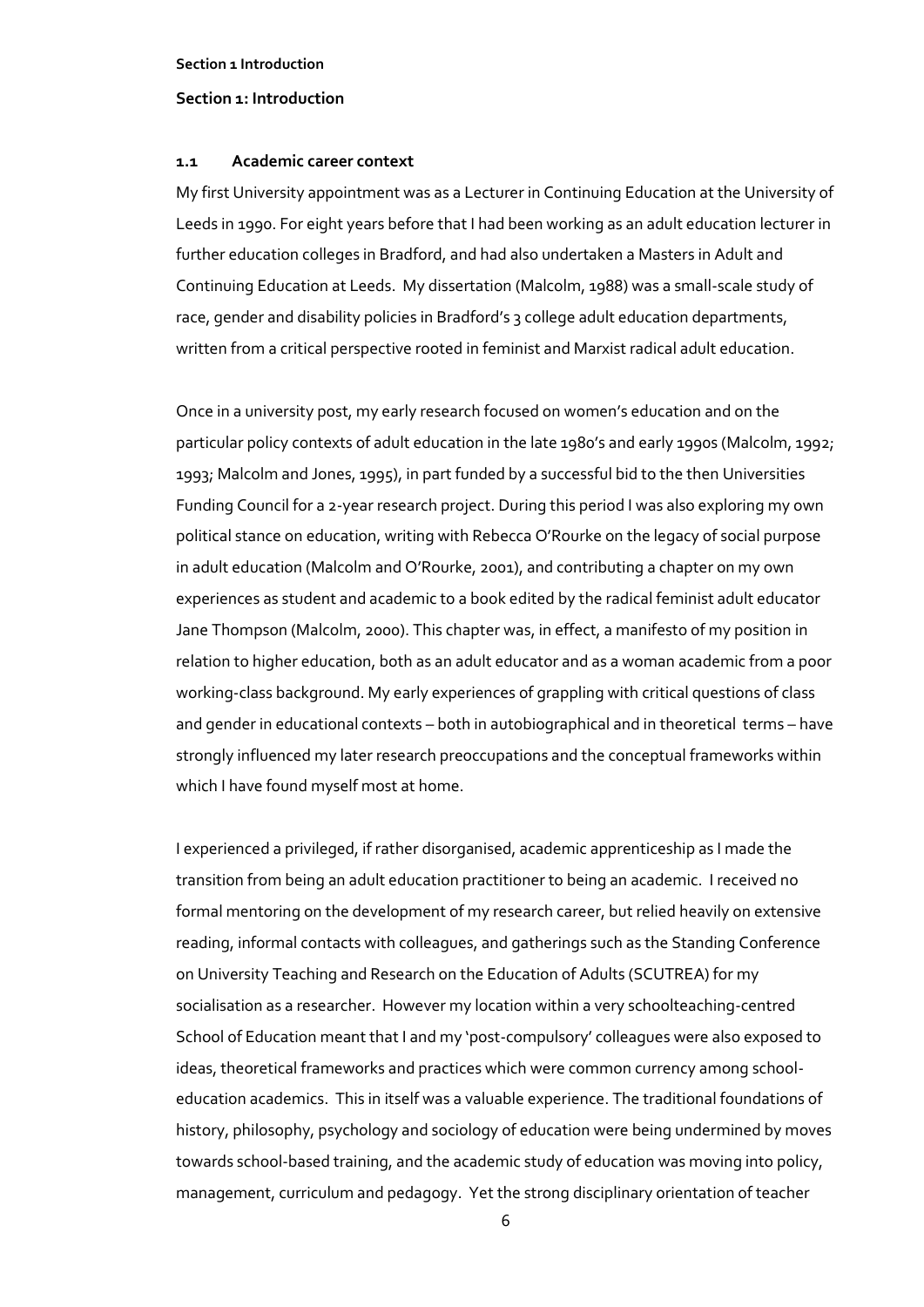education was maintained (in that students trained as teachers of history, maths, etc., rather than as subject specialists with an additional generic training in teaching). The conflicts and debates which these changes stimulated among our colleagues provided a very useful focus of comparison for those of us specialising in adult, further and higher education.

Through teaching across the Masters programme, supervising dissertations and cosupervising PhD students I was inducted into research practices as a working academic, in a way which would now be very unusual – through experiential learning. However I undertook on my own initiative a year-long course in Advanced Social Research Methods in the Leeds Sociology Department (there was of course no formal PhD research training at the time), excellently taught by Ray Pawson, a scholar of social research methodology. The breadth of my exposure to research through all of these activities had both a positive and a negative impact; in effect I did not really find my own research direction until I had been an academic for about six years, and after I had begun and then withdrawn from formal PhD study – which I had to do during a family crisis. But this long apprenticeship also meant that the direction of my research emerged from experience and familiarity with the field, and that I was able to distinguish a true intellectual focus from ephemeral passing interest. This is a rare privilege and has meant that I have never lost interest in my own research.

The final period in my research 'apprenticeship' took place when I moved into the Leeds School of Continuing Education, and involved a number of short-term commissioned research projects. One was a 3-month solo project for the local region of the Workers Educational Association (WEA) (Malcolm, 1998); another was a contribution to an ongoing project for the National Council for Vocational Qualifications (NCVQ) being undertaken by Leeds colleagues (University of Leeds, 1997). Both of these projects required me to hone my methodological skills, and required a high degree of self-discipline and methodological rigour, enabling me to exploit and refine much of what I had learnt about research methods through my own study, through teaching and supervision, and through my earlier experiments in research practice.

Despite my use here of the term 'apprenticeship', there is for me no clear dividing line between the apprenticeship phase and the beginning of self-driven and focused research practice, which was closely linked with my teaching concerns. I was involved throughout this time in new teacher education programmes (PGCE Post-compulsory), and Masters programmes in Adult or Post-compulsory Education, teaching modules on the sociology of education, policy and gender. My students increasingly comprised higher education lecturers, nurse educators, FE lecturers and other professional educators, rather than the more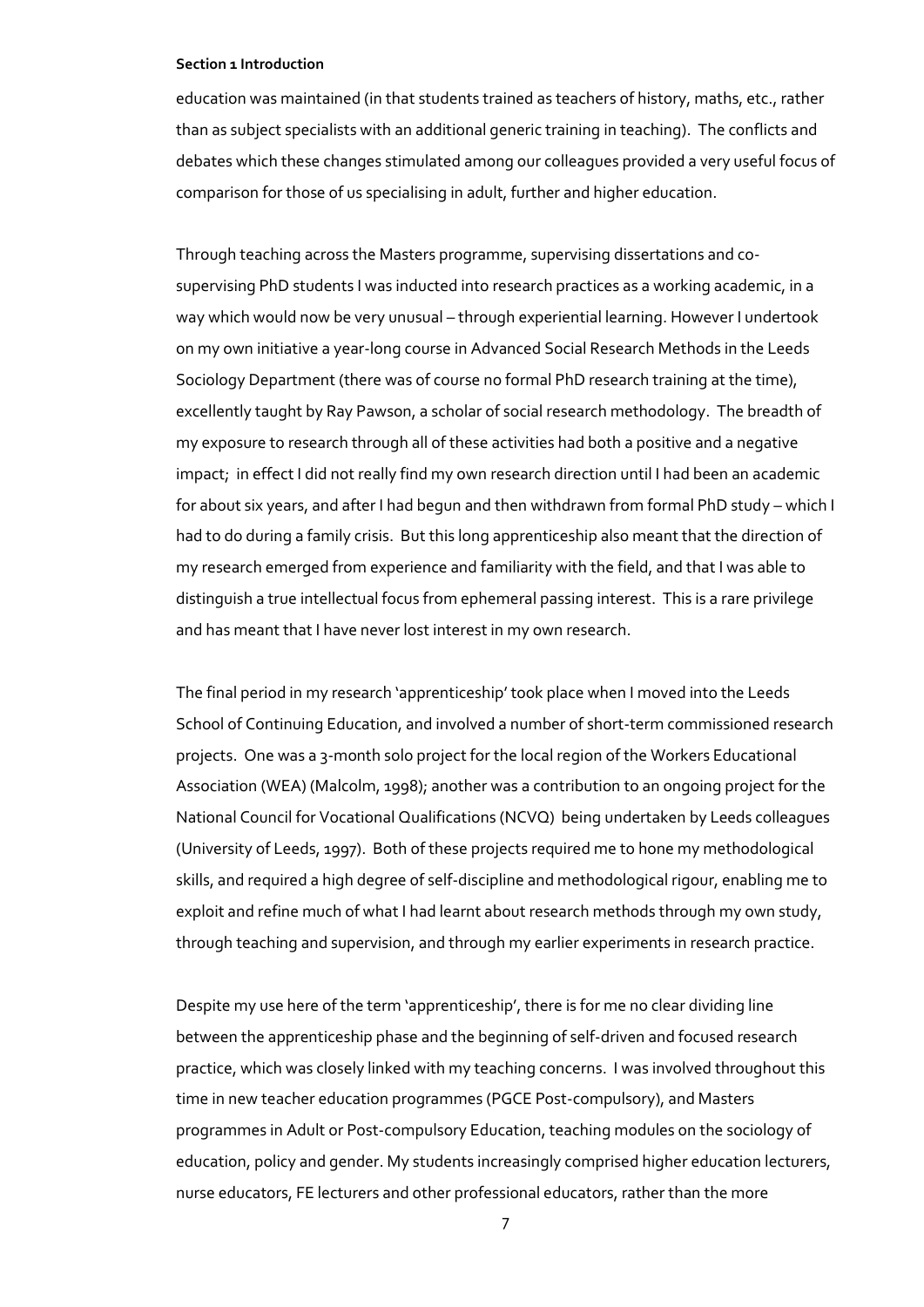'traditional' adult educator. In 1994-5 I became actively involved in the policy debates about compulsory teaching qualifications for FE lecturers and participated in events and discussions surrounding the 'occupational mapping' of the sector (Malcolm, 1995). My concern at this point was with the apparent seizure by the NCVQ competence culture of the field of 'educating the adult educator' – which I saw as a principal focus of my teaching.

With the benefit of historical hindsight it is easy to see that fundamental and irreversible shifts were already in process in the identity and practice of 'post-compulsory' educators and the institutions in which they worked. Adult education had been profoundly undermined by the Conservative governments following 1979 (see, for example, McIlroy and Spencer, 1988). The competence-based education movement in UK policy was dominating educational discourse (see e.g. Edwards and Usher, 1994, Hyland, 1993); and the various forms of 'gentlemen's agreement' which had enabled the professions to retain autonomy and trust in the postwar period were under popular and political attack (see e.g. Bottery, 1996). My critique of the application of competence-based approaches to teacher education was, essentially, that *'by excluding the critical consideration of educational purposes it effectively reduces the educator's role to that of technician, impoverishing both lecturer and student. Its focus on organisational commitment promotes compliance and excludes any understanding of the forces which shape lecturers' own work and that for which they prepare their students.'* (Malcolm 1995, 69); a stance which has continued to inform both my research and my teaching since that point. Although the institutional focus of my research and the forms of analysis have changed, my commitment to the broader emancipatory social purposes of education has remained fundamental.

# **ESRC Project R000222794 – Models of the educator in higher education: a bibliographic and conceptual map**

In 1998 I designed and succeeded in obtaining funding for a small, one-year project funded by the Economic and Social Research Council (ESRC). This grew out of discussions with my Leeds colleague Miriam Zukas (henceforth referred to as MZ), about two things. The first was the emergence of the embryonic Institute for Learning and Teaching in Higher Education (ILT), following the recommendations on the 'professionalisation' of university teaching made in the Dearing Report (NCIHE, 1997). Although higher education had always lagged some way behind other educational sectors in relation to centralisation, standardisation and regulation, there was a perceptible movement to promote development of a new specialist area of study and practice – 'teaching and learning in higher education' (TLHE), and this clearly struck a chord with the regulatory direction of education policy in the late 1990s. The second, linked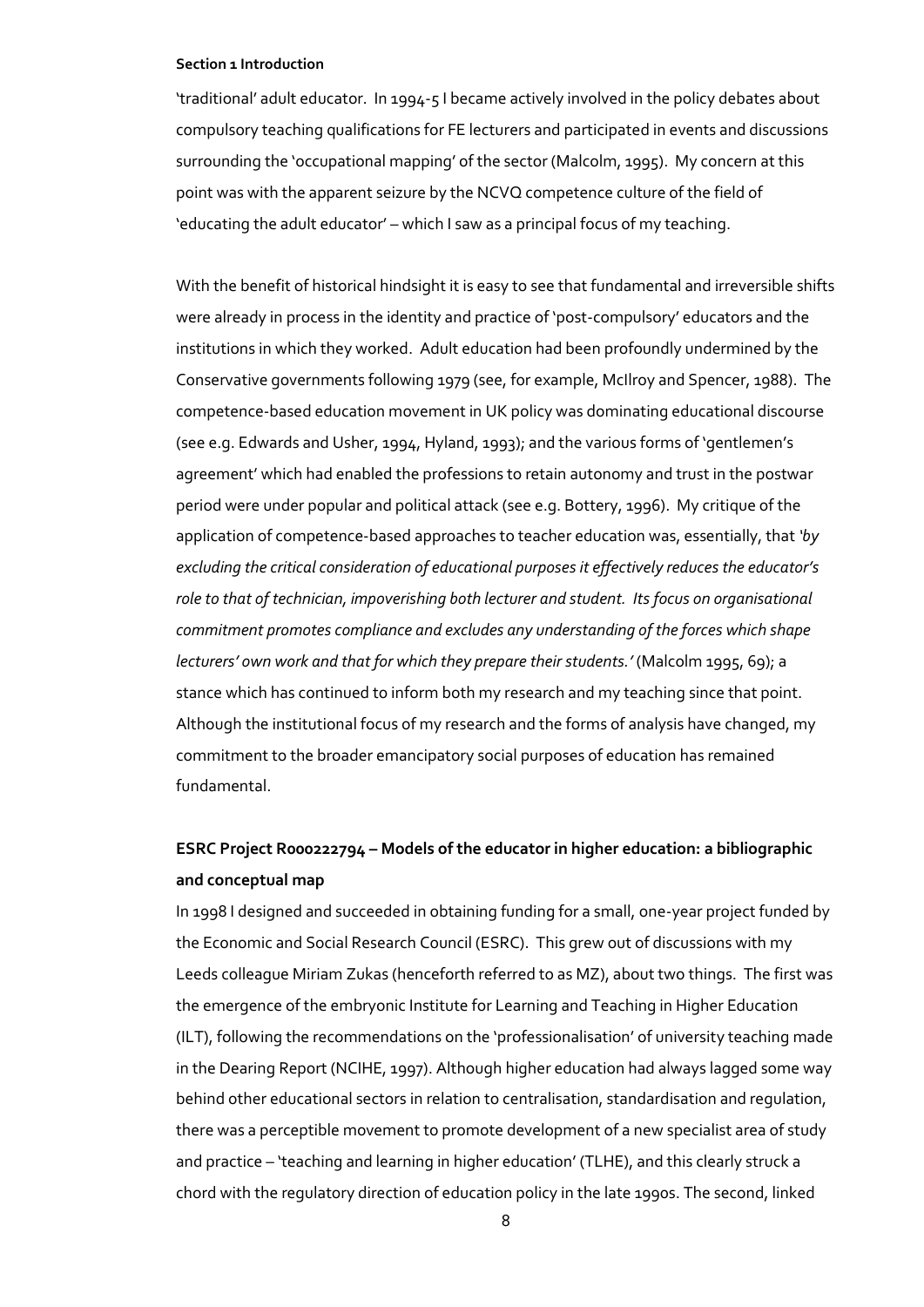issue was the oddity and impoverishment of some of the literature emerging at the time from this movement.

As an emerging field of practice TLHE was, and to some extent remains, in a precarious position within the academy. I would argue that this was precisely because of some of the problems identified in **Papers 1 and 2** – the training orientation of many of its practitioners, the lack of academic experience of many of those claiming to train others to teach, and the theoretical and conceptual inadequacy of the literature. There were other factors too, although they were beyond the scope of the original research project. One of these was the fact that those driving the TLHE movement were generally located in post-1992 universities, most of which at that point had not developed the academic self-confidence of the older, autonomous universities. With fewer resources at their disposal they had borne the brunt of expansion and had had perforce to find ways of teaching more students without a proportionate increase in funding; indeed the early work of some TLHE luminaries was specifically geared to teaching larger classes (e.g. Gibbs and Jenkins, 1992). The history of these institutions which, in the absence of degree-awarding powers, had been obliged until 1992 to subject all of their programmes to the scrutiny of the Council for National Academic Awards (CNAA), may well have contributed to an apparent willingness to accept, or even to seek, external regulation and validation. The early activities of the ILT are testament to an approach which was largely at odds with the (albeit often romanticised) traditions of academic freedom and autonomy in the 'old' universities. It was an attempt to found a professional body for academics, but without the engagement, interest or even awareness of the vast majority of academics themselves. Its focus was very much on teaching, and it initially proposed a complex set of competence-based teaching standards which academics would have to meet in order to be admitted to membership (Booth, 1998). Although the ILT failed to engage the academic community, its successor the Higher Education Academy (HEA) is still in existence and in many ways continues to be dogged by its legacy to this day. There have been successive reformulations and revisions of its accreditation procedures for individuals, programmes and continuing professional development frameworks, driven largely by the desire of some universities to be accredited by an outside body, rather than by any clear need for this kind of regulation; and predicated almost entirely on the separation of teaching from other aspects of academic work.

Having worked and researched in the fields of adult education and FE teacher education, and indeed having spent considerable time interacting with school education researchers, it seemed strange to me that the new literature of TLHE apparently bore no conceptual or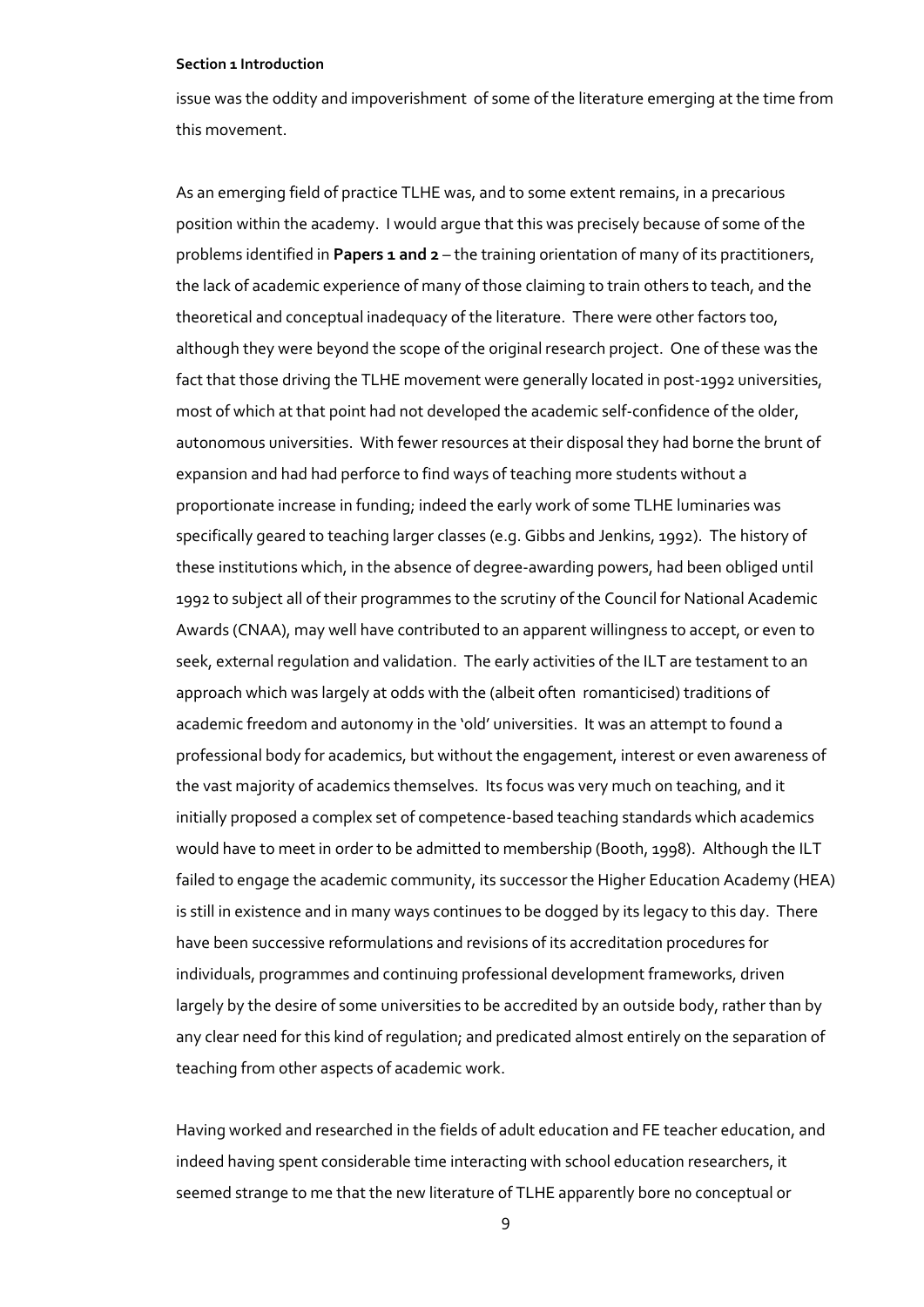theoretical relation to the established fields I knew well. Where, I wondered, did its ideas come from? And why did it make so little use of the rich and diverse traditions of educational thought? At the time I had recently come across a fascinating book (admittedly, probably fascinating only to those immersed in 60s and 70s popular music culture from an early age), entitled *Rock Family Trees* (Frame, 1993), in which the author used intricately-drawn genealogical diagrams to map the changing memberships of and migrations between British and American pop and rock groups. What intrigued me about this was the way in which changes in artistic production could be traced through the movements of, and interactions among, individual musicians. The notion of genealogy, both as a method and as a way of accounting for the existence and growth of powerful ideas or beliefs, was of course very familiar from the work of Foucault (e.g. Foucault, 1972; 1973), and was a compelling metaphor in social science research at the time. Initially, what I hoped for from the research project was a 'genealogical map' which would show whence the standard discourse of TLHE had emerged, and how it had become so detached from the established intellectual space of education. This was probably an unrealistic task for a one-year project, but the process of doing the project itself produced ideas which were eventually much more interesting to me than those embodied in the original intention.

This 1-year ESRC project was essentially a critical literature review of an emerging body of work, undertaken from the perspective of a researcher functioning largely outside the field under review. The final bibliography contained nearly 600 publications. However it was politically difficult to *publish* a systematic literature review. I had attended a Staff and Educational Development Association (SEDA) conference during the course of the research, where I encountered what appeared to be a rather evangelical community of practice intent on taking and defending its own territory as 'learning and teaching in higher education'. It already had gurus and intellectual leaders, some of whom were the authors of the work I found so inadequate. I felt like a visitor from a distant planet, and when I tried to explain what my research was about, I was met with bemused incomprehension or rather suspicious disdain. The conference papers themselves provided several stark examples of what Rowland has called 'surface learning about teaching' (Rowland, 2001). So much of the literature I had come across seemed poor, undertheorised, decontextualised and focused on technical 'quick fixes' for university teachers; and any straightforward evaluation of it would inevitably have had the air of a hatchet job. But I had no desire to provoke hostility from people who were essentially well-intentioned, and it seemed that any comprehensive public critique of the field would be seen as an attack on their attempts to value teaching. I resolved this dilemma – or perhaps evaded it – by referring to the literature allusively as a body of work, or as strands of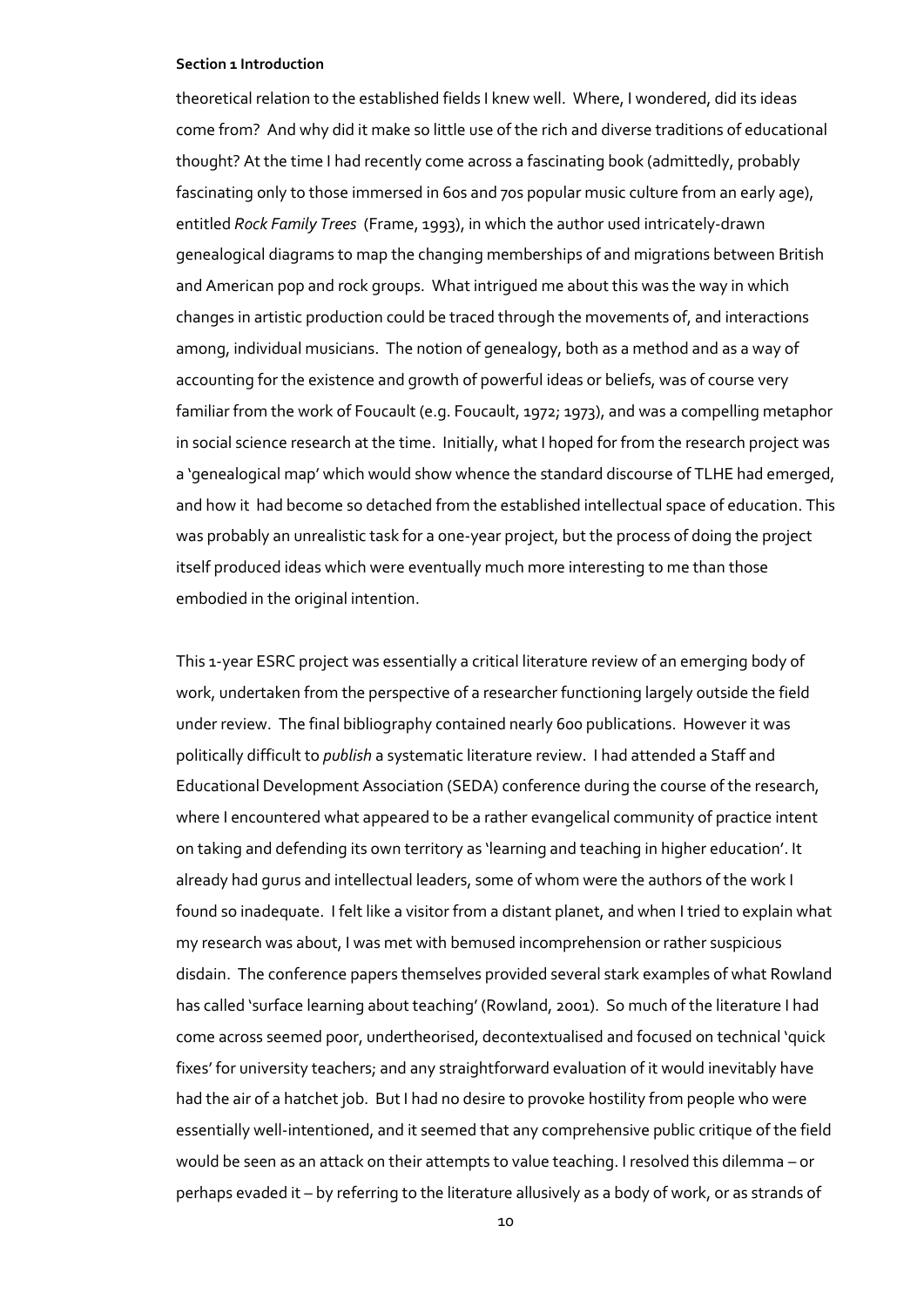thought (e.g. in **Paper 2 and Paper 3**), rather than in the more traditional manner of critiquing individual works.

My extended 'academic apprenticeship' had been largely completed by the time I applied for ESRC funding in 1998; I had identified a clear research focus and had mastered both the methodological understanding and the self-discipline to undertake independent research. Until 2004 I remained at the University of Leeds in the School of Continuing Education, first as a Senior Research Fellow, and then reverting to my original role as a lecturer. In 2004 two major changes occurred: first, the University of Leeds resolved to close this venerable School, despite an international campaign to keep it open, and it became clear that I and several other colleagues would be moved to the (very school-dominated) School of Education. I then had to move for family reasons to Canterbury, where I took up an academic post at the University of Kent, in an entirely unfamiliar academic development role. As the only established education researcher in a service-oriented Unit, it became more difficult to maintain a commitment to research and writing, but what I did manage to produce was now informed by a view from the 'other side' – the very field I had been critiquing. The cultural tensions I experienced as an outsider moving into this world – becoming 'different' in my daily work setting – were ultimately positive and fruitful. For the first time, I was forced to consider the business of 'being an academic' from a slightly more detached perspective, not least by being exposed to the perspectives of my mostly non-academic colleagues. This helped to move my work on in unexpected ways. Crucial among these was my growing realisation, strongly influenced by the experience of working closely with novice lecturers in different subject areas, of the power of discipline in shaping academic identity. I should stress at this point that I use 'discipline' in a very broad sense; I would include within the term both Bernstein's 'singulars', which are strongly-bounded and ' intrinsic to the production of knowledge in the intellectual field' – and his recontextualising 'regions', which are 'the interface between the production of knowledge and field of practice' (Bernstein, 2000, 9). But these classifications do not easily accommodate the flows of emergence, competition, dominance, colonisation, hybridity and dissolution which characterise the actor-networks of discipline and professional specialisation– all of which I would wish to convey in my use of 'discipline'. This is explored in more detail in some of the papers presented in this volume.

The academic development field of which I was so critical in the earlier papers presented here has been transformed in recent years; many of the criticisms I made of it in the period from 1998 to 2004 would certainly not be valid today. Although there remains a substantial strand of fairly superficial practice studies (as can be seen from, for example, the programmes of the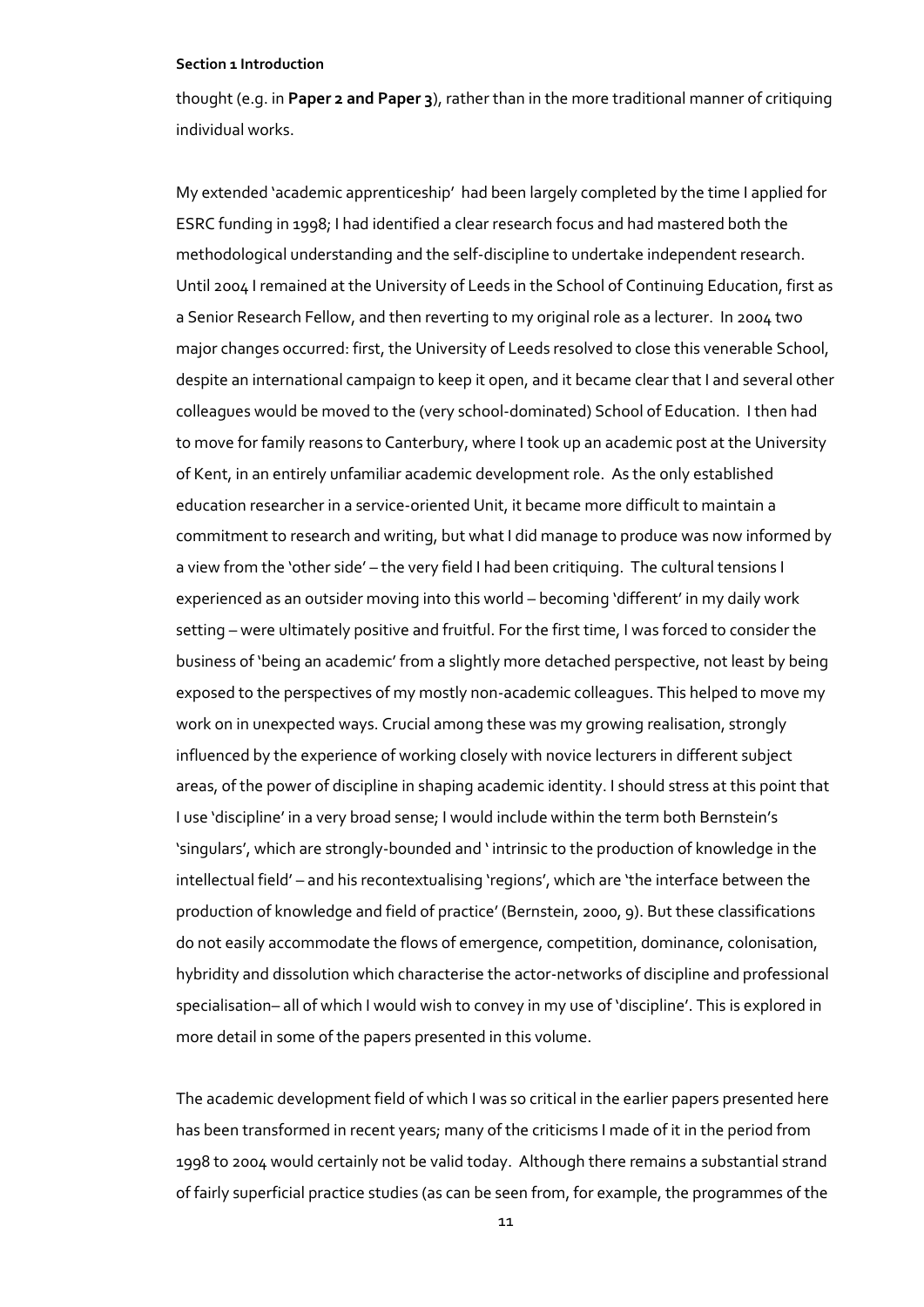annual conference of the Higher Education Academy), the literature of academic development has become very much richer, utilising a range of theoretical perspectives and subjecting practice to critique. The literature on academic practice has developed to accommodate many more ethical, sociological and disciplinary perspectives (e.g. Macfarlane, 2004; McLean, 2006; Clegg, 2008; Kreber, 2009; Brennan et al, 2010), as well as to recognise the centrality of disciplinary research to practice (e.g. Brew, 2006; Macfarlane, 2009). *Teaching in Higher Education* and the *International Journal of Academic Development* – both very new journals when I began the research covered here – have become respected research publications and illustrate the move of higher education policy and (in particular) practice into the mainstream of educational research. I would lay claim to having played a part in this change, and this will be the focus of the remainder of this thesis.

## **1.2 Organisation of the commentary**

It is important at this point to note that the chronology of academic publication often does not reflect the chronology of production. Frequently, work is published two or more years after it was written; and commissioned book chapters, for example, are often based on research which was completed some years earlier. It is therefore difficult to give a smooth and coherent account of textual production (as indeed it is difficult to perceive a smooth trajectory of progression whilst doing it). The commentary on the papers (**Section 2**) is organised in four parts, the first being devoted to methodology and the remaining three reflecting the three stages or strands of the research from my initial study of pedagogic identity, via the project on informality in learning, to my later work on workplace learning and academic identity. Although the production of the texts in the different strands took place in some cases simultaneously, the work on informality made a major contribution to the development of my work on academic identity and so is included as an interlude between the two main strands of the research. The production of the published texts is explained within each strand in chronological order of publication.

The pagination of the papers has been revised to reflect the flow of this thesis rather than the original pagination of the publications. The exception to this is **Paper 6**, which for technical reasons is included with its original formatting and pagination intact. Within each of the published papers, the referencing style of the original is retained, and references are listed at the end of each paper.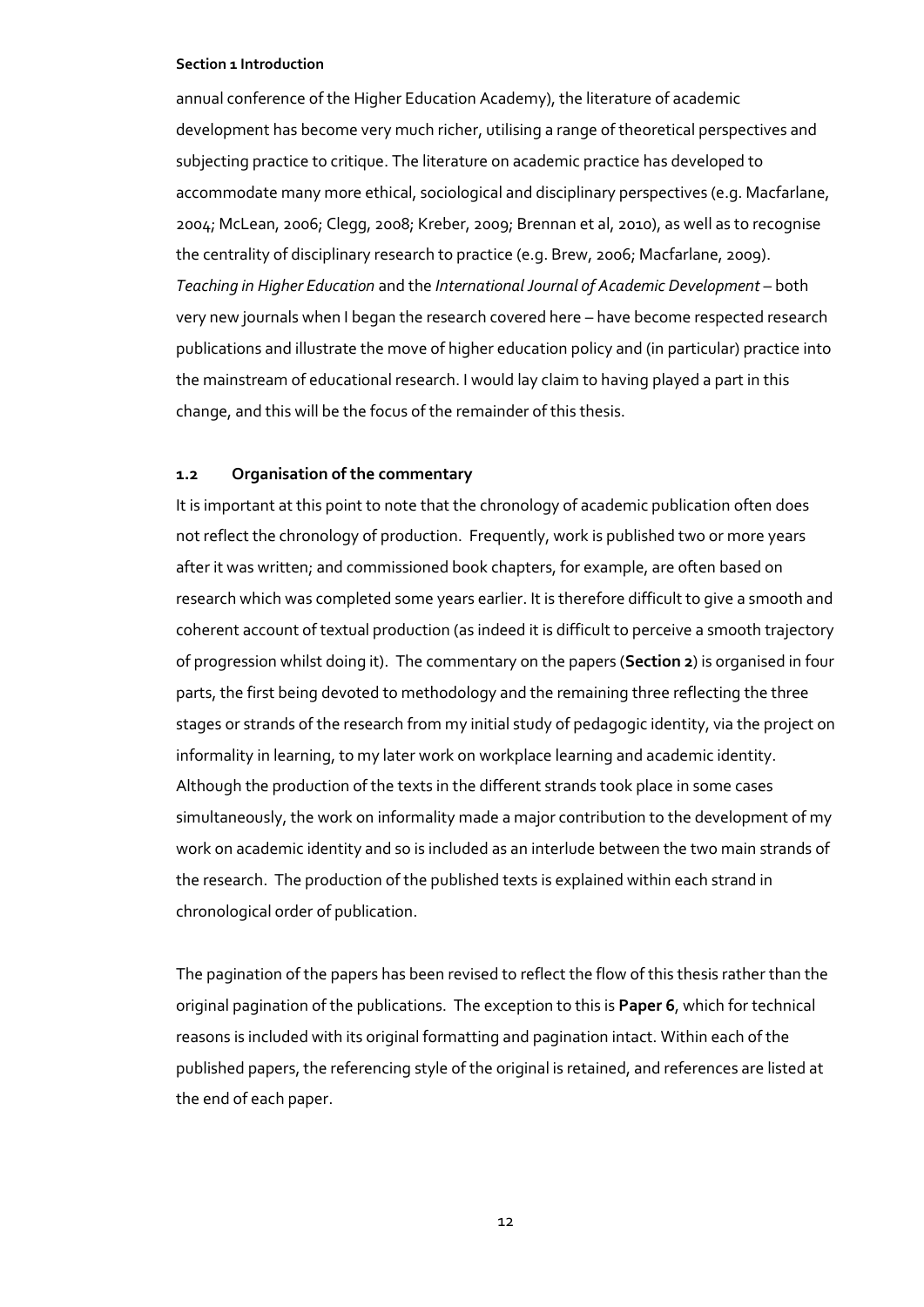## **1.3 Original contribution to knowledge**

The case being made here is that I have made an original contribution to the field of higher education research and that this contribution has had an impact on the field. Specifically, I have done this by:

- a) Challenging the assumptions that were evident in some of the literature of higher education teaching and learning when I began the research described here, and proposing an original analysis of constructions of the educator within that literature;
- b) Conducting an original analysis of concepts of formality and informality in learning and developing that analysis in relation to the work of academics;
- c) Introducing new theoretical perspectives to the study of higher education and producing original analyses of the nature of academic work, drawing upon the literature of adult education, workplace learning and actor-network theory.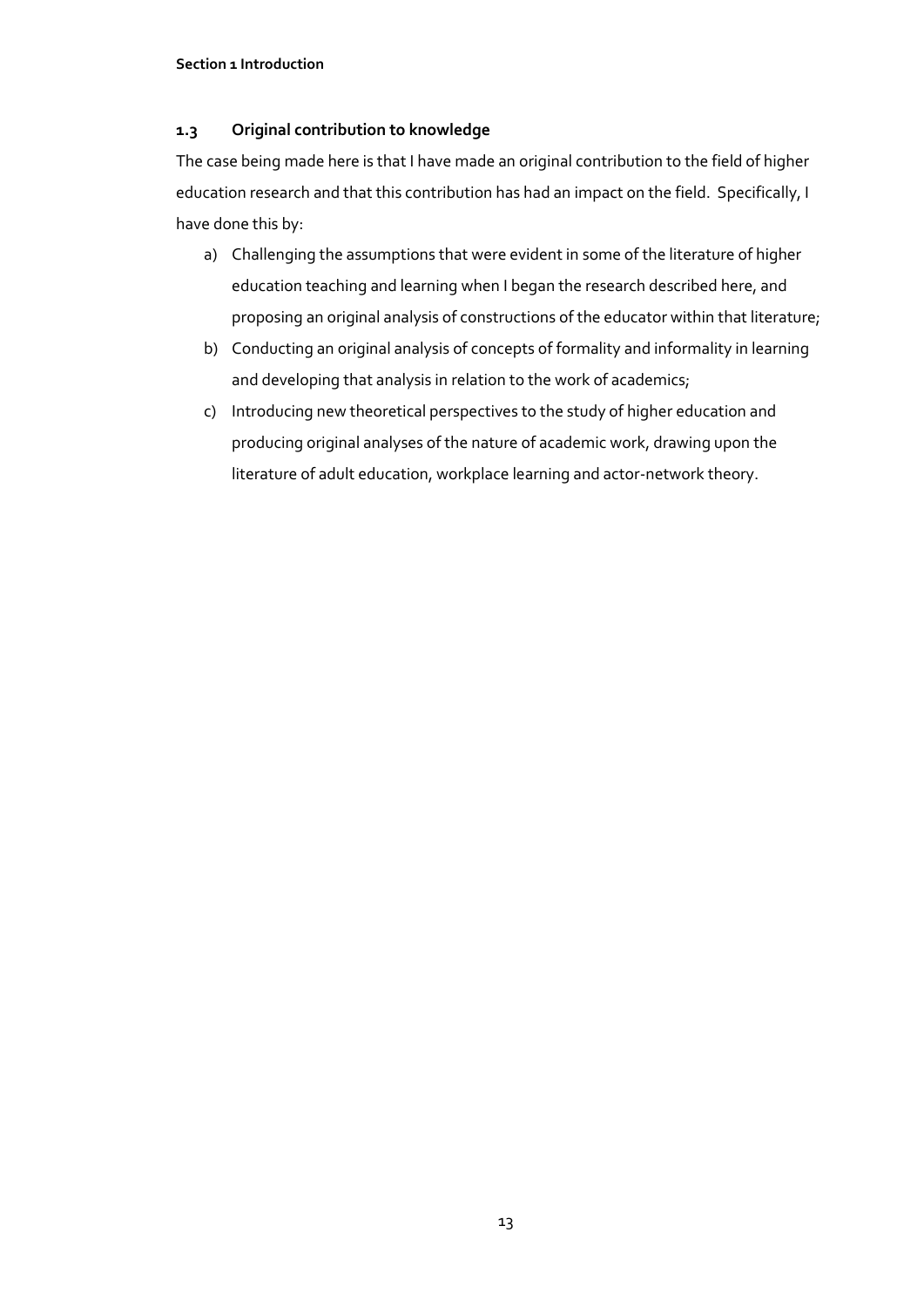## **Section 2.1 Methodology**

The overall 'project' described here arose initially from the 1998 ESRC award 'Models of the educator in higher education: a bibliographic and conceptual map' (**ESRC Project R000222794)**. My approach throughout has been qualitative and critically interpretive, rooted in, first, my linguistic training and interest in discourse analysis, with its focus on the *social context* of discourse; and second, my early readings of the Marxist- and feminist-influenced 'new sociology of education' with its explicit focus on the social organisation of knowledge (e.g. Young, 1971) and on power relations in education. However it is important to note that the project as a whole encompasses several methodological strands and that my approach has evolved as the research has progressed.

I had originally been strongly influenced by Dorothy E. Smith's work on institutional ethnography (Smith, 1987; 2005) and used it frequently in my teaching and supervision of student research. The way that my research emerged and proceeded paralleled in many ways Smith's account of her own collaborative sociological explorations of 'mothering for schooling', which arose out of her personal experience as a single parent (Griffith and Smith, 2004). This long-term project also emerged from a 'problematic' in my own experience as an academic and a teacher-educator – the emergence of a set of educational discourses and institutional practices which I found incongruous and inexplicable. When the project began, it was unclear to me where it might lead; the first stage was conceived very much as a groundclearing exercise preliminary to identifying a research agenda. The methods employed have developed over the years as the project itself developed into something both more complex and much longer than originally envisaged. The introduction of actor-network theory (ANT) approaches in the later stages of what has turned out to be 'the project' has problematised the entire question of methodology and renders the production of a neatly-bounded, 'intellectually hygienic' account (Law, 2006) both unlikely and undesirable. It has also meant that the possibilities of fruitful research on academic work have proliferated as the work has progressed, and so, perhaps in common with many other long-term research 'projects' in academic careers, there is no tidy end-point to report.

## **Strand 1**

The initial (funded) phase of the project was a literature review of 600 publications. The first stage employed general content analysis techniques to group the texts broadly according to dominant 'versions of the educator'. These versions represented particular 'ideologicaldiscursive formations' (Fairclough, 1995) in the ways they talked about, or to, the educator. In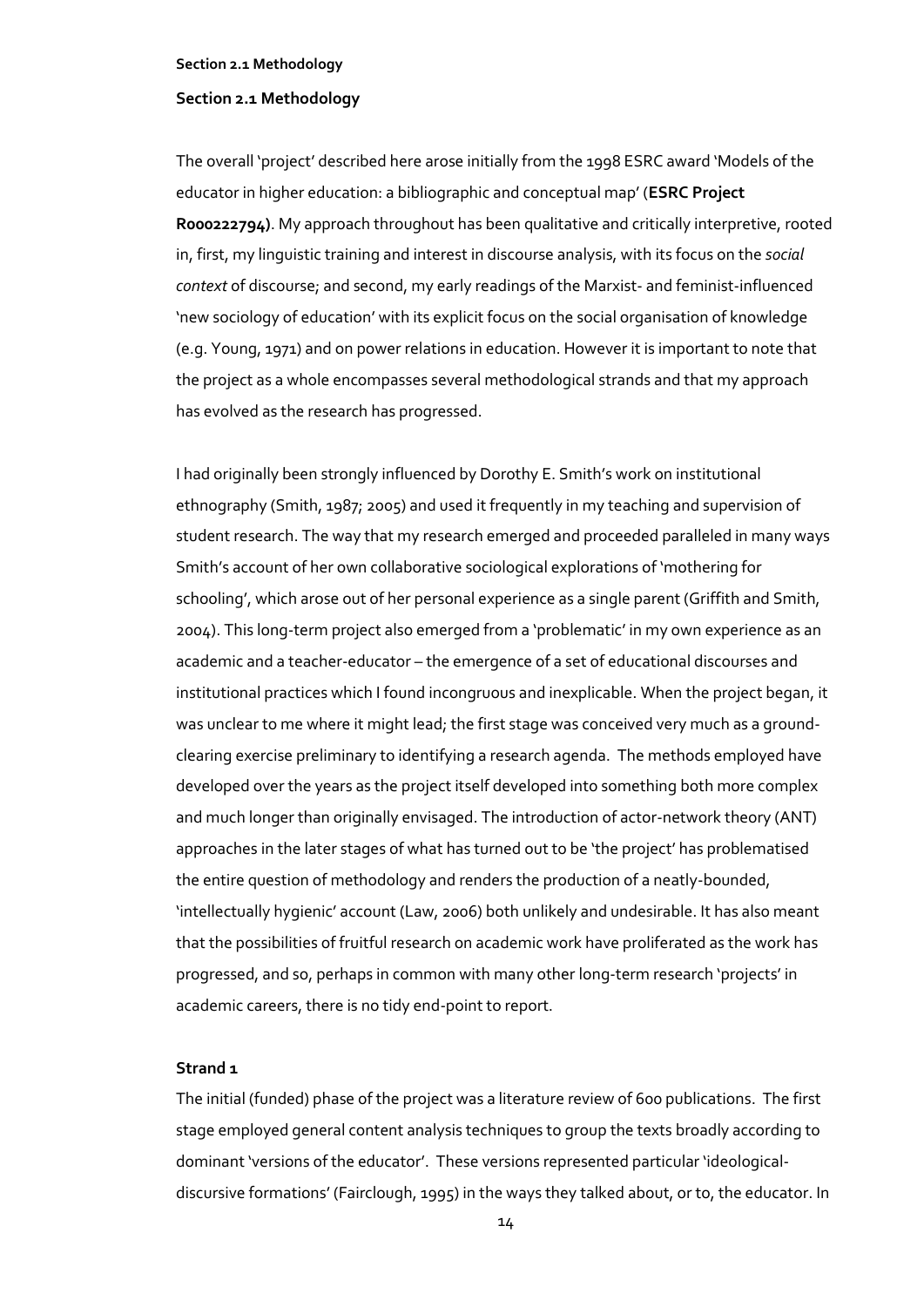Fairclough's view, 'ways of talking' are inseparable from 'ways of seeing' (2005, 40), and the development of powerful discourses serves to 'naturalise' ideology. Through more detailed discourse analysis of key texts from each broad grouping I then endeavoured to uncover the ideological assumptive worlds of the writers and (by extension) their assumptions about the practices and communities they addressed. This process began to identify a proliferating set of divergent perspectives on questions such as: 'does it matter who the learner is?' ' is the teacher described as a socially-situated being?', 'how is learning understood and measured?' or 'what is the purpose of educational activity?' In order to refine, organise and clarify these perspectives, my co-researcher MZ (a psychologist by training) and I then carried out a repertory grid exercise (Fransella and Bannister, 1977), generating sets of 'constructs' to describe the pedagogic assumptions which differentiated the 'versions' from each other. Each of these constructs was conceived as occupying a position along a continuum between two extremes – for example, from learning understood as a social practice to learning conceived as an internal psychological process – which was now labelled a dimension of pedagogic identity. Assessing the key texts along each of these dimensions, and comparing one with another, helped to identify which were the most useful dimensions to think about, and to eliminate the less useful versions of the educator. This exercise produced nine dimensions along which the identities varied, and five workable 'versions of the educator'.

The final list of dimensions of pedagogic identity was as follows:



These produced the following 'versions of the educator', which were then used as the basis for further analysis:

- *The educator as critical practitioner*
- *The educator as psycho-diagnostician and facilitator of learning*
- *The educator as reflective practitioner*
- *The educator as situated learner within a community of practice*
- *The educator as assurer of organisational quality and efficiency; deliverer of service to agreed or imposed standards*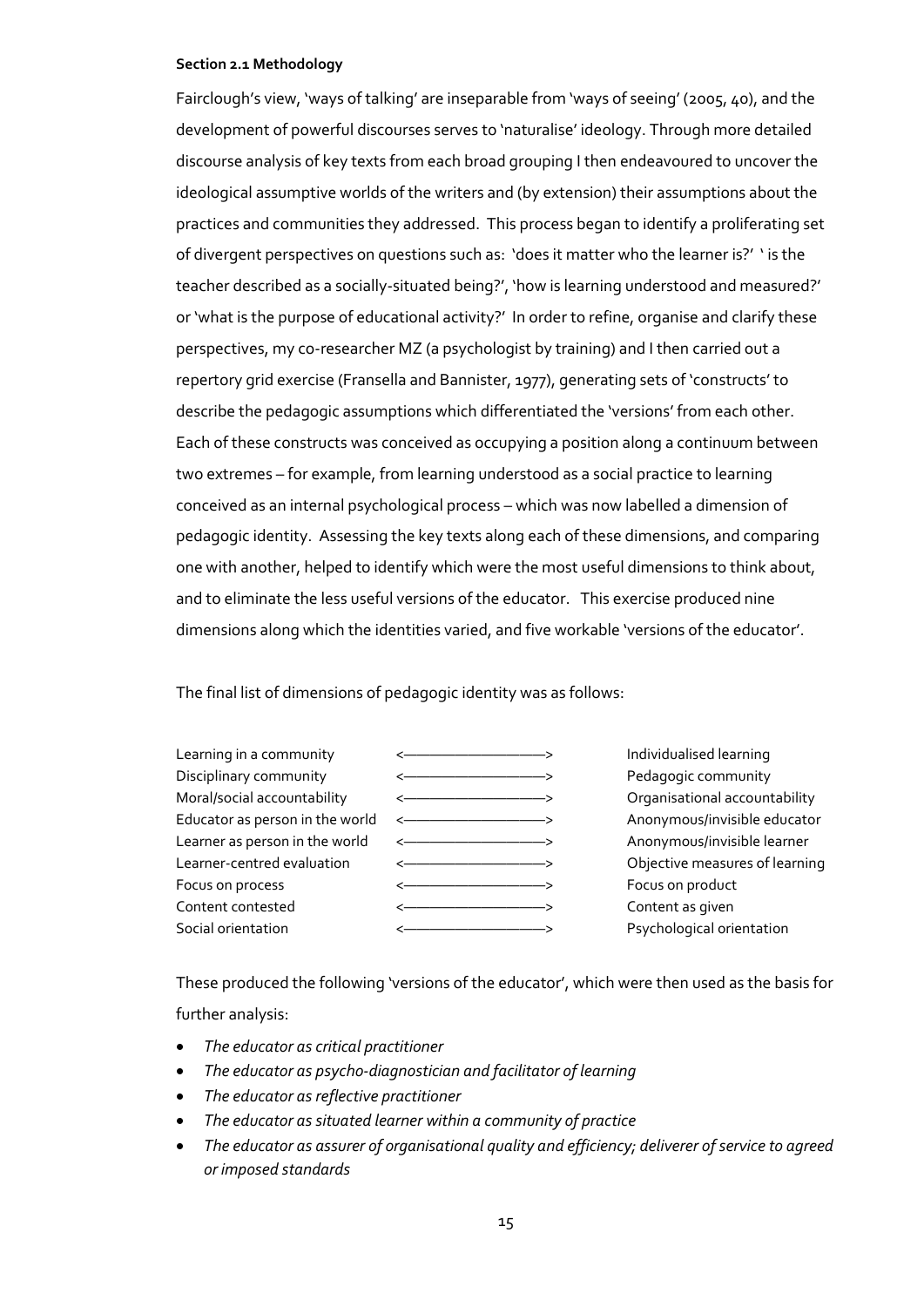The use of the (to me, unfamiliar) repertory grid technique was a helpful means of eliminating redundant dimensions by clarifying duplicated characteristics; in this sense it was a useful addition to the tools of discourse analysis in dealing with a large and unwieldy body of material. However it was important, when presenting these ideas, to stress repeatedly that the 'versions of the educator' were quite broad categorisations which were neither exhaustive nor mutually exclusive, and which were certainly not intended as models of practice. This is one of main pitfalls of trying to produce rationalised accounts of complex and messy reality (in this case, textual reality), and one that continues to dog educational research in particular. Two examples will suffice to illustrate this point.

At an academic development conference in 1999, I heard a paper (Grenham et al, 1999) which utilised Vygotsky's idea of the 'zone of proximal development' (ZPD). This is a way of conceptualising and explaining the social and constructive nature of learning. Vygotsky was working to reconcile the underdeveloped field of developmental psychology with a Marxist (dialectical) ontology, and indeed some of the ideas underpinning this work can probably be traced back to Engels' (1876/1934) unfinished attempts to produce a Marxist account of human evolution. The conference paper mixed various versions of learning styles with an idea of the ZPD as, almost literally, a scaffold propping up the strictly limited potential of the hapless and formless student. It was clear that the ZPD had been lifted clean out of its theoretical context and applied as a tool to go in the teacher's toolbox for 'fixing' students.

The second example is the story of 'communities of practice'. Jean Lave's original anthropological studies of social learning contexts (Lave and Wenger, 1991) gave rise to 'communities of practice' as a label for the complex *processe*s identified within occupational and interest groups to induct newer members or 'legitimate peripheral participants' into those groups. 'Communities of practice' was quickly seized upon in numerous professional and academic fields, initially as a *description or way of analysing* practice, but was then mysteriously transformed into a *prescription for practice*. Thus Wenger et al (2002) provide seven principles for developing communities of practice, and the National Health Service promotes their cultivation as a tool of knowledge management (NHS Evidence, 2005). The idea has become extremely popular in education (e.g. Kimble et al, 2008) and Etienne Wenger himself offers his services to organisational executives wishing to 'develop knowledge strategy, that is, a framework for strategic capabilities development' (Wenger, 2009).

In both of these examples, a concept which is developed to assist in the analysis and understanding of a social phenomenon within a particular theoretical framework, is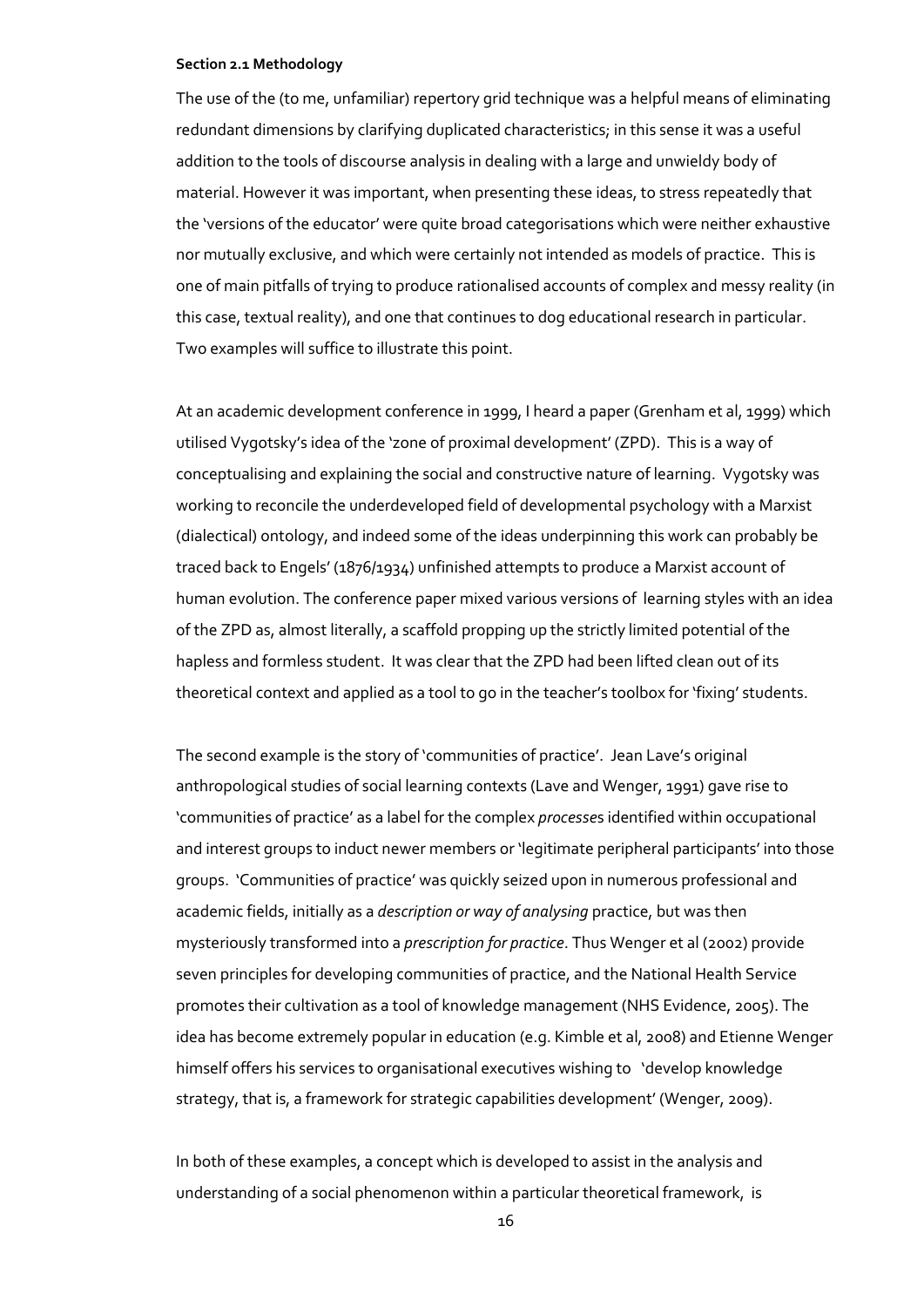converted (sometimes as if by magic) into a recipe or toolkit for achieving particular ends, regardless of their purpose and context. This indeed was one of my major criticisms of much of the academic development literature I was reviewing. My reservations about using repertory grids sprang partly from a desire to avoid this 'toolkit' approach. However, the development of these 'dimensions of pedagogic identity' and 'versions of the educator' did provide an (apparently) more ordered field in which to begin further work on ideas and discourses of pedagogic identity. The literature review forms the main focus of **Papers 1, 2 and 3**.

## **Strand 2**

It goes without saying that I had, inevitably, drawn upon my own and my colleagues' daily experience of academic work, and crucially that of my lecturer-students, when conducting and discussing the research up to this point. I was, perforce, in the position of a participant observer, and indeed the desire to explore and critique, for example, systems of scrutiny and regulation emerged very easily from my own experience of quality assurance processes (Malcolm and Zukas, 2002). As Smith puts it, 'our experiences became our research problematic' (2005, 45). However, it was clear that material drawing on a more diverse range of academic experiences would provide a richer ground for further exploration.

It is important to note that the interviews I then embarked upon had a twofold purpose. They were, of course, a useful testbed for the 'versions of the educator' distilled from the literature review, enabling me to explore how far these identity-constructs were congruent with the personal experience of university lecturers; but this was and remained a relatively minor purpose . They were not intended to provide a comprehensive account of what academics think, or how they experience their work; this could have been achieved much more easily by a large-scale survey or diary exercise (and indeed this approach has been used recently in various studies of academic work, not least the international 'Changing Academic Profession' study carried out over the last few years [UUK, 2010]). Much more importantly from my point of view, they were aimed at finding detailed and nuanced examples of how academics themselves experienced their own work and the relations of the workplace, in order to provide a starting point for further inquiry. Smith provides a useful explanation of the role of research respondents in this kind of research:

'[Institutional ethnography] may start by exploring the experience of those directly involved in the institutional setting, but *they are not the objects of investigation*. It is the aspects of the institutions relevant to the people's experience, not the people themselves, that constitute the object of inquiry … however defined, it is people's experience which sets the problematic of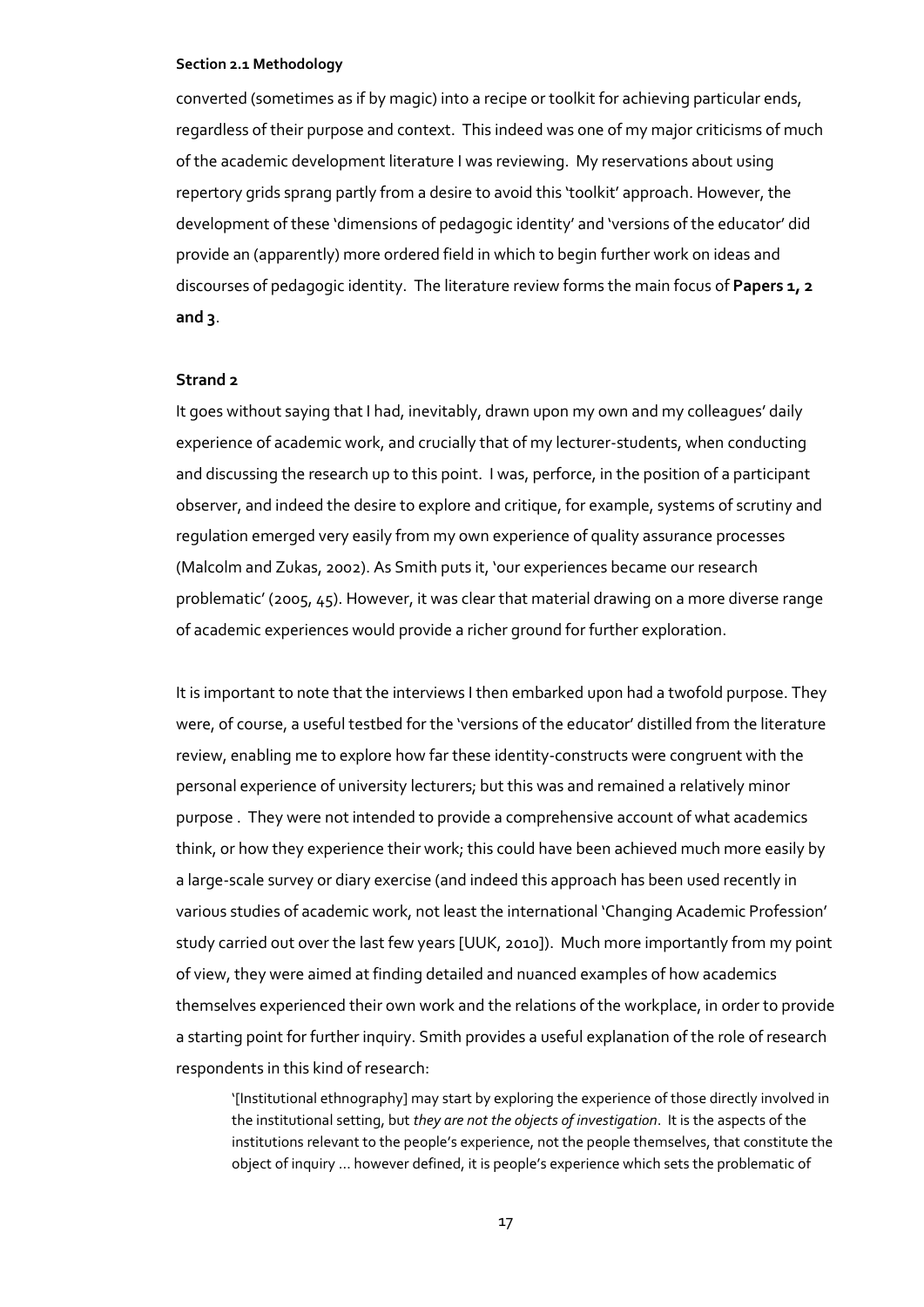the study, the first step in an inquiry that travels sequentially deeper into the institutional relations in which people's everyday lives are embedded' (Smith, 2005, 38, emphasis added).

In this case, the 'institutions' were, as it turned out, exceedingly complex objects of inquiry, encompassing universities, educational and social policy structures, and disciplines. Whilst the interviews were pivotal in opening up these routes of future research travel, and were particularly useful in identifying and making explicit the entanglements of the academic 'problematic', their function was intended to be principally generative of further research questions.

The empirical strand of this project took the form of two sets of interviews with lecturers teaching in higher education. The first set of interviewees comprised nine UK lecturers interviewed by me, and six Australian lecturers interviewed by MZ during a short sabbatical at the University of Technology, Sydney. Of the UK group, five worked in traditional 'civic' universities, one in a 1960s university, one in a post-1992 university, and two taught HE courses within FE colleges. Four of the Australian interviewees worked in 'new' (technological) universities and two in vocational (TAFE) colleges. Although the participants covered a range of institutions, career stages and teaching contexts, the intention was not to seek a representative sample or to make the findings generalisable in any way, but rather to seek a richer range of data to work on. The disciplines covered by the respondents were education, social work, sociology, history, management, economics, computing, philosophy, sports science, Latin-American studies, psychology, youth work, information technology and English. In retrospect I can see that a less heterogeneous sample might have helped me to identify certain issues (in particular the critical role of discipline) at an earlier stage. In this first round, 15 semi-structured interviews following a broad schedule (see **Appendix 1**) were conducted over a period of 30 months. The second set of interviews (**Appendix 2**)was carried out in 2005, and involved five academics who had been working in a traditional UK university adult education department for varying lengths of time, and were now being dispersed to various other contexts following the closure of their own department (see **Paper 9**). All interviews were recorded and transcribed, usually by the interviewer (i.e. myself and, in the case of the Australian interviews, MZ). The transcripts were analysed and manually coded in successive iterations, both in relation to the pedagogic identity-constructs arising from the literature review, and in order to identify starting points or problematics for a deeper inquiry into what Smith terms 'institutional relations' (2005). This is the first step in making the move from 'the ordinary doings and language that are the stuff of people's lives onto the terrain of a sociological discourse, the business of which is to examine *how that stuff is hooked into a*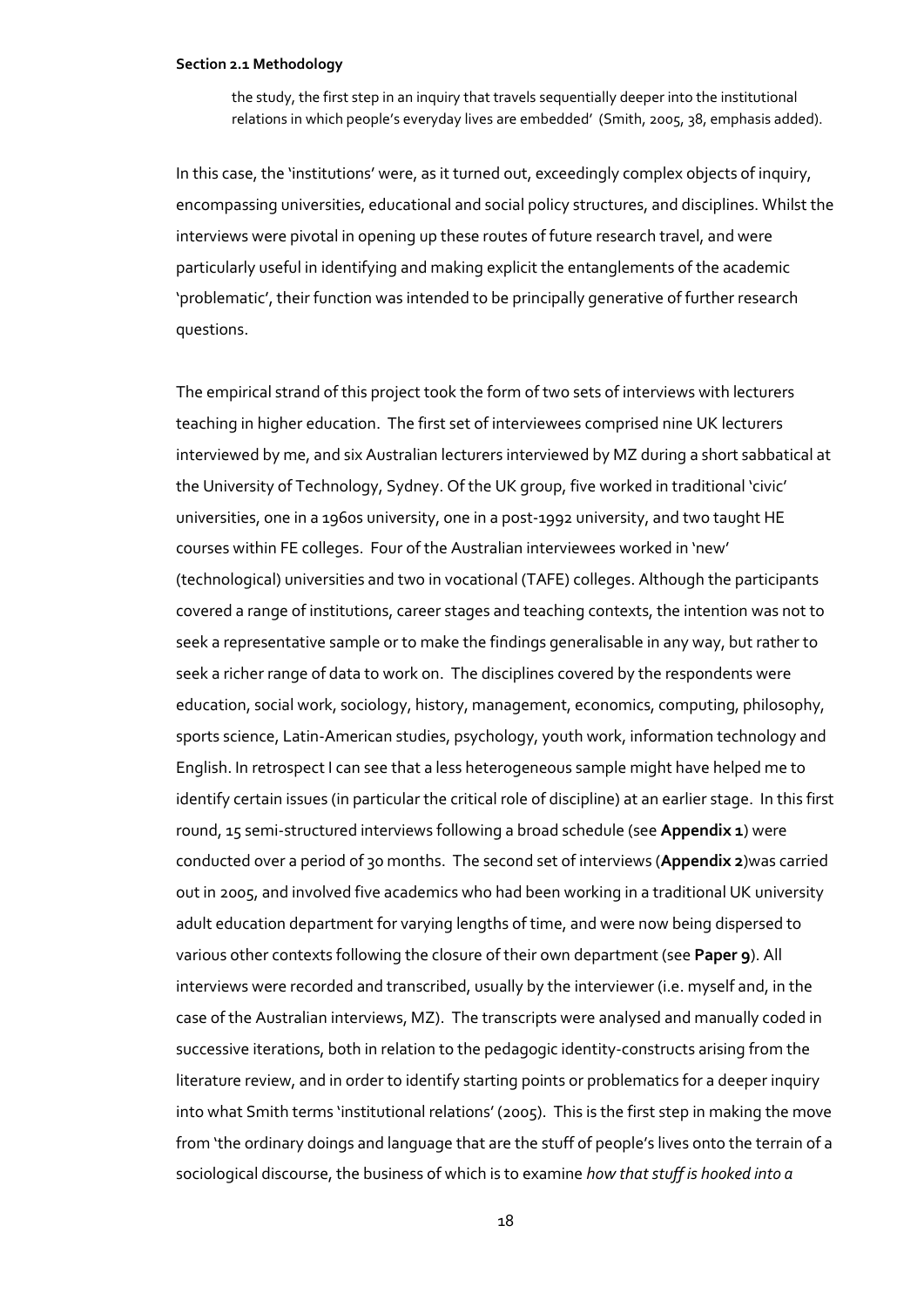*larger fabric* not directly observable from within the everyday' (Smith, 2005, 39, my emphasis). The material emerging from the first round of interviews appears in **Papers 4, 7 and 8,** where the focus is, first, on identifying the points of resonance and dissonance between the 'versions of the educator' from the literature, and the experiences and perspectives uncovered in the interviews; and then on analysing the forces and relations intersecting in the 'pedagogic workplace' . The material from the second round of interviews is utilised directly only in **Paper 9**, although the material from both sets of interviews informs the papers in **Section 2.4**. By the time **Papers 10 and 11** were written, the focus of the research had moved on from uncovering the academic problematic – and the privileging of the academic actor – to the institutional relations of academic work, as is explained in **Strand 3**.

At this stage in the account of methodology, it is important to note the influence on this project of my work on the 'Formality and Informality in Learning' report (**Paper 6**) for the Learning and Skills Research Council (LSRC), the methodology of which discussed separately in **Section 2.3**. This work overlapped to some extent with my work on the literature review and most of the initial round of interviews. In the LSRC work I focused on learning as participation (Sfard, 1998) and upon the ways in which formal and informal learning were inextricably intertwined in every context considered. I had been looking for some time at the ways in which regulatory frameworks attempted to 'teach' behaviours and dispositions to teachers, both in further and higher education (Malcolm, 1995, 1996; Malcolm and Zukas, 2002). At the same time I was exploring the literature of situated learning (e.g. Seely Brown et al 1989 and, in a different context, Vygotsky 1978) and anthropological accounts of learning, starting with Lave and Wenger (1991), whose rather neat and consensual picture of learning within communities of practice was difficult to square with the experiences of resistance and conflict emerging from my interviews with university teachers. But Jean Lave's own work (e.g. Lave, 1996, 1997; Lave and McDermott, 2002), in which her own Marxist roots were more apparent, and that of her sometime collaborator and fellow-anthropologist Barbara Rogoff (1990, 1995) offered a more nuanced anthropological account of 'community' learning which helped to illuminate something of what I was trying to understand about academic work. Clearly this was not a purely individual exploration; the growth of interest in cognitive apprenticeship and situated learning was a general intellectual shift which was being felt across educational research, and also in related sociological fields such as the sociology of work. The LSRC project also brought me into close contact with the emerging 'work and learning' disciplinary community, which had begun to coalesce around the biennial Researching Work and Learning conferences (begun in Leeds in 1998), and where relevant ideas – in particular the 'pedagogy of the workplace' – were being actively explored. What this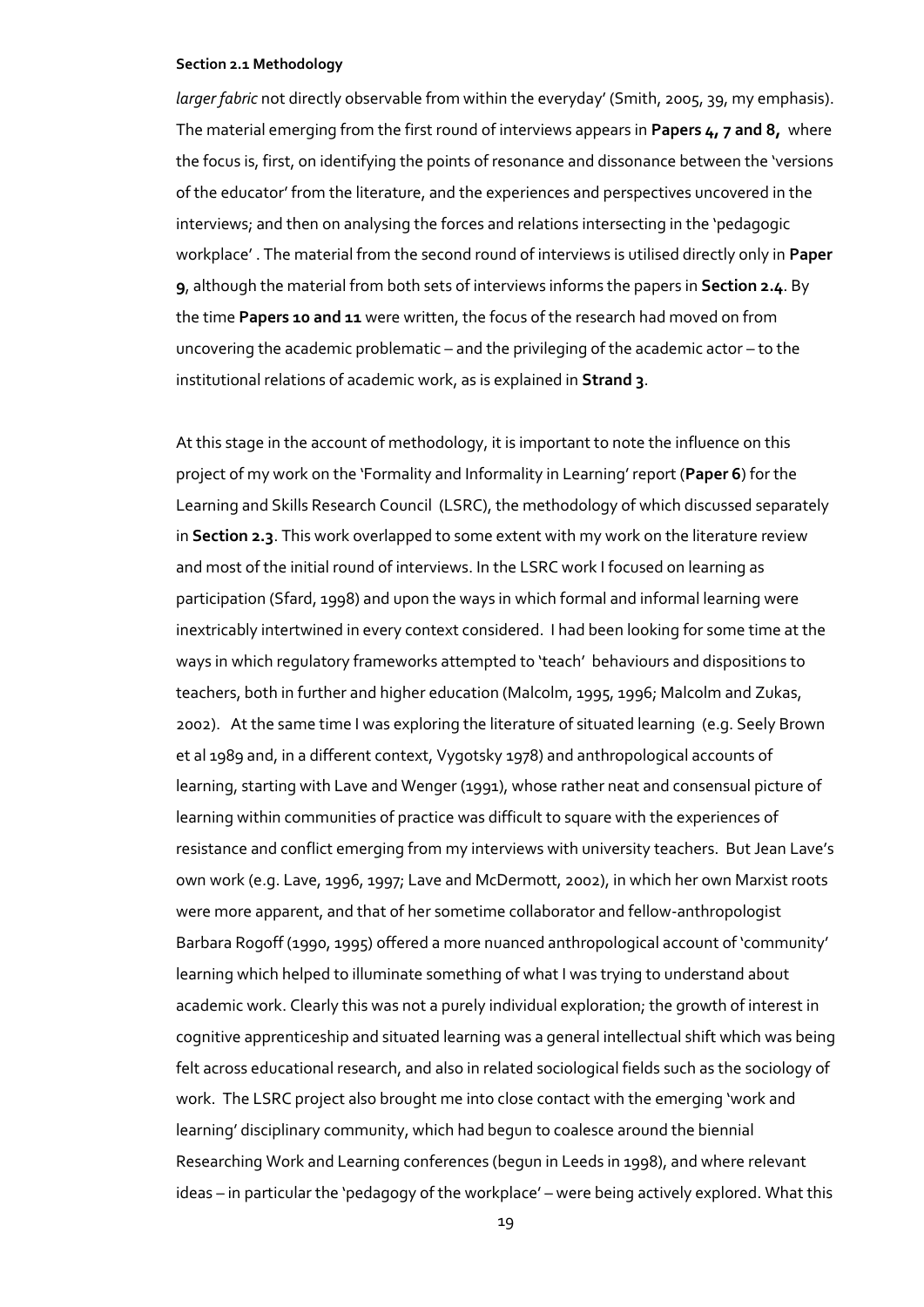eventually did for my own research was to turn the focus onto academic workplace learning, raising difficult questions about the nature of the academic workplace, and how teaching (which had originally been my principal focus) was enmeshed with other elements of academic work such as research, the production, maintenance and dissolution of academic disciplines, and engagement with multiple layers of policy and regulation.

## **Strand 3**

Once I began to work on the idea of academic workplace learning, it became clear that the whole idea of the academic workplace was highly problematic. I was wrestling with the idea of discipline and the ways in which research and teaching were entwined as workplace practices, and this meant that the workplace itself became increasingly difficult to define. The second set of interviews, with adult education academics moving into different disciplinary contexts, had sought to elucidate how these particular practitioners experienced their workplaces and disciplinary identities, in order to identify areas for further exploration (see **Paper 9)**. I had utilised the work of Diana Crane (1972) on 'invisible colleges', and Becher's (1989) on 'tribes and territories', but these accounts, although illuminating, were very much focused on research as distinct from teaching, and did not explore everyday practices in detail. I was trying to find a way of analysing the practical, temporal and spatial complexities of disciplinary work, and the entwining of research and teaching, which involved a concept of the workplace extending beyond the institution, the classroom and stereotypical research spaces such as laboratories, to encompass private and social spaces and complex, overlapping institutional, disciplinary and practitioner communities, networks and practices. It was clear that the traditions of workplace and educational ethnography offered useful pointers for research practice, but that the messy, elusive nature of academic work demanded methodological approaches which could accommodate its lack of clear boundaries.

I came to something of a methodological turning-point, or perhaps more accurately a precipice, when I read Nespor's *Knowledge in Motion* (1994) on the recommendation of Richard Edwards. Nespor had explored the work of Bourdieu, Foucault and their followers, and had identified the problematic absence of agency and strategic action in their accounts of social relations (1994, 121-123). He had borrowed insights from social anthropology, geography, social studies of science, and had alighted on actor-network theory (ANT) as a useful approach to explore the 'enrolment' of undergraduate students in different disciplines into appropriate student practices and disciplinary communities. He happily admitted ' … I pick out concepts and ideas from widely separated disciplines and re-shape them to fit my purposes … place [others' ideas] in strange juxtapositions, use them to address different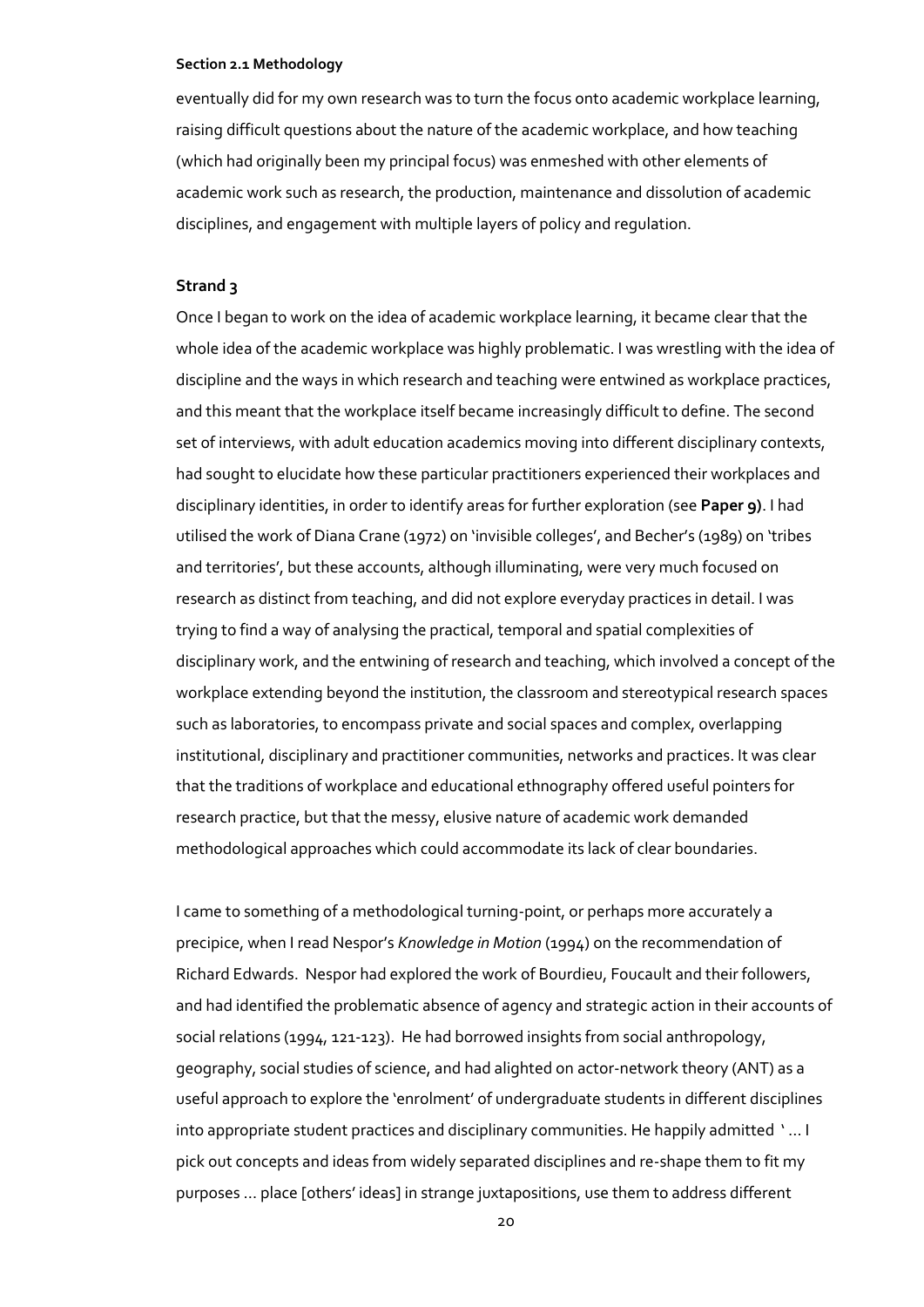questions than their authors imagined, and so forth' (1994, 2). The capacity of his approach to move beyond understandings of learning as an internal psychological process, or a bounded social interaction within a 'small "aura" of socialness' (Lave and Wenger, 1991, 144), meant that it was consonant with many of my concerns. This suggested a new way of accounting for the entanglements and complex interactions of teaching, research, discipline, the university and educational policy that were emerging from my data-gathering, and of moving more purposefully along a path that I had been tentatively clearing for myself. In particular it offered an analysis of academic disciplines as actor-networks which I found extremely helpful, not least as it was not dependent on a narrow understanding of what constituted a disciplinary field. Reading Nespor led me to explore other theorists such as Callon (1986), Latour (2005) and Law (2004), and to look more carefully at those such as Edwards (2003) and Clarke (2002) who had attempted ANT analyses of educational phenomena. Working with ANT is hard because it disrupts habitual patterns of thought, 'rejects the boundaries commonly drawn around institutions, communities and activities' (Nespor, 1994, 136) and thus has a tendency to pull the conceptual rug from beneath one's feet. Moreover it steadfastly refuses to provide any clear theoretical models or methodological rules to assist the researcher, and makes no claims to exclusivity in relation to other theories or methods – indeed, disciplinary and methodological heterogeneity seems to be a hallmark of the approach. In the laborious process of engaging with this approach I came reluctantly to agree with Stuart Hall's suggestion that 'the only theory worth having is that which you have to fight off, not that which you speak with profound fluency' (1992, 280, cited in Nespor, 1994, 2).

Having struggled with the methodological implications of ANT, it was ironic to hear John Law recently refer to his contribution to the original coining of the term in the 1970s by Michel Callon, pointing out that 'actor-network' was intended as an oxymoron, and that ANT was seen at that point principally as ' a gadget that might do a job' (Law, 2011). This simple description contrasts somewhat with his earlier description of ANT as a diaspora, or a disparate set of 'tools, sensibilities and methods of analysis that treat everything in the social and natural worlds as a continuously generated effect of the webs of relations within which they are located' (Law, 2007, 595, cited in Fenwick and Edwards, 2010). What ANT does in methodological terms is to require a theoretical and empirical sensibility to *all* of the actors in any situation – actors which can be social, economic, material, human, 'natural', or technical – in a generalised symmetry. This was liberating for my research in that it enabled me to consider the multiple actors in the shifting and complex 'workplace' in which academic work was enacted, and to look at how, for example, material and textual actors were entangled in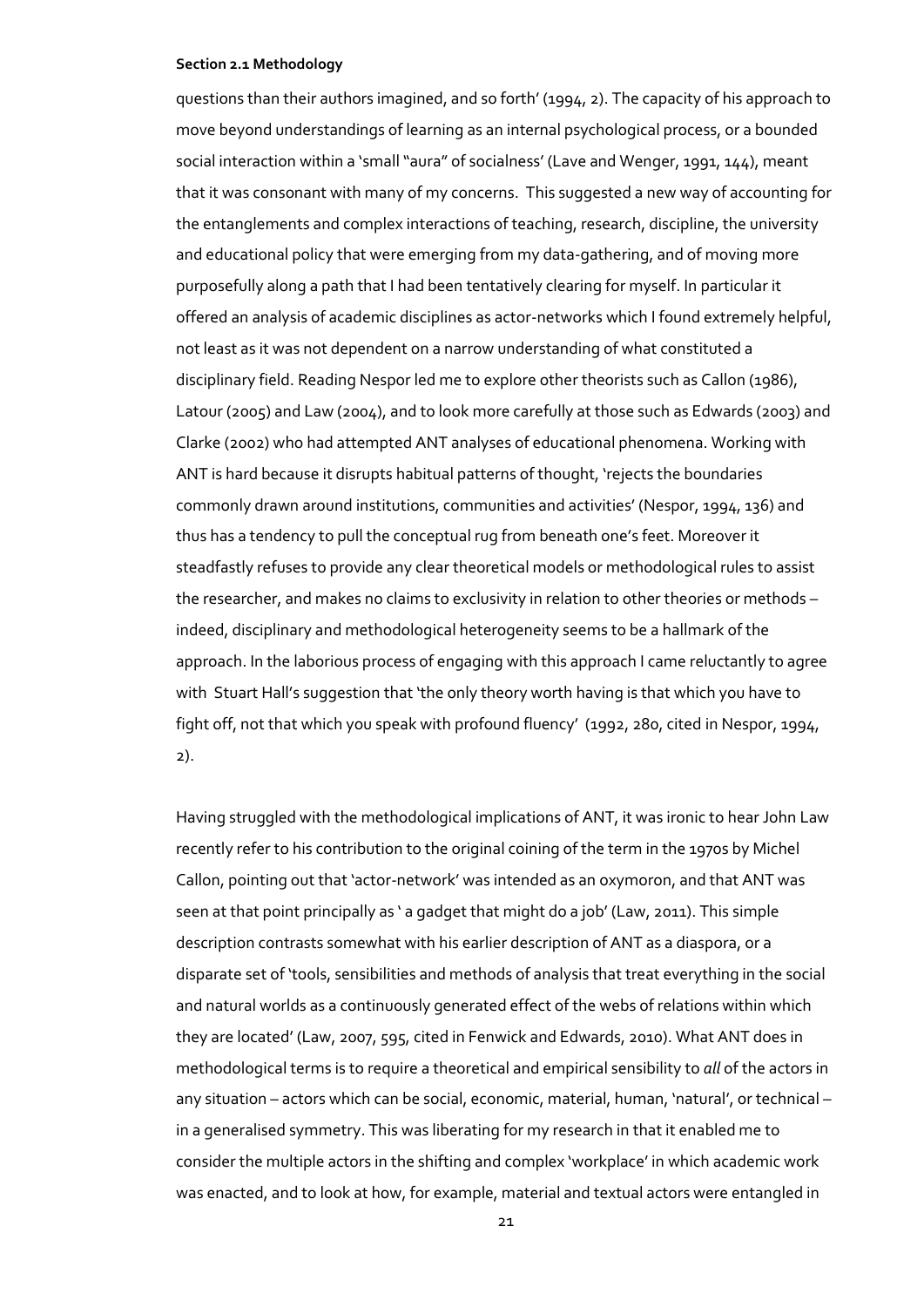academic practices, and how institutional and disciplinary actor-networks competed for dominance. To return to Smith's formulation, it provided a way of exploring 'how that stuff is hooked into a larger fabric' (2005, 39). Importantly, it took me beyond what critical discourse analysis could offer in relation to the work of the textual and the material *in and on* academic work. As Fenwick and Edwards put it, ANT sensibilities can enable us to 'examine how things enact conceptual categories and reconfigure relationships.' (2010, 9). This approach informed to varying degrees **Papers 8-11**; the account of these papers in **Section 2.4** explores in more detail the theoretical development that was taking place and the increasing fluency with which I was able to use this new language (or alternatively, my increasing sensibility to the socio-material).

Overall this research project can thus be seen as an exercise in both theory-building and empirical exploration. It has been conducted within a changing disciplinary, policy and social context, and has involved me as a researcher in major shifts of focus and new, difficult insights; it has been, to use an ANT term, 'messy' in its unruly refusal to remain within strict methodological (and indeed temporal) boundaries. But this is not surprising; as Law argues 'In practice research needs to be messy and heterogeneous, because that is the way it, research, actually is. And also, and more importantly, it needs to be messy because that is the way the largest part of the world is' (2006, 2). He concludes 'We need to understand that our methods are always more or less unruly assemblages' (14). I have endeavoured here to present the assemblage of my own approaches thus far, and will further explore some of the questions raised by it in the account of the papers which follows in the remainder of **Section 2**.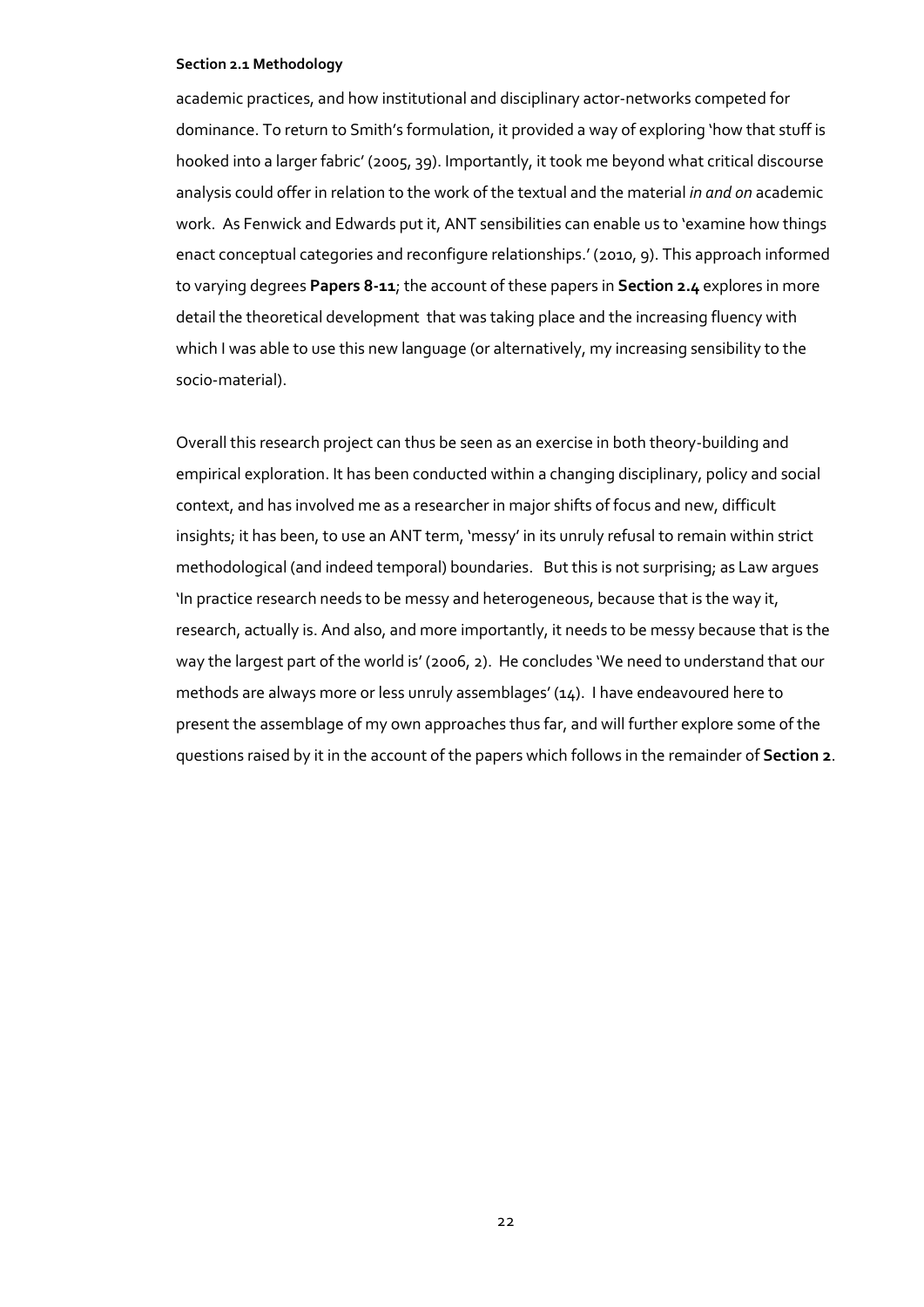## **Section 2.2: Papers 1-4**

**Paper 1 (2000)** 'Becoming an educator: communities of practice in higher education' in McNay, I. (ed.) *Higher Education and its Communities,* Buckingham, SRHE/ Open University Paper 2 (2001) 'Bridging pedagogic gaps: conceptual discontinuities in higher education' *Teaching in Higher Education*, 6, 1, 33 – 42

**Paper 3 (2002)** 'Pedagogies for lifelong learning: building bridges or building walls?' in Harrison, R., Reeve, F., Hanson, A. Clarke, J. (eds.) *Supporting Lifelong Learning: Volume 1 - Perspectives on Learning*, London, Routledge Falmer/Open University **Paper 4 (2008)** 'Pedagogic identities and lifelong learning'. in Herzberg, H. (Ed.) *Lebenslanges* 

*Lernen. Theoretische Perspektiven und empirische Befunde im Kontext der Erwachsenenbildung* (Lifelong learning: theoretical perspectives and empirical findings in the context of adult education) Frankfurt am Main/ Berlin/ Bern/ Bruxelles/ New York/Oxford/Wien, Peter Lang

The papers included in this section represent the first stage of the work arising from the ESRC project 'Models of the educator in higher education: a bibliographic and conceptual map' (see page 8, this volume). Each was aimed at a different audience. Prior to the publication of these papers I had presented work arising from the ESRC project at the British Educational Research Association (BERA) (Zukas and Malcolm, 1999) and at the Canadian Society for Teaching and Learning in Higher Education (STLHE) (Malcolm and Zukas, 1999a), and had also written a satirical paper on the topic for the SCUTREA conference (Malcolm and Zukas, 1999b), aimed very much at the adult education community and full of SCUTREA in-jokes. The conceptual framework I was developing at that point had thus already been aired within a number of different academic communities which were largely mutually exclusive – the broad UK school-dominated academic education BERA community, the Canadian academic development community, and SCUTREA, which at that time was still largely populated by radically-oriented university adult educators based in old universities. Finally, it had been presented to a 'Global Colloquium' on Lifelong Learning organised by the Open University and the University of East London, an event which focused on aspects of adult, lifelong and postcompulsory education rather than on higher education (Open University, n.d.).

Paper 1 was published in 2000, but emerged from a conference paper presented at the Society for Research on Higher Education (SRHE) Conference in 1999 (Malcolm and Zukas, 1999c). Professor Ian McNay had proposed an edited collection based on a number of papers from the conference, and my paper was selected for development as a book chapter. The SRHE community was largely distinct from all of the groups to whom the work-in-progress had been presented, and was dominated at the time by researchers on HE policy and management, and by senior academics ( although it has become much more diverse in recent years). The invitation to submit this chapter was therefore something of a breakthrough in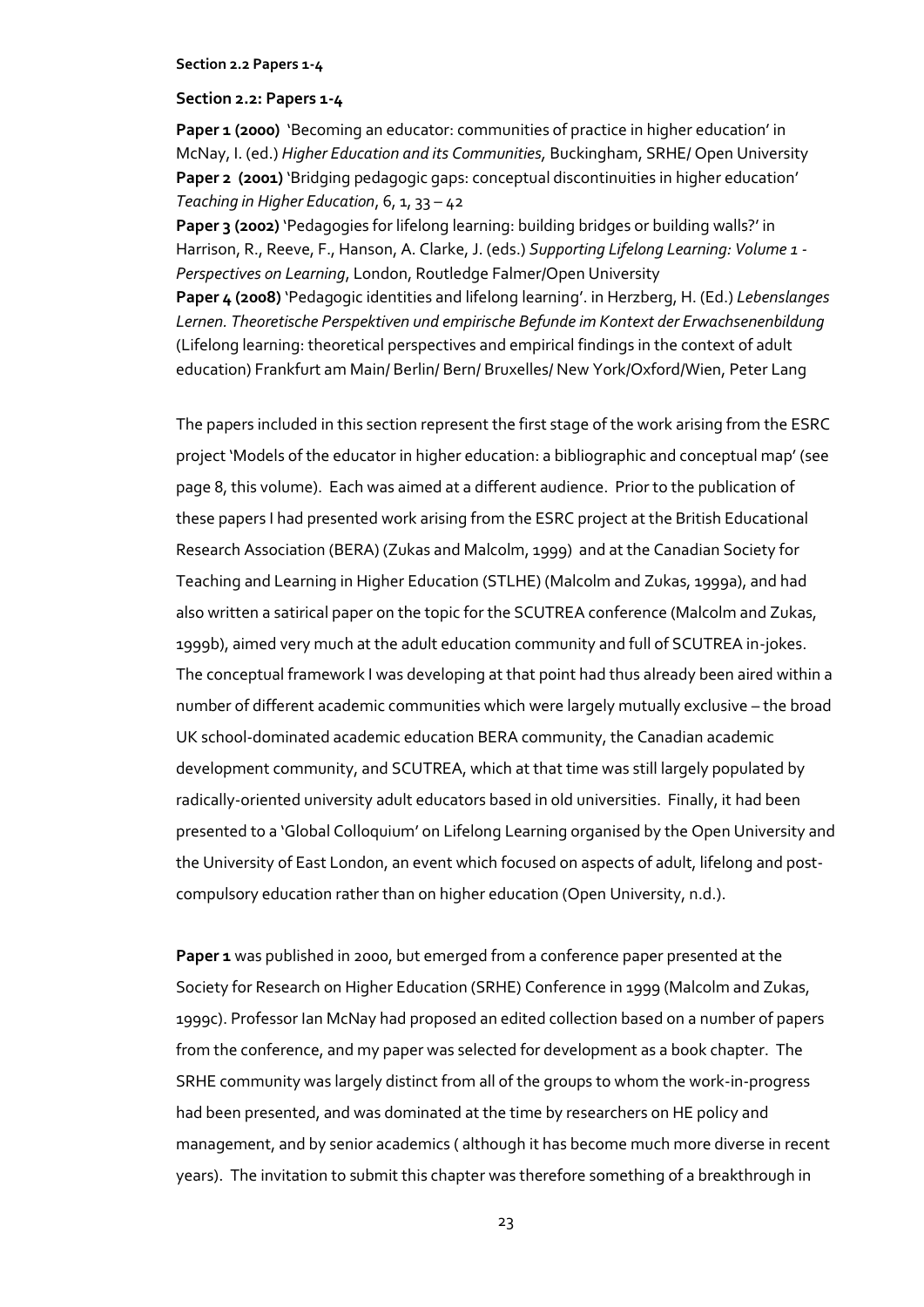that it brought the work specifically to the attention of an HE research-oriented audience. Ian McNay straddled the new and old university sectors and had long experience of the broader post-compulsory sector, and no doubt this influenced his interest in the paper. It is worth noting that 'teaching and learning' as a field of practice at the time was still quite detached from the broader and better-established field of HE research. The field of staff and educational development was the focus of my critique, and at that time few members of this community were involved in, or indeed necessarily interested in, the work of SRHE and its members.

**Paper 1** set the development of 'teaching and learning in higher education' (TLHE) into a historical context and began to problematise the idea that teaching could be extracted from other aspects of academic endeavour and turned into a generic practice and a focus of 'training'. In particular it challenged the idea that teaching could be taught outside disciplinary and practice specialisms, and introduced the idea of pedagogy as situated practice. It summarised some of characteristics of the 'versions of the educator' arising from the ESRC project and drew upon the idea of 'communities of practice' to make the case for pedagogy as an element of the academic apprenticeship within disciplines. Although I feel it makes a good case for an end to the hiving-off of teaching from academic practice and the 'specious specialism' of educational development, the analysis at this stage is still quite general. The book itself had a relatively limited audience, being published only in hardback, but the chapter has nevertheless clearly influenced the thinking of some researchers in the field; citations have increased in recent years both in PhD theses (e.g. Geirsdottir, 2008; Jawitz, 2007) and in contributions on the nature of academic development (e.g. Bath and Smith, 2004). The idea that teaching is inextricable from disciplinary practice has gained considerable ground since the paper was published –my own work having made a substantial contribution to the debate – and thus this chapter remains relevant to the concerns of contemporary HE researchers.

**Paper 2** marked a real turning point in my scholarly career, in terms of its strong and lasting impact on the field. The paper brought together a number of the issues that had emerged from the ESRC research project, and was an opportunity to disseminate much more widely what I still saw as a 'visitor's' perspective on the literature I had been exploring. It built upon the STLHE paper mentioned earlier (Malcolm and Zukas, 1999a) and examined the dimensions of pedagogic identity and the emerging models of the educator in much more detail than **Paper 1**. Its publication in a relatively new and specialised British journal (*Teaching in Higher Education*) brought the ideas to a much wider audience, which included many working in the field of academic development, and it was explicitly intended 'to help identify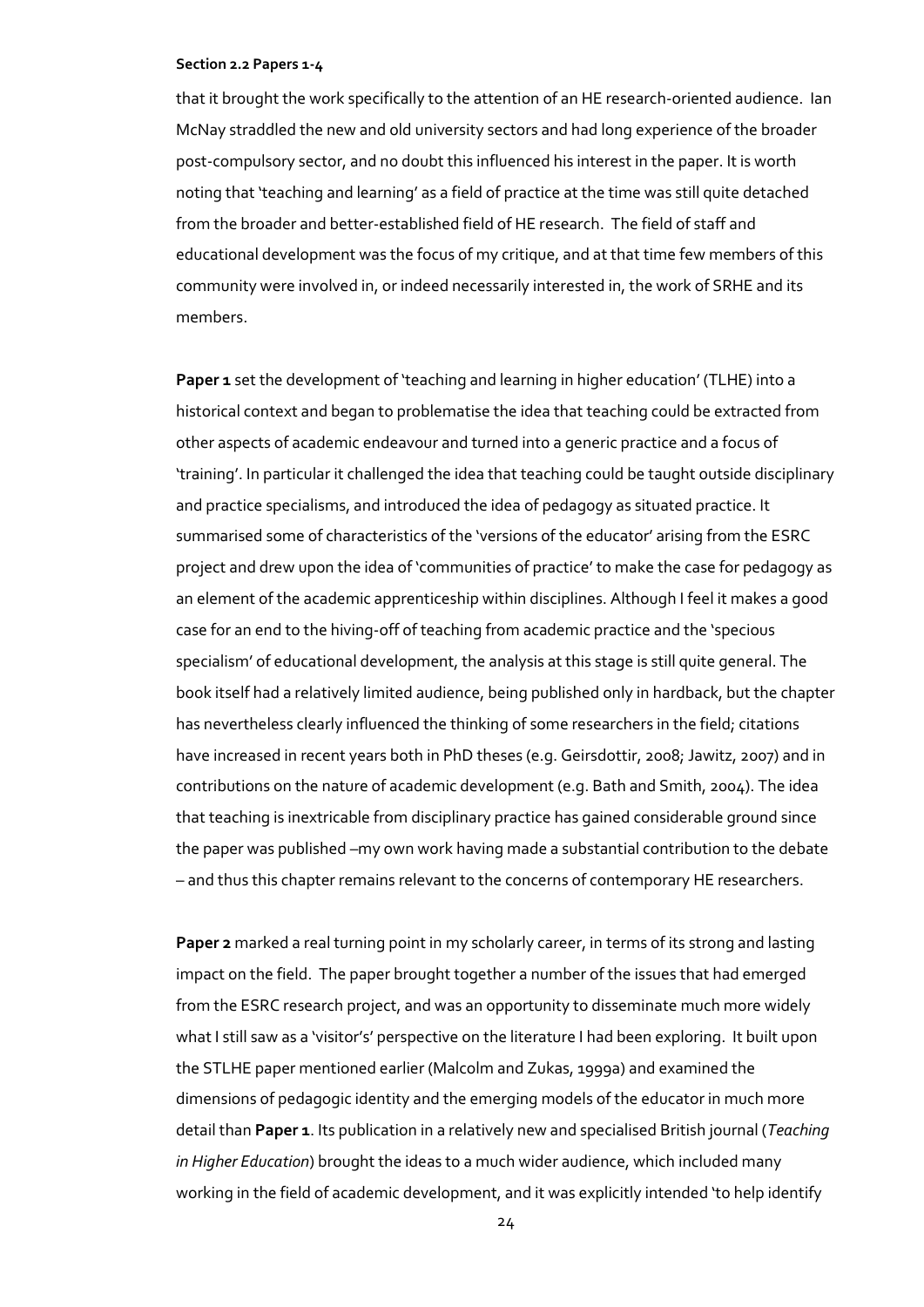the links and divergences between these communities of practice, and to contribute to cultural exchanges between them' (page 67, this volume). It succeeded in a way which could not have been anticipated; there is no doubt that its effect was palpable and is still being felt. It is widely cited by many of the most respected writers on higher education teaching and academic work in the UK and elsewhere, though it is notable that (in contrast to, for example, **Paper 6** *Formality and Informality in Learning*) these citations are to be found almost exclusively in English-language publications.

The reason for **Paper 2**'s impact is partly that it expressed a discomfort with the literature of teaching and learning in higher education (TLHE) which was being experienced by many in the field, but which it was perhaps difficult for 'insiders' to express. It challenged a number of positions which had become almost axiomatic in the field of TLHE, including the dominance of phenomenographic methods and concepts of 'deep and surface learning'; 'psychologised' models of learning; and a decontextualised approach to teaching in which content and purpose had been all but erased. Crucially, it introduced ways of thinking about university teaching which were new to many readers; as Viskovic points out in her international survey of the literature of tertiary teaching, it was groundbreaking in that its 'discussion of those [pedagogic] identities developed a very different perspective from Kember's [1997], taking more account of the contextualised nature of teaching practice, and also making one of the first published links between tertiary teachers and the concept of situated learning in a community of practice'. (Viskovic, 2009, 8). Its publication at this point clearly gave expression to a concern that was widely felt but had not been widely articulated, and the paper's suggestions for further exploration fell on fertile ground. In the same year, Stephen Rowland published a seminal paper on the same theme (Rowland, 2001), in which he shared some of my concerns, albeit from a rather different standpoint. We had been in contact over the previous two years and had discussed the question of 'critical conversations' across specialisms at a seminar I gave at the University of Sheffield, as well as at a number of conferences and professional gatherings. This is a small example of the way in which disciplinary development occurs through incremental connections and conversations – an issue to which I shall return later in this text. The field of research in TLHE has changed considerably since **Paper 2** was published, and I would argue that some of that change – away from over-simplified 'in the head' formulations and towards more situated understandings of learning, awareness of teaching as a profoundly disciplinary practice, and a strong move towards recognition of the importance of both theory and context in thinking about academic practice – has been due in no small part to the influence of this paper. It seems still to have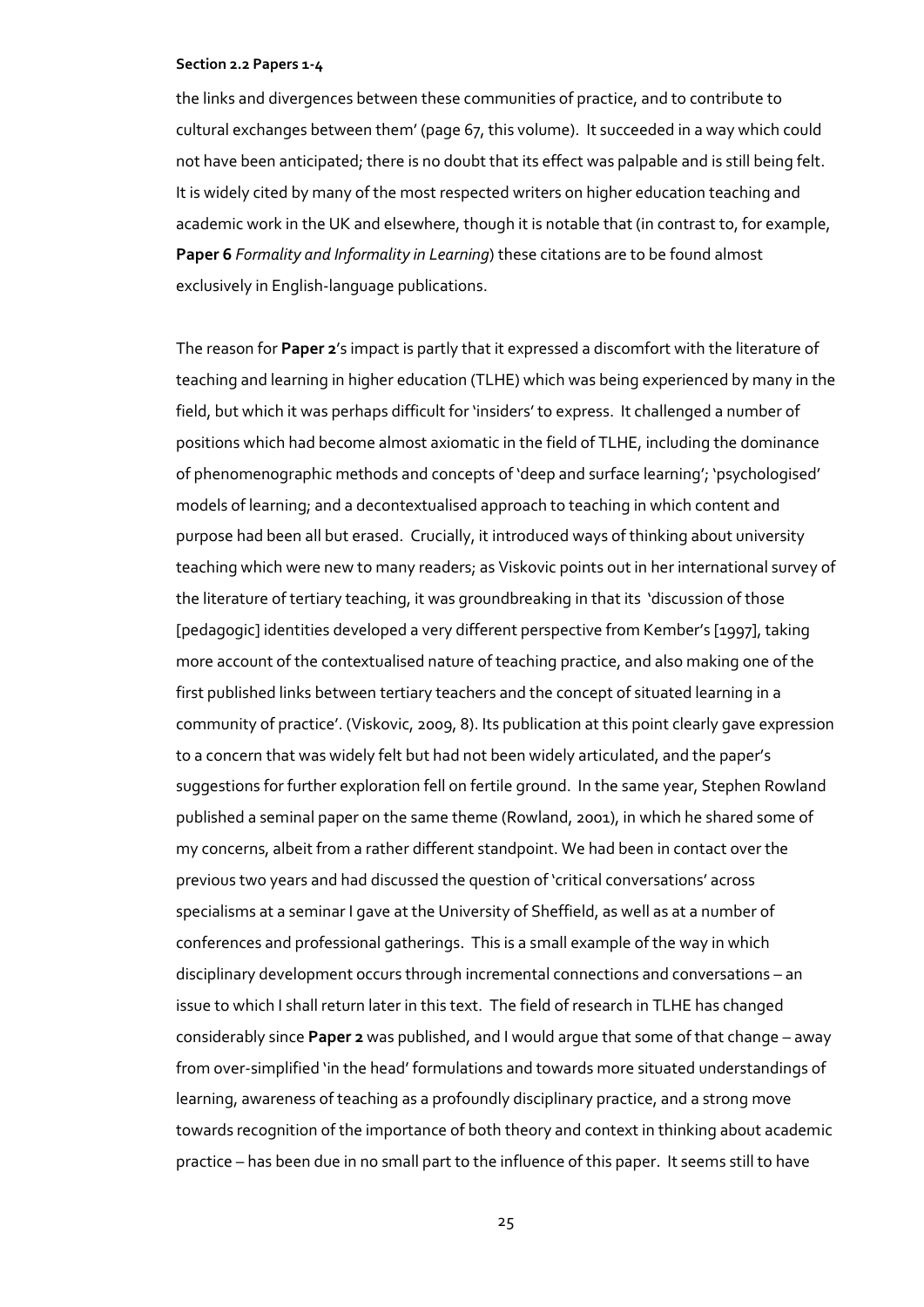resonances for many readers, who continue to cite it and refer to it almost as a standard text in the field.

**Paper 3** was effectively an opportunity for me to summarise the research I had been engaged in over the previous three years, and to explicate the 'versions' or 'models' of the HE teacher which I had been developing, for a rather different audience – practitioner-students, rather than practising HE researchers. The book, an Open University reader, was aimed specifically at working educators studying for teaching qualifications or on professional development programmes such as the MEd in Lifelong Learning on which, at the time of publication, I had myself been teaching for several years. These students would be much more likely to be working in adult or further education, or in another 'lifelong learning' context, than the readers of *Teaching in Higher Education.* The tone and voice of the paper reflects this, in that it speaks clearly from an adult education perspective, and the selection of the two models for more detailed analysis is an opportunity to contrast a strong adult education conceptualisation of teaching with a much more mechanistic (and apparently ideologically neutral) strand of educational thought.

This chapter originated in a contribution to the Open University /UEL 'Global Colloquium', to which I had been invited in the summer of 1999, involving 'eminent researchers' (Open University, n.d.) such as Stephen Brookfield, Stewart Ranson, Tom Schuller, Lorna Unwin and Mary Hamilton (among others). Given the purpose of the book as a course text, it would not be surprising if the chapter itself were rarely cited in published work; however the web version of the paper (which is still accessible on the web as reading for OU Master's module E845) has attracted international citations in education and other subject areas.

The book in which **Paper 3** appears has a clear pedagogic focus as a course reader, and indeed the editors had commissioned the paper precisely because they had found the 'models of the educator' (previously presented through conference papers) useful for working with teacherstudents (Nicoll and Harrison, 2003). It also provides a reasonably clear account of the analysis of the models, explaining the use of repertory grid techniques in order to identify dimensions along which accounts varied, and which could thus be used for analytical purposes; its aim is partly to teach students about how research happens. The paper also provided a useful opportunity for stock-taking in terms of the research itself; it was becoming clear that the initial task of simply producing an annotated bibliography was becoming less interesting and important than the questions and concepts generated through the analysis. So for example, the paper flags up the absence of the 'educator as disciplinary actor' within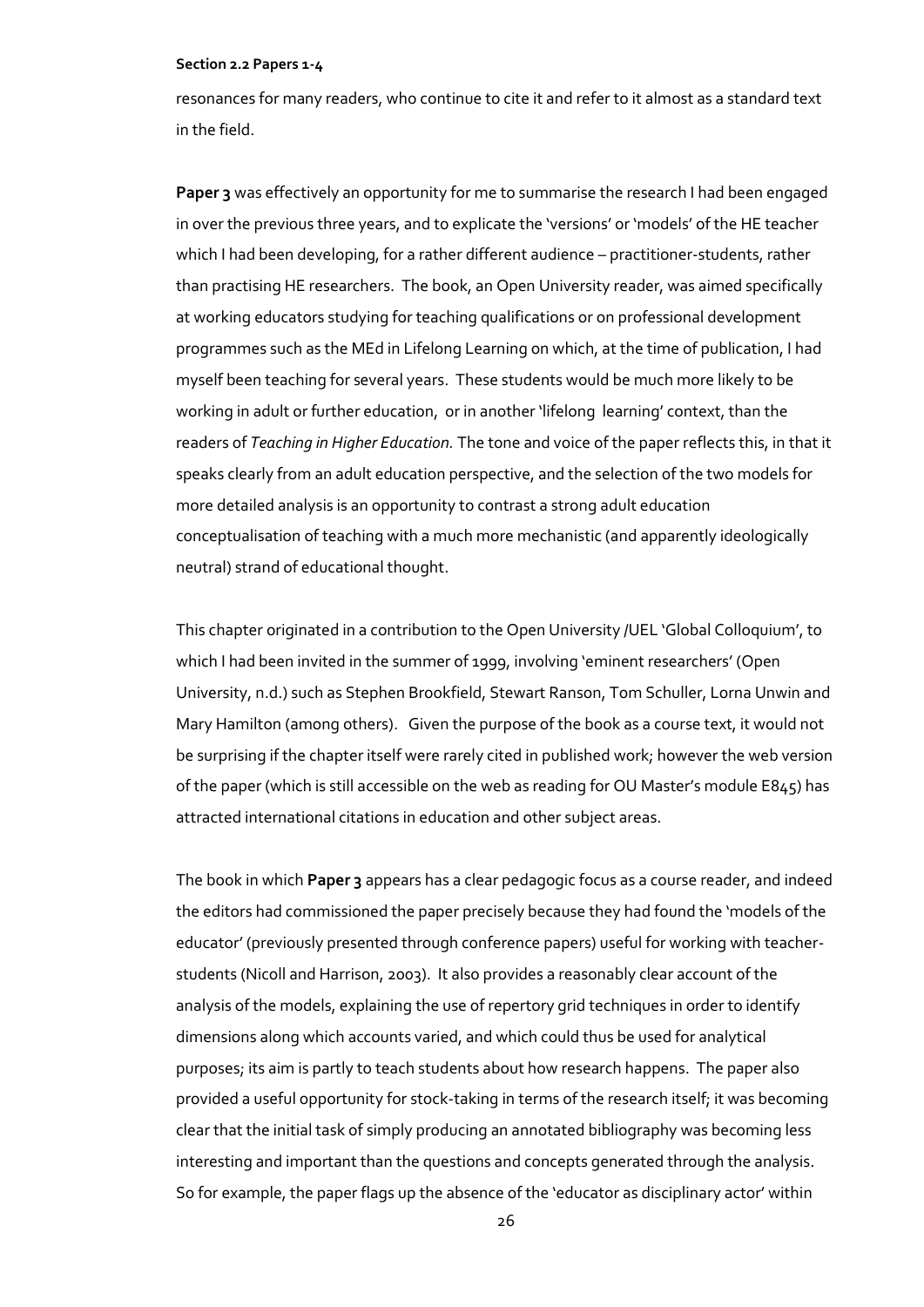the identities discussed (page 84, this volume). This was an absence which I had noted in the review of the literature, but it had become a major focus of my thinking by the time the chapter was actually published, and is addressed in much more detail in **Papers 7-10**.

**Paper 4** is rather a chronological anomaly, published as it was in 2008, several years after the other three papers in this section. However it is included here because it was a further revisiting of pedagogic identity for a new (European) audience, incorporating new work on the question of discipline which had been identified as an absence in **Paper 3**. It was written for a German publication at the request of the book's editor Heidrun Herzberg, a professor of adult education at Humboldt University Berlin. She had become familiar with my work on pedagogic identity through connections with the European Society for Research in the Education of Adults (ESREA) and through the growing 'work and learning' network, which had a strong European presence. The disciplinary and practice networks which my work has brought me into contact with have been largely Anglophone, although I had studied German and worked as a technical translator before moving into adult education. The field of educational research in Europe is very different from its counterpart in Britain, and I had been following with some interest the embryonic development of the German version of the TLHE specialism, for example through the online journal produced by the Hochschuldidaktisches Zentrum at the Technical University, Dortmund (*Journal Hochschuldidaktik*, 2009). It would be fair to say that the development of this particular specialism in Germany lagged 5-10 years behind that in English-speaking countries – in contrast to other aspects of HE research, such as policy and comparative studies, which were extremely well-established (see for example the work of Ulrich Teichler from 1970 onwards). Although constructed on a more scholarly and academic foundation than much of the parallel early work in the UK, German work on TLHE or *Hochschuldidaktik* still exhibits some of the tendencies to seek technical fixes which I had originally found so problematic in the early British literature. However there is a strong adult education tradition in Germany, and as in the UK, this has branched into a conceptualisation of lifelong learning and a focus on the many contexts in which it occurs, including the workplace.

Professor Herzberg, who had a particular interest in biographical research, had come across **Paper 9** in which I had presented material from the second round of interviews, with adult educators in higher education. This confluence of interests and the relative lack of interaction between the UK and the German higher education research communities meant that it was appropriate to prepare a chapter which combined some of the earliest work on pedagogic identity with some of the later and more fruitful ideas emerging from anthropological and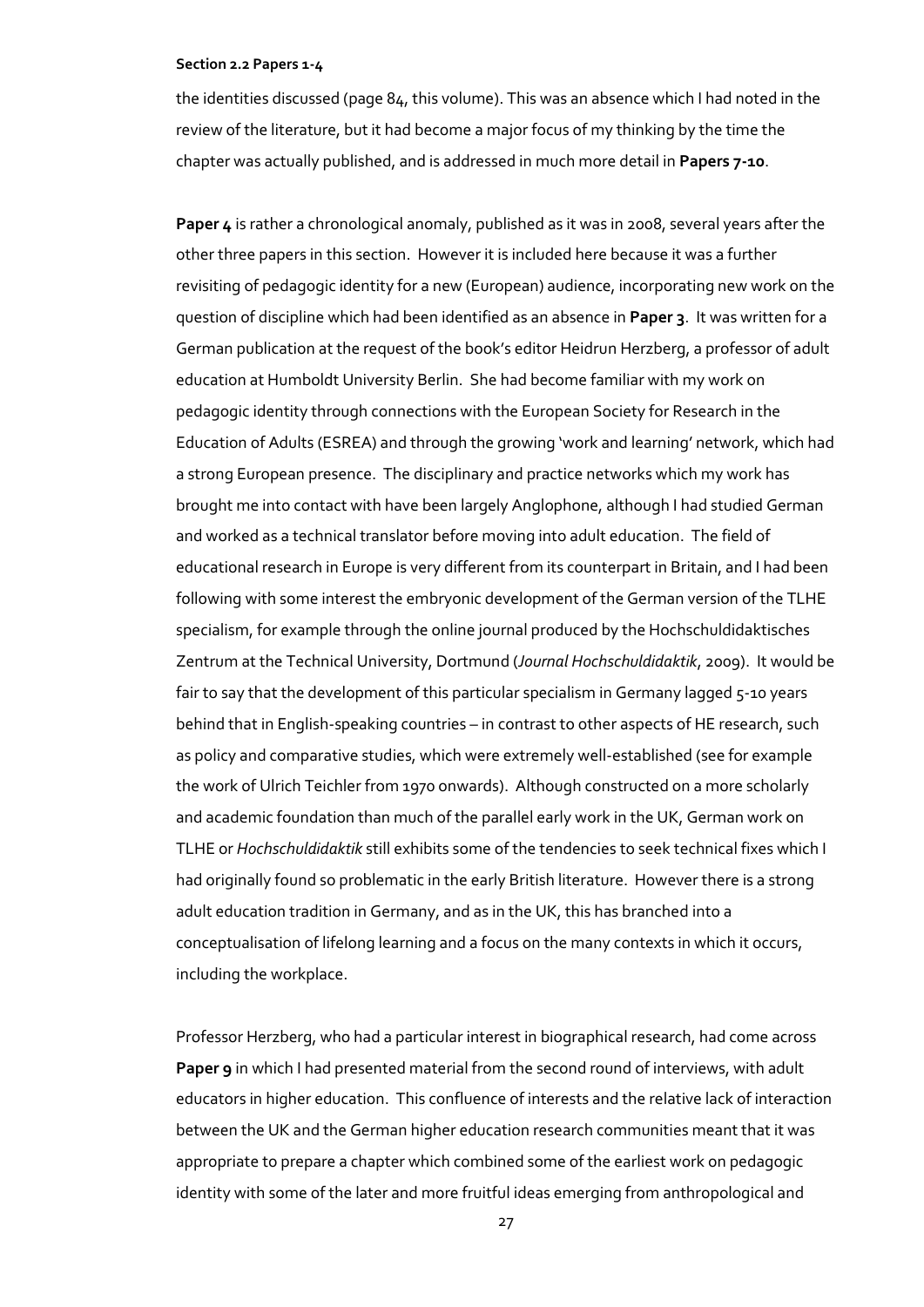sociocultural work on learning which informed **Papers 7-9** in **Section 2.4**. Re-reading the paper now it has a rather didactic air; like **Paper 3**, it is designed as a contribution to a 'reader' aimed at educators undertaking programmes of professional development. Its intention is to summarise in an accessible way work which, for me, had already been largely supplanted by a new focus on actor-network theory – in effect, a catch-up for a 'foreign' community of practice. The selection of examples within the paper is geared very much towards a broad audience of lifelong learning practitioners, and I think works quite well in its attempt to 'open out the relationships between biography, institutional contexts and pedagogic and disciplinary identities' (page 104, this volume) for this audience. I have built further links with German-speaking HE researchers since becoming involved in the Consortium of Higher Education Researchers (CHER) and presenting some of my more recent work at a CHER conference (Malcolm, 2011).

Taken together, the four papers presented in this section represent a new way of thinking about teaching as situated practice, intricately connected with the contexts and communities in which it takes place and understood as an aspect of disciplinary academic practice. A further claim that can be made about this work is that it was strongly influential in promoting both the concept of *pedagogy* and a new conceptualisation of 'pedagogic identity' to encompass this more situated understanding of teaching. These terms have since become accepted ways of discussing what academics do (albeit sometimes in ways which I personally find problematic). This issue is discussed in more detail in relation to **Paper 8**, below.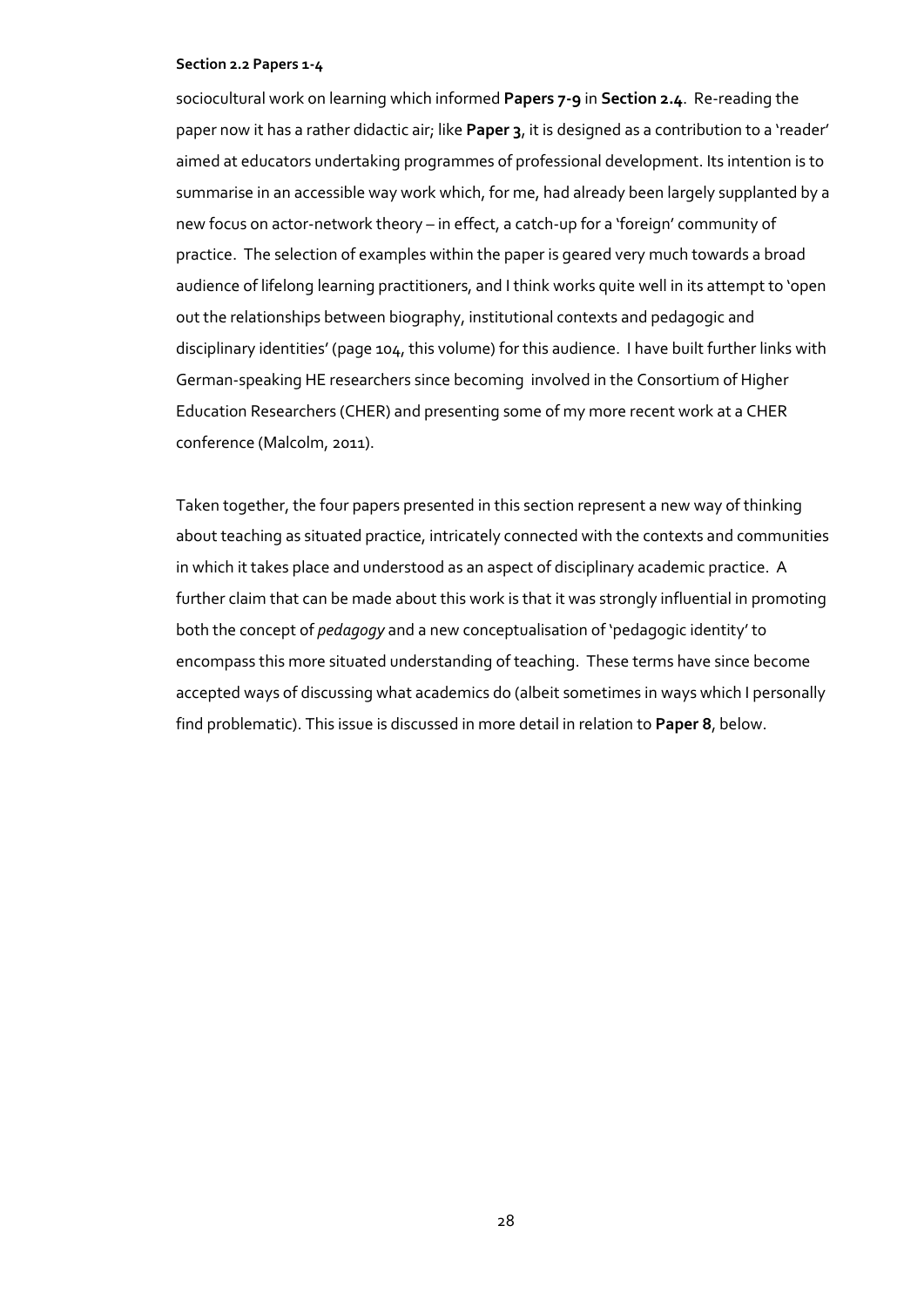## **Section 2.3: Development of concepts of informal learning**

**Paper 5 (2003)** 'The interrelationships between informal and formal learning', *Journal of Workplace Learning*,15, 7/8, 313-318 **Paper 6 (2003)** *Formality and Informality in Learning: A Report for the Learning and Skills Research Centre*, London, LSRC

These papers are both the products of a research project to which I contributed whilst at the University of Leeds, 'Formality and informality in learning: mapping the conceptual terrain'. This was commissioned in 2001-2 by the Learning and Skills Research Council (LSRC), at the time the research arm of the Learning and Skills Development Agency (LSDA; both since replaced by successive other bodies). The bid for the project was originally submitted by my Leeds colleagues Professor Phil Hodkinson and Dr. Helen Colley, both of whom were engaged principally in work which focused on 14-19 education and training (e.g. Colley, 2003; Hodkinson et al, 2007) . They had already embarked on the research when it became clear that they needed some specialist input on informal adult learning, since neither of them was particularly familiar with adult education research. I was approached and became the third researcher on the project, whilst continuing to work on my own research on teaching in higher education.

## **Methodology**

The methodology for the project is summarised on pages 2-3 of **Paper 6**; the study comprised a wide-ranging literature review, a series of case-studies drawn from our own previous empirical research and that of others, and a historical survey of the development of ideas of informality and formality in learning in relation to educational policy and practice from the 19<sup>th</sup> century until 2001. The interim report of the project (Colley, Hodkinson and Malcolm, 2002) went through a 3-stage consultation process with different groups of 'stakeholders', including academics, educational practitioners and civil servants in policy roles, some of whose insights fed back into the structure and content of the research. The report was also reviewed and publicised through a number of less-conventional academic routes, such as the Informal Education website (Infed, 2009). My major contributions were in the historical survey, the analysis of the literature of experiential learning, and of APEL as a formalisation process, and the case studies located in broadly adult education contexts. The different disciplinary backgrounds of the three researchers strongly influenced some of the approaches utilised. In particular, both Helen Colley and I had studied linguistics and drew upon critical discourse analysis, Marxism and feminism in our reading of educational literature and policy documents. As Fairclough points out, 'educational practices themselves constitute a core domain of linguistic and discursive power and of the engineering of discursive practices' (1995,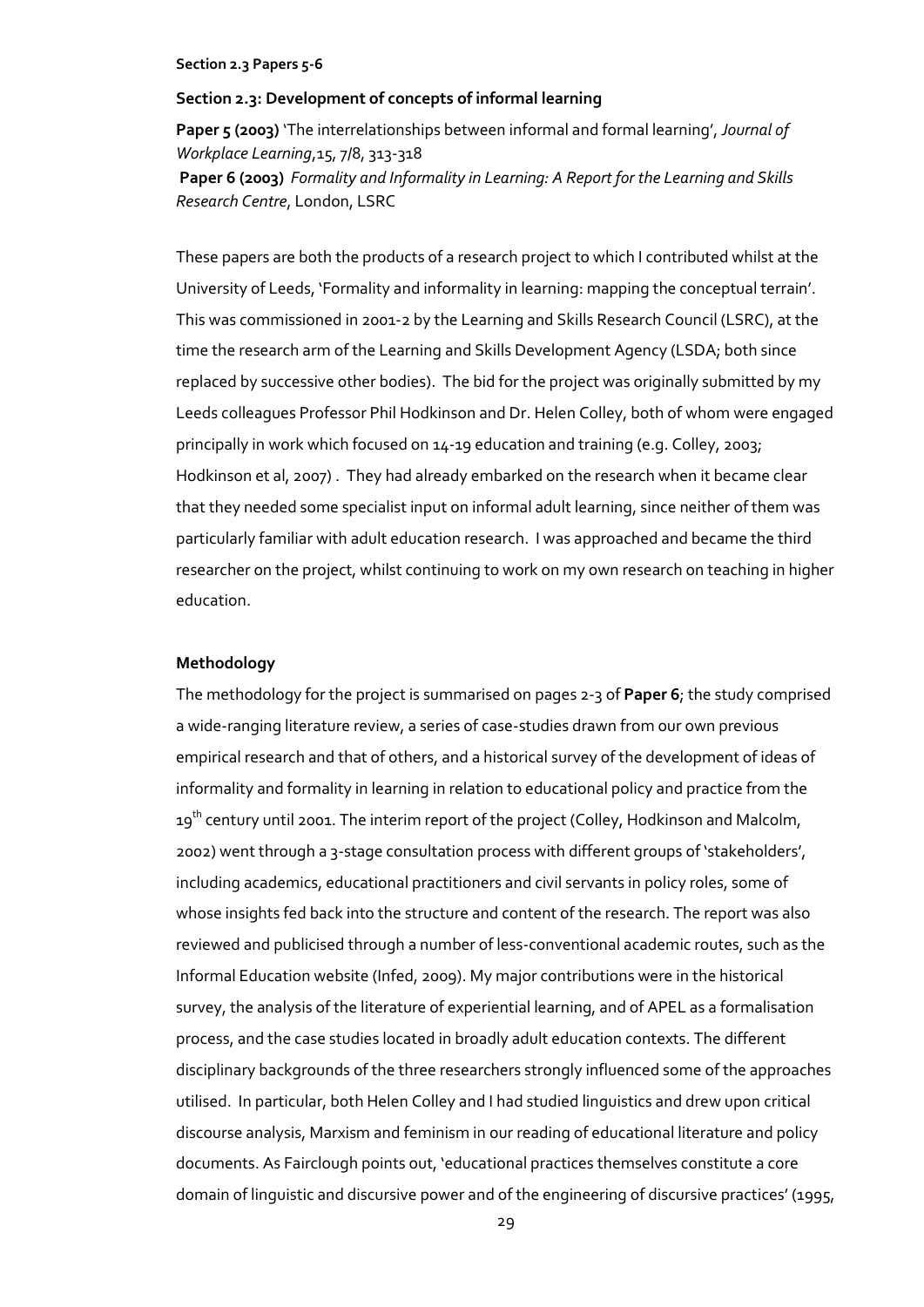220); the categorisation and labelling of educational practices through policy and professional discourse is a powerful tool for privileging or subordinating particular interests. Phil Hodkinson was more influenced by then-current debates on the nature of educational knowledge, and by Bourdieu's notions of social and cultural capital and their implications for learning. As we explain in **Paper 6** (pages 8-9), the final work is a complex product of theoretical interaction and 'embodied judgment-making' (Beckett and Hager, 2002) among the three authors, which could not have been produced without the interplay of our own (often competing) analyses and those of the academics, policy specialists and 'users' who contributed to the consultations. My contribution to the project is itemised in the previouslysubmitted letters from my co-authors (see page 43, this volume), though we all found the process of expressing contributions as percentages (both for this purpose and for the Research Assessment Exercise) a bemusing and rather artificial process, since the absence of any one author would doubtless have produced a very different piece of work.

## **Contribution to knowledge and impact**

I include **Paper 5** as an example of the way in which research is formally taken up, nurtured, critiqued, and incorporated into disciplinary communities and discourse. It began life as a conference paper presented at the  $3^{rd}$  Researching Work and Learning Conference at Tampere, Finland (Malcolm et al 2003), and essentially summarises very briefly the main findings of the LSRC project. There was strong interest in the project from the international audience including those, such as Professor David Boud, who were closely involved in the organisation of the conference series, and who felt that the work was making an important contribution to understandings of informal learning in the workplace. In several cases, academic colleagues gave very useful feedback on the conceptual shape of the project and on some of the theoretical knots in which we tied ourselves as three very different researchers trying to produce a jointly-authored text. The paper was chosen by the conference committee to be developed as a journal article for a special issue of the *Journal of Workplace Learning*.

However the paper also illustrates the difficulty of disseminating research in journal-articlesized chunks. The aim of summarising the research in such a short piece was probably overambitious, given the range of the material covered and the complexity of the arguments explicated in the main report. This is a constant problem for academics under pressure to present, disseminate and publish at a constant rate; conference papers are often rather unsatisfactory simply because so much background has to be included to bring the audience 'up to speed'. However despite its ambition, the paper translated into a journal article (with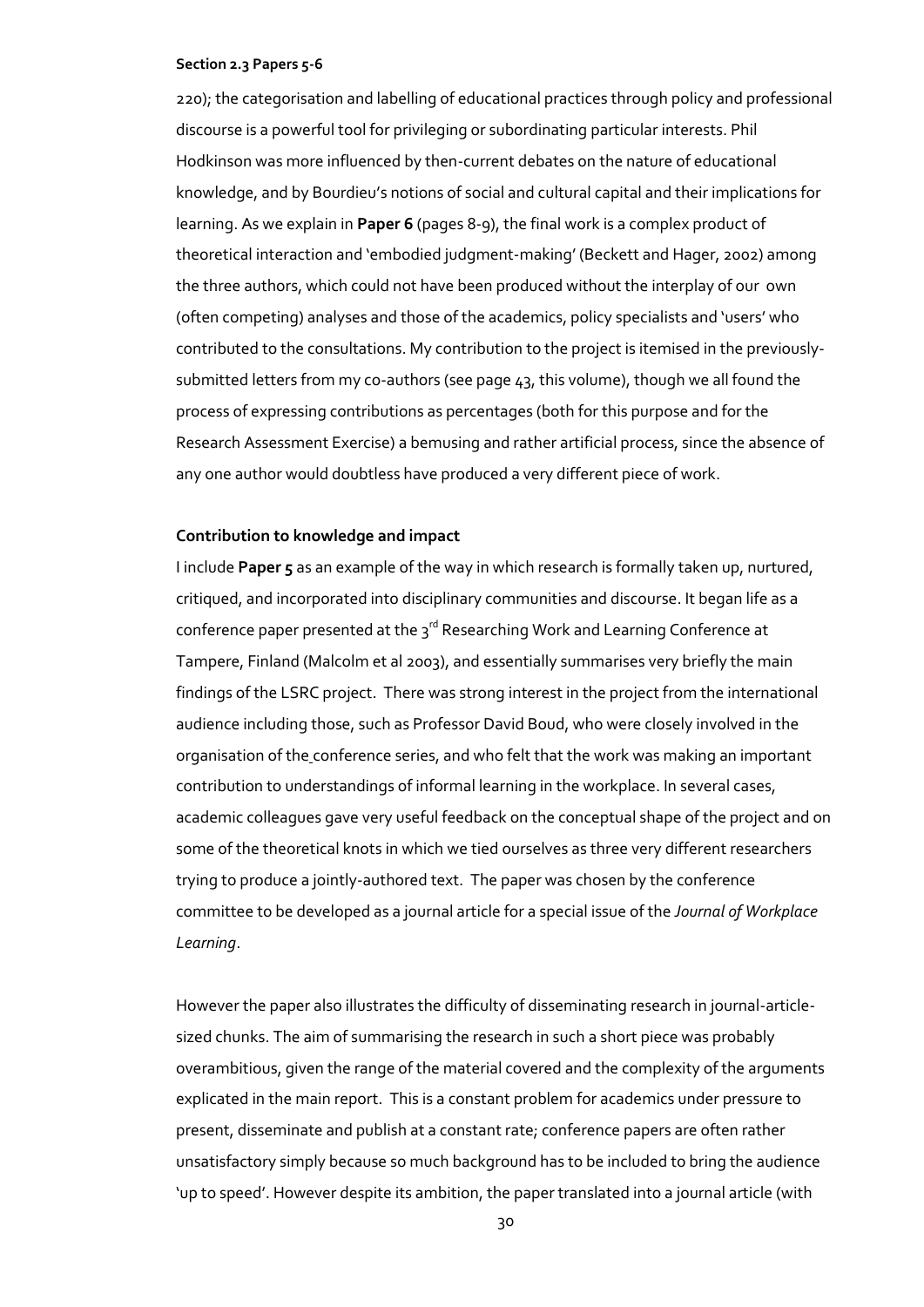the obvious added advantage of a bibliography) serves its purpose quite well in summarising most of the key points of the report in an easily-accessible form; it also acts as a pointer to interested readers enabling them to seek out the full report, which was going to press as the article was published.

**Paper 6**, the full project report, has had a much greater impact in terms of the number and range of citations (over 300 in total in its interim and final forms, compared to about 65 for Paper 5<sup></sup> [Google Scholar, 2011]). It has been cited in journals covering fields as diverse as education, youth work, counselling, management and organisation theory, nursing and other aspects of health care, digital technologies, meteorology, human resource development and religious studies. Citations have appeared in Anglophone journals from a range of countries, but also in publications from France, Germany, Netherlands, Italy, Lithuania, Russia, Brazil, Japan and Korea, as well as on various international websites. Perhaps most significantly in view of the contemporary obsession with impact for the Research Excellence Framework, it has been used to inform policy and practice in a range of fields, contributing for example to the Council of Europe's *Portfolio for Youth Leaders and Youth Workers* (Council of Europe, 2007). In most cases the report is cited as an authoritative and useful overview of conceptualisations of formal and informal learning, although it has also attracted one or two more critical responses – most notably from Paul Hager, an Australian philosopher of education who had also written extensively on informal learning (Hager, 2006). Whilst praising the report as offering an 'impressive and concise' synthesis and evaluation of the literature (2006, 1), Hager's (unpublished) paper takes serious issue with the rejection of 'informal learning' as a meaningful category (a category which had underpinned much of his own earlier work). On re-reading this critique now (2009), I remain unconvinced by the argument. It is fairly clear that Hager's philosophical dispute with us was essentially based on competing ontologies; it is an instance where constructive argument is rendered impossible because each side relies upon fundamentally conflicting conceptualisations of *what is*. Although this is quite a common characteristic of academic debate, it is only in more recent years that I have come to understand the extent to which profound and often implicit ontological differences can render competing positions mutually incomprehensible. I owe this realisation, at least in part, to the Canadian scholar Tara Fenwick, whose work and conversation over the years have opened up an overview of the landscape of theory which would have been difficult to attain single-handedly (e.g. Fenwick, 2009).

The project which produced **Paper 5** and **Paper 6** ostensibly took me away from what was by then my principal research interest in higher education pedagogy, although of all the pieces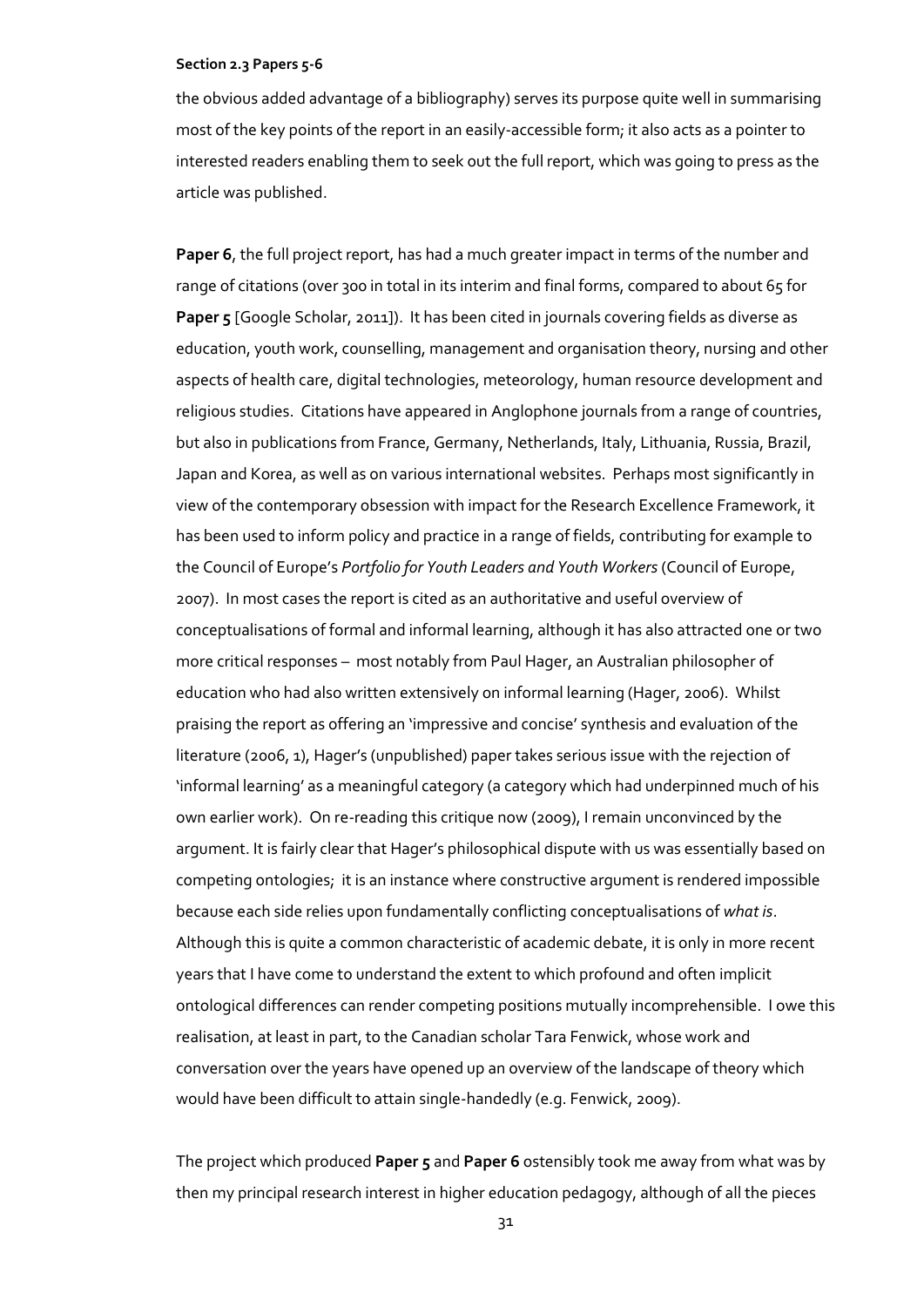included in this thesis, **Paper 6** has had by far the broadest impact in terms of the number and range of citations. However, it also gave me an opportunity to think in much more detail about the informal learning which occurs in the workplace, and to explore the consequences of attempts to formalise learning (e.g. Colley, 2003). It also forced me to think through a range of workplace learning perspectives of which I had been vaguely aware but which I had not previously engaged with directly (e.g. Rogoff, 1990). The four 'aspects of formality/informality' suggested by the project – process, location/setting, purposes and content – offered me new insights into how academic workplace learning could be analysed. The project was, for me, a distinctive episode of academic learning in the workplace. It strongly influenced my ongoing research on higher education pedagogy and helped to broaden its scope to encompass disciplinary academic work more broadly conceived, a process which is traced in **Papers 7-11** in the next section.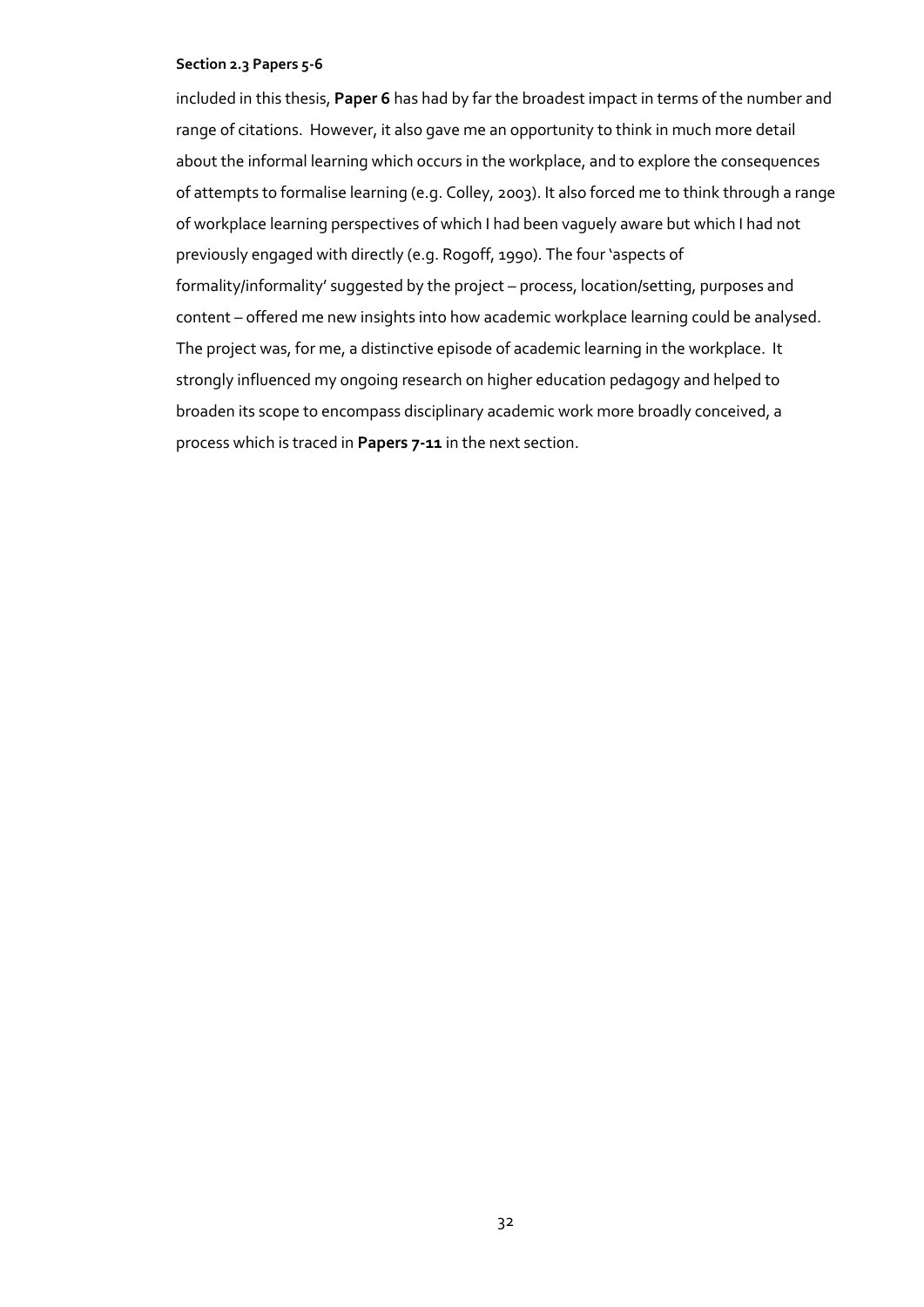## **Section 2.4 Papers 7-11**

Paper 7 (2006) *'Pedagogic learning in the pedagogic workplace' in Edwards, R., Gallacher, J.* and Whitaker, S. (eds.) *Learning outside the Academy* London, Routledge Paper 8 (2007)<sup>'</sup> Poor relations: exploring discipline, research and pedagogy in academic identity' in Osborne, M, Houston, M and Toman, N (eds.) *The Pedagogy of Lifelong Learning: understanding effective teaching and learning in diverse contexts* London, Routledge **Paper 9 (2007) '**Beyond the fringe: adult educators, work and discipline', paper presented at the 5<sup>th</sup> Researching Work and Learning Conference, Stellenbosch, South Africa, 2-5 December **Paper 10 2007)** 'Teaching, discipline, net-work' in Skelton, A. (ed.) *International Perspectives on Teaching Excellence in Higher Education* London, Routledge **Paper 11 (2009)** 'Making a mess of academic work: experience, purpose, identity', *Teaching in Higher Education*, 14, 5, 495 – 506

The papers in this section build on the work covered in **Section 2.2**, but illustrate several conceptual and methodological shifts which took place in my thinking over the period during which I was working on the 'Informality project' which gave rise to **Paper 6,** and carrying out the second round of interviews with adult educators (see page 18, this volume and **Paper 9**). Thus they draw upon anthropological, socio-cultural and actor-network perspectives, and the focus shifts clearly away from 'pedagogic identity' to a much broader conceptualisation of academic work and identity.

**Paper 7** was published in an edited collection which arose from the second conference of the Centre for Research in Lifelong Learning (CRLL), a joint venture between the University of Stirling and Glasgow Caledonian University. This conference represented to some extent a British arm of the emerging 'work and learning' disciplinary community, although it also had an international scope and its contributors overlapped to some extent with the explicitly international 'Researching Work and Learning' series. Its lengthy title in 2003, 'Experiential-Community-Workbased: Researching Learning outside the Academy', indicates the range of foci which it sought to encompass, and the ferment of interdisciplinarity which characterised the field at the time. The CRLL conferences brought together 'lifelong learning' researchers in a variety of contexts, including further and higher education, adult education, professional learning and workplace learning. Of the 110 papers presented in 2003, 14 were selected to be developed into chapters for a book. My chapter focused on the ways in which anthropological and sociocultural understandings of learning could illuminate the ways in which academics developed a 'pedagogic identity' through workplace learning. This was innovative work in relation to academics. In particular I was working on the question of how teachers exercised agency in relation to the pedagogy of the workplace, engaged in strategies of resistance and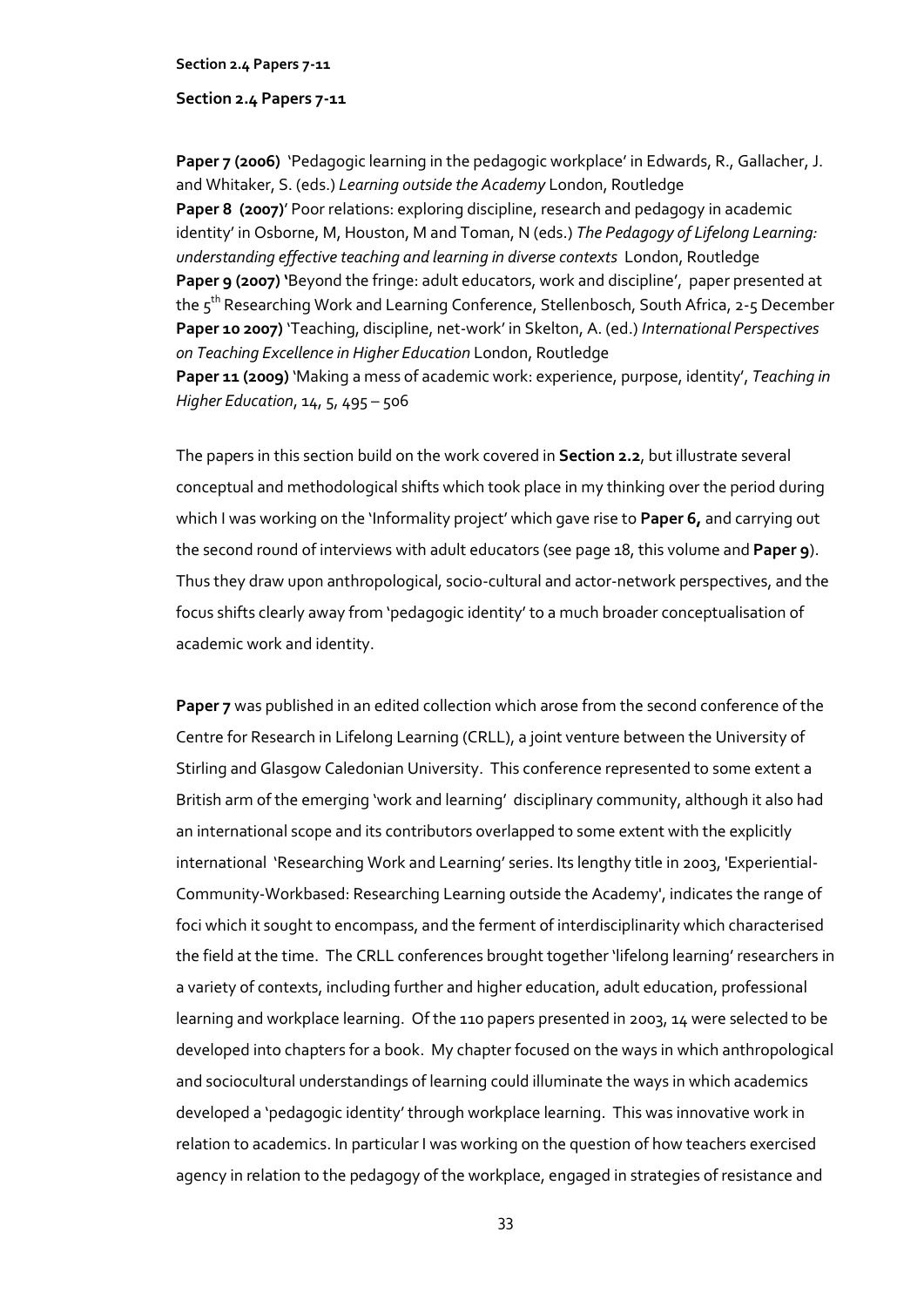negotiated conflicting imperatives. However at that stage I was still preoccupied principally with *teaching* as a separate aspect of academics' work and learning – for reasons which are explored in relation to **Paper 9**, below. By the time the book was published in 2006, three years after the conference paper was first presented, this preoccupation had been challenged by my exploration of the roles of discipline and research in the construction of academic identity.

**Paper 8** is another CRLL offshoot, this time from the 2005 conference 'What a difference a pedagogy makes' (Malcolm and Zukas 2005a). It was selected as one of 15 papers from over a hundred at the conference to be published in an edited collection entitled *The Pedagogy of Lifelong Learning*. The title of the paper, and indeed of the book itself, is a reminder that *pedagogy*, and pedagogic identity, had by this stage become concepts with which the fields of both 'work and learning' and HE research were engaged – a development for which I feel I can reasonably claim some credit. I had produced a paper in 2003 (Malcolm and Zukas, 2003) exploring the use of the word in the post-compulsory educational research literature, and made a case for reclaiming it from the disrepute into which it had fallen, partly due to the efforts of Knowles (1980) to develop 'andragogy' as a separate intellectual territory for adult education. I argued that, except in the work of Freire and the literature of feminist and critical pedagogy (e.g. Freire, 1972; Gore, 1993; Lather, 1994), the common use of the word in English was in fact more akin to the European usage (for example in German) of 'didactics' – that is, the methods and techniques used in teaching – a small and specialised area of pedagogy. Instead, I argued, it should be reclaimed 'from the narrow meaning to which it has been reduced in English, as a rich and appropriately multi-layered term for educational social practice' (Malcolm and Zukas, 2003, 148 ) as a term which could encompass the complexities of purpose, power and socio-cultural context within which teaching and learning take place.

There is no doubt that 'pedagogy' has now been rehabilitated for scholarly use. However, there are a number of ironies associated with this 'reclaiming' of pedagogy. It has indeed become commonplace in the field of HE and other post-compulsory educational research, and in some cases it is used as a vehicle for the complex contextual understandings mentioned above (see, for example, the January 2009 issue of *Pedagogy Culture Society*). But in a depressing number of instances, it has been re-introduced to the field with exactly the connotations of which I was so critical – that is, as a substitute for 'didactics'. For example:

'The focus of the *International Journal of Teaching and Learning in Higher Education* is broad and includes all aspects of higher education pedagogy, but it focuses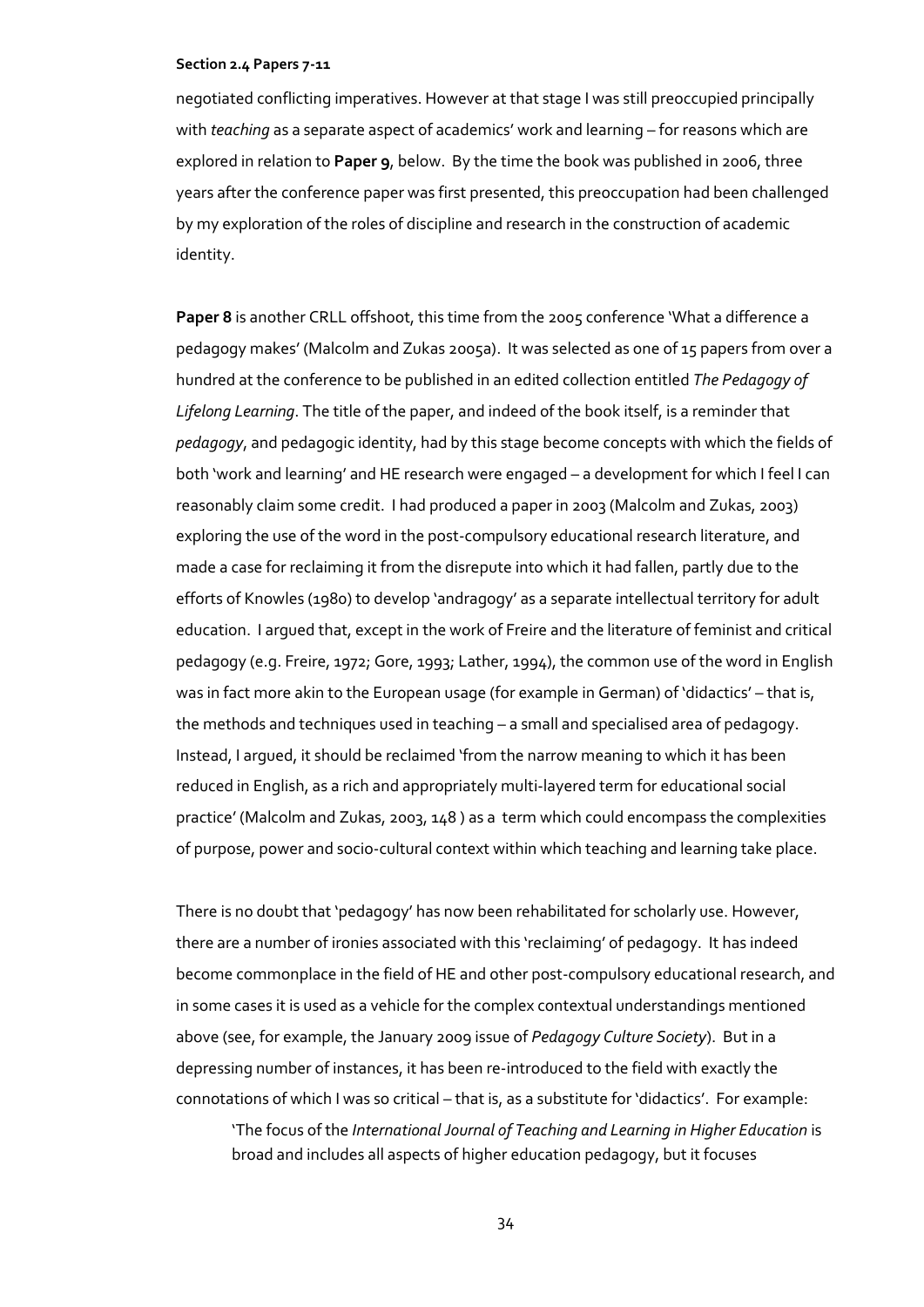specifically on improving higher education pedagogy across all content areas, educational institutions, and levels of instructional expertise.' (IJTLHE, 2009)

This linguistic struggle has also been evident in discussions about 'pedagogic research' in relation to the Research Assessment Exercise, for example in the attempts made to distinguish pedagogic research clearly from 'descriptive or anecdotal accounts of teaching developments and evaluations' (RAE2008, 2006, 14). So although the term has become widespread in its use, its meaning remains contested and often impoverished.

**Paper 8 i**s the first publication where the influence of actor-network theory is perceptible. Richard Edwards of the University of Stirling had strongly recommended that I should read Jan Nespor's *Knowledge in Motion,* after hearing me grappling in a conference presentation with the intertwined roles of discipline and pedagogy. Having looked at the contribution that anthropological perspectives could make to thinking about *pedagogic* workplace learning, I was struggling to integrate discipline and research work, as well as the workings of the university itself, into my emerging notion of 'academic identity' – a term which had already been utilised by writers such as Mary Henkel (2000; 2005) and which has since expanded considerably as a theme of scholarly exploration (e.g. Barnett and di Napoli, 2008). My own focus was on *identities* as produced and indeed performed through the complex interactions and relationships of different strands of academic work with broader social, institutional and cultural power relations, rather than as stable individual positionings. Reading Nespor was something of a revelation to me, in that he showed how some of these complexities could be accommodated and clarified by thinking of the discipline as an actor-network. There was a growth of interest at the time in what has become known as the 'research-teaching nexus', though I found some of the analyses available mechanistic and poorly argued (e.g. Hattie and Marsh, 2002; Coaldrake and Steadman, 1999). I had begun tentatively to explore the idea of discipline as an actor-network, in papers for the 2005 CRLL conference (the basis for **Paper 8**), and then for the Researching Work and Learning Conference in Sydney in the same year (Malcolm and Zukas, 2005b), in which I considered the 'imaginary workplace' in which academic work is carried out. Between them, **Papers 7 and 8** illustrate a transition from a focus on pedagogic identity to a broader conceptualisation of academic work, both *as work*  and as a disciplinary activity which encompasses teaching, research, and the full range of socio-material interactions which support the discipline and the institution of the university.

**Paper 9** is another conference paper from the Researching Work and Learning series, which I presented in South Africa in 2007. It has not yet been written up for publication, in part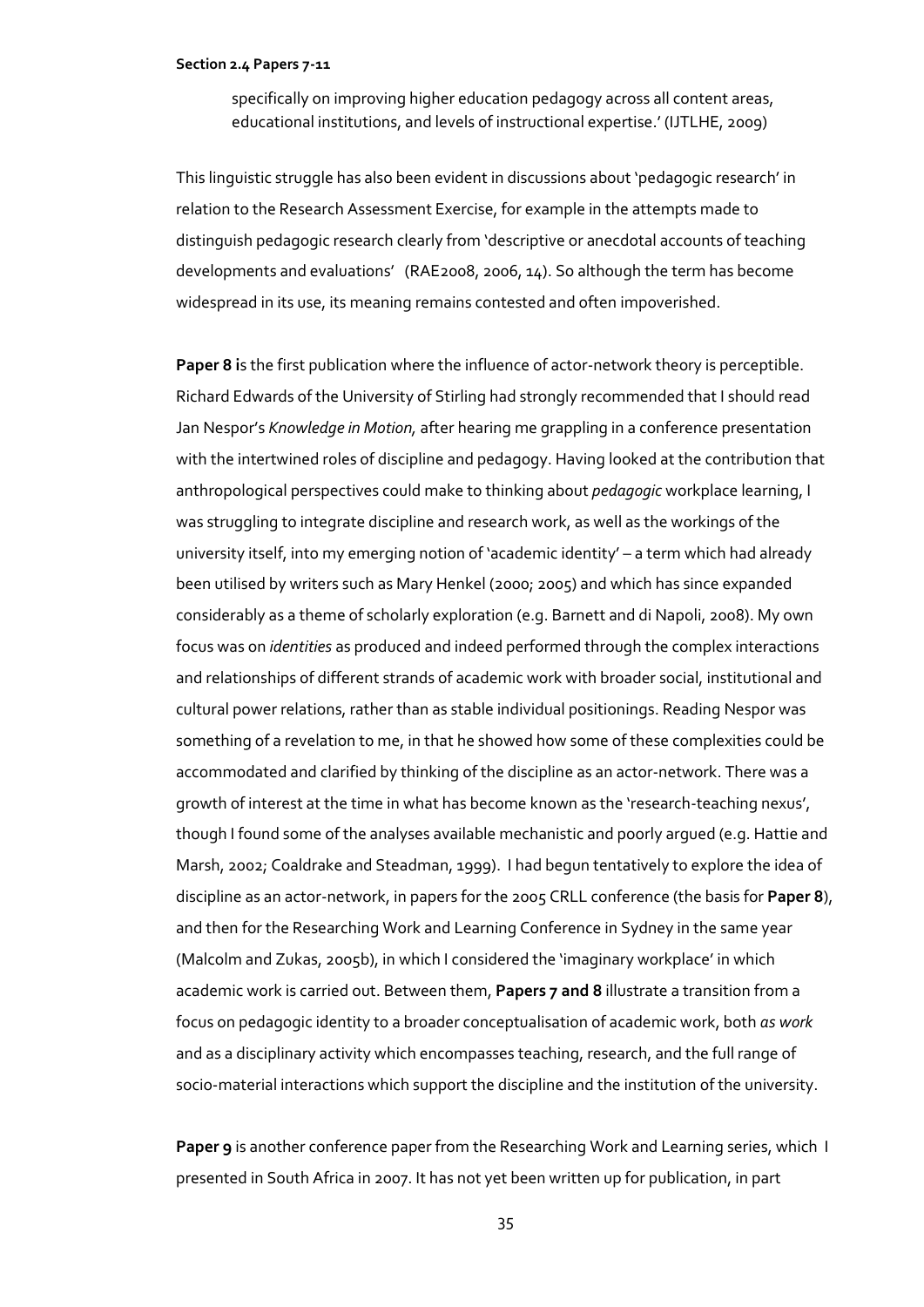because of work pressure, but also perhaps because its actual purpose, for me, was to work through my own changing ideas. It is included here as it represents a way-station in my thinking about academic identity, a point where I returned both to the history of adult education, and to the 'ordinary doings and language' (Smith, 2005, 39) of a particular group of HE practitioners, in order to develop my own thinking about the role of discipline in academic work. In this sense it is a paper that I wrote largely for my own benefit, although it has been taken up elsewhere in relation to the dismantling of adult education departments (Bowl, 2010).

I was conscious that the papers discussed in **Section 2.2** had focused principally on *pedagogic* identity and, although they had acknowledged the question of discipline, they had not grappled with its dominant role in the practice of academic work – something which was becoming increasingly evident in my own work with new academics. I was also uncomfortably aware that my own roots in adult education had coloured my perception and presentation of the pedagogic identities I was exploring, and had perhaps diverted me from seeking a less constrained conceptualisation of academic workplace practice; there is a strong sense, in some of the earlier papers, of the moral and intellectual superiority of adult education which I was not really able to justify. I needed to interrogate the ways in which adult education itself shaped – disciplined – both practice and my own understandings of academic work, and the historical analysis presented in this paper was a way of doing that (see in particular the discussion on pages 142-145, this volume).

It was entirely fortuitous that, just at the point when I left the University of Leeds, the decision was finally taken to close its School of Continuing Education, which had embodied for over fifty years a historical commitment to university-level education for 'non-traditional' adult learners. The ensuing dispersal of academic adult education staff into mainstream departments of various kinds raised compelling questions of identity, ownership and community which paralleled those I was exploring in my research, particularly in relation to disciplines as communities and actor-networks. The small group of colleagues who agreed to be interviewed produced a fascinating account of their own struggles with the demands and imperatives of both adult education and their 'home' disciplines, and helped me to identify much more clearly the ways in which temporal, spatial and material disciplinary and institutional practices worked together to produce the specific conjunctions and entanglements of the academic workplace.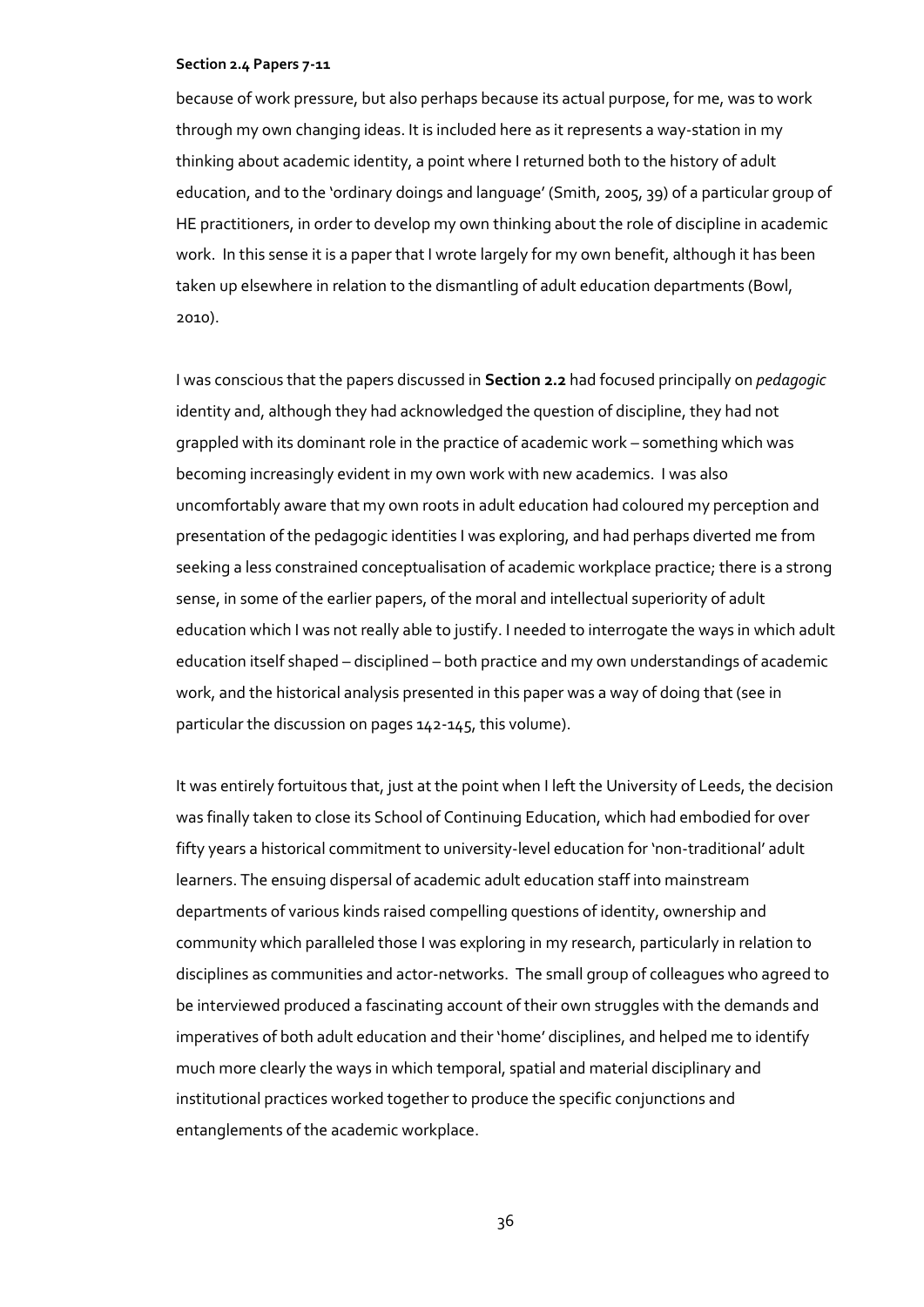This gave me a firmer footing from which to explore in more detail the complex processes whereby these entanglements were produced or, once again, 'how that stuff is hooked into the larger fabric' (Smith, 2005, 39). In particular, it enabled me to move beyond discourse analysis to see the *material* nature of many of the 'textual objects' encountered in academic work (such as Powerpoint, student support policies, designs for teaching rooms, etc.) and thus to engage with the *work* that these objects *do* in creating and sustaining actor-networks of institutional and disciplinary practice. As Fenwick and Edwards put it:

'In education, textual objects proliferate in such things as curriculum documents, maps, educational journals, parent newsletters, student record systems, exams, text books, competency lists, newspaper editorials, training software and test instruments. While these are all cultural and discursive texts, they are also material. To focus only on the information and discourses they embed is to ignore the fact that activity changes if the materiality of the textual thing is paper, digital or plastic, heavy or delicate, mechanical or organic … texts increasingly control, direct, monitor, document, make visible, shape, consolidate and inscribe what comes to be valued as knowledge. Texts, particularly technological texts, transport knowledge across distributed sites, and partially enact those sites. Indeed, the texts of new technologies are shifting and demanding new forms of engagement and exerting new forms of control.' (Fenwick and Edwards, 2010, 8)

The writing of **Paper 9** thus helped me to move to a position where I could begin to look in much more detail at the work some of these 'textual objects' did. This process informed the remaining two papers in this section, and is ongoing in my more recent work (Malcolm, 2010; 2011).

Paper 10 is a chapter commissioned by Dr. Alan Skelton of the University of Sheffield, who had already published a topical book on the discourse of teaching excellence in the UK, specifically in relation to National Teaching Fellowships (Skelton, 2005), and was now seeking to produce an edited collection covering more international perspectives on the same subject. He was familiar with the work I had been doing from its beginnings in the late 1990s; he had made it clear that he admired it and had made use of it in some of his own work. He may not have bargained for the commissioned chapter becoming an exercise in engagement with actor-network theory, but this was my major theoretical preoccupation at the time. The topic of 'teaching excellence' was also very live in my daily work, since my role at Kent required me to co-ordinate the University Teaching Prizes, determine selection criteria, select and co-write University nominations for the National Teaching Fellowship Scheme (NTFS), and select and advise on applications for NTFS project funding. I found (and find) this a highly problematic role; it required me to promote a conceptualisation of 'good teaching' which I found simplistic, theoretically flawed and alienating, to colleagues who often felt much the same. However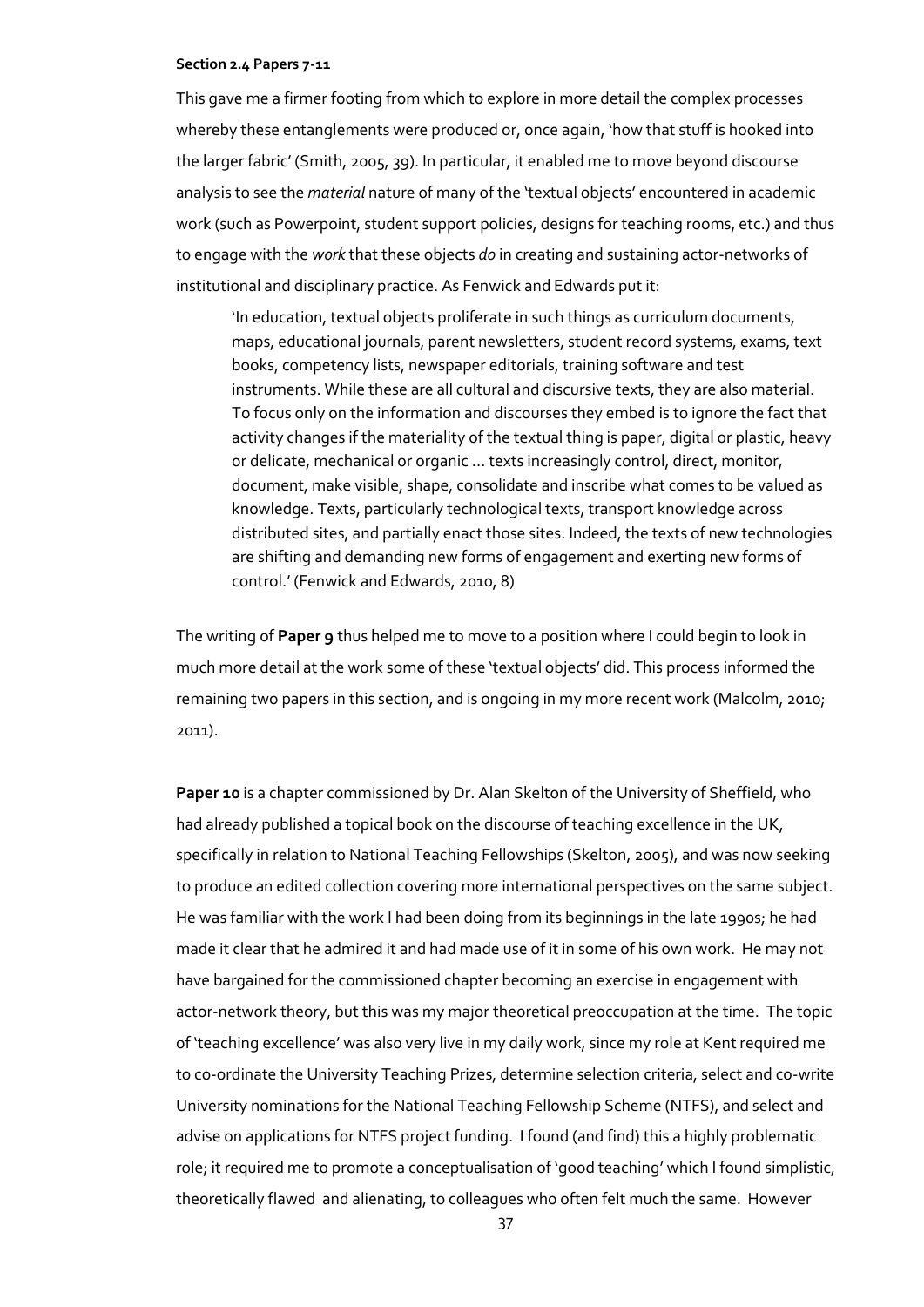the idea of writing about teaching excellence seemed a good opportunity to experiment with some of the ideas that I had come across in Nespor (1994), Callon (1986) and Latour (2005). In particular, Julia Clarke's ANT-driven study of the 'Skills for Life' initiative (Clarke, 2002) provided an example of how specific education policies could be analysed and explained within this framework.

**Paper 10** is a rather ambitious paper in which I set out to nail down some of the rather slippery concepts I had been grappling with over the past few years. So the concepts of pedagogy and identity are discussed and explained – although I had used them repeatedly in previous work, a clear (public) exposition was overdue. I also decided to revisit the 'pedagogic identities' I had explored in my earlier work (e.g. in **Paper 3**) in order to incorporate a clear recognition of the fundamental importance of discipline. Finally, the idea of 'teaching excellence' was subjected to an analysis based on Callon's four 'moments' of translation (Callon, 1986). This culminated in the construction of a rather tortuous 'net' metaphor which is not wholly satisfactory, but which I think serves to paint a reasonably vivid picture of how I envisage the process of network building. In other work at the time I was experimenting with similar visual metaphors, including string bags and knitted and woven fabrics, probably because it was proving so difficult to explain ANT verbally to those who were unfamiliar with its sensibilities and methods of analysis. This preoccupation with the visual had been intensified by the experience of writing the 'imaginary workplace' paper (Malcolm and Zukas, 2005b) mentioned in relation to **Paper 8**. This focused on the spatial aspects of disciplinary actor networks, and the fact that as 'workplace learners', academics had a global and distributed workplace, ranging from their own beds and offices, to texts in paper and virtual formats, to universities, hotels , meeting rooms, etc., all over the world – that is, that the *discipline and its activities, rather than the university, constituted the academic workplace*. **Paper 10** is a further working out of these ideas and an attempt to revise what now seemed to be analytical lacunae in the original account offered in **Paper 3** – which had referred repeatedly to teachers' disciplinary identity, but had failed to explore this in detail.

**Paper 11** functions to some extent as a temporal (and probably temporary) 'bookend' to the ESRC project begun in 1998. It was submitted for a special edition of the by now wellestablished journal *Teaching in Higher Education* on 'purposes, knowledge and identities'. The call for papers acted as a spur to complete a paper that I had been wrestling with for a couple of years. I had explored in various conference papers the application to academic work of ANT as a methodology, and the idea of the discipline as a workplace, and wanted to knit this work together. The 'workload allocation form' presented a good example of the way in which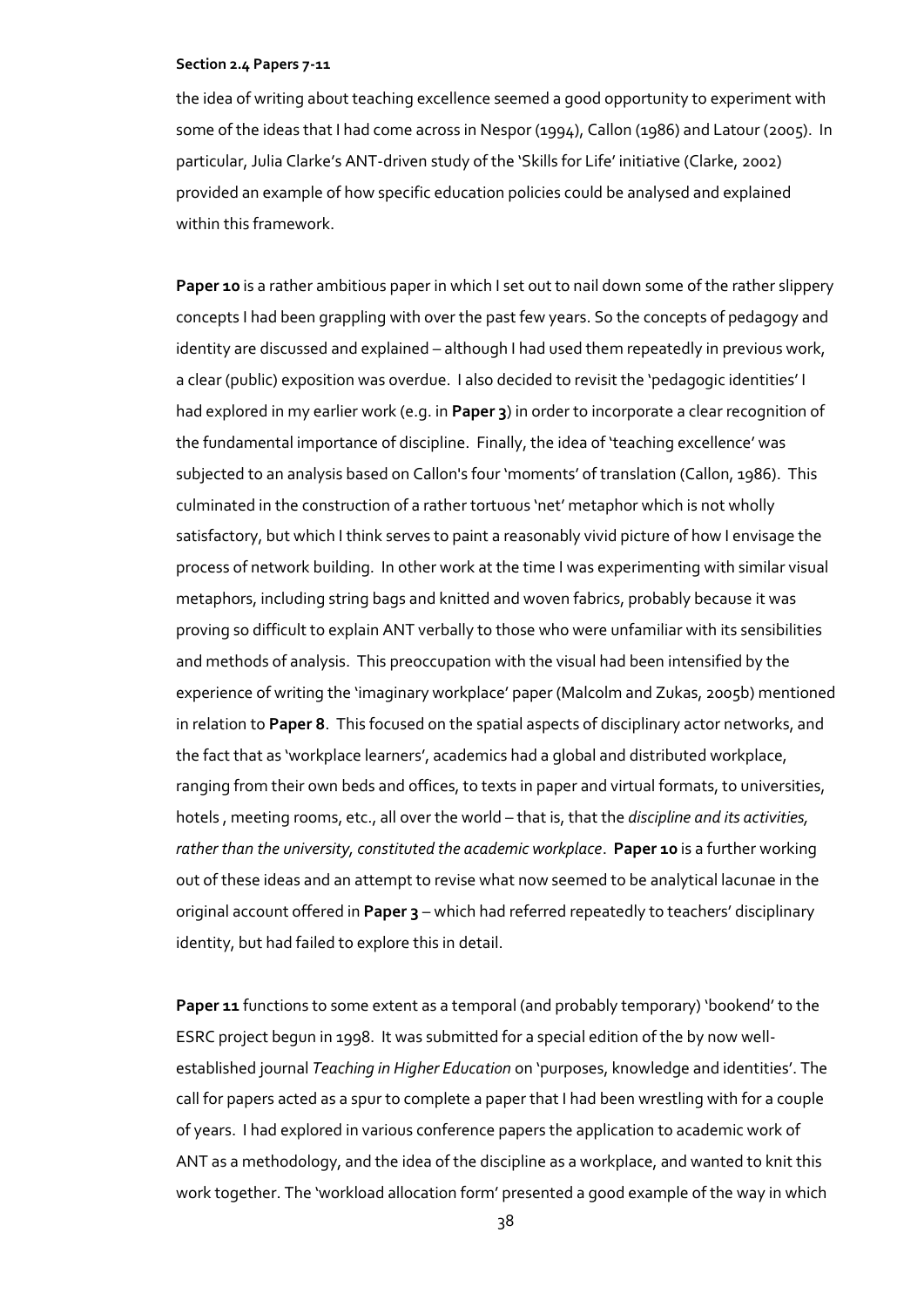the claimed need to make academic work more 'efficient' had become an obligatory passage point for the various 'actors' of the university. An attempt to create an instrument of institutional control over academic work had actually functioned as a powerful technology to 're-make' academics and their own conceptions of their work (or 'change the academic subject', as McWilliam puts it [2004]). When presented at conferences and at invited seminars, this example and explication had evoked a strong and engaged response which suggested that it was a fruitful way of explaining the relevance of ANT to academic work (and one which I have since started to apply to other 'actors' such as module specification forms, and most recently to 'human resources' documents [Malcolm, 2011]). The 'research agenda' identified in the concluding section is essentially my own agenda, and I am currently engaged in pursuing it, in relation to both 'mindful disciplinarity', and to ANT-sensitised ethnographic study of academic work. This is why the bookend can only ever be temporary, as each successive analytical development raises endless new questions and more work to do. The work inevitably develops partly in response to the responses of others; as I write, it has only recently been published, and has prompted email responses from colleagues and some rather surprising expressions of interest from *Times Higher Education* and the Universities and Colleges Union. But as in the case of the other more recent papers covered here, the formalised responses of citation and collegial engagement and dispute have yet to emerge; as they do, they too will help to shape the ways in which these ideas are developed further.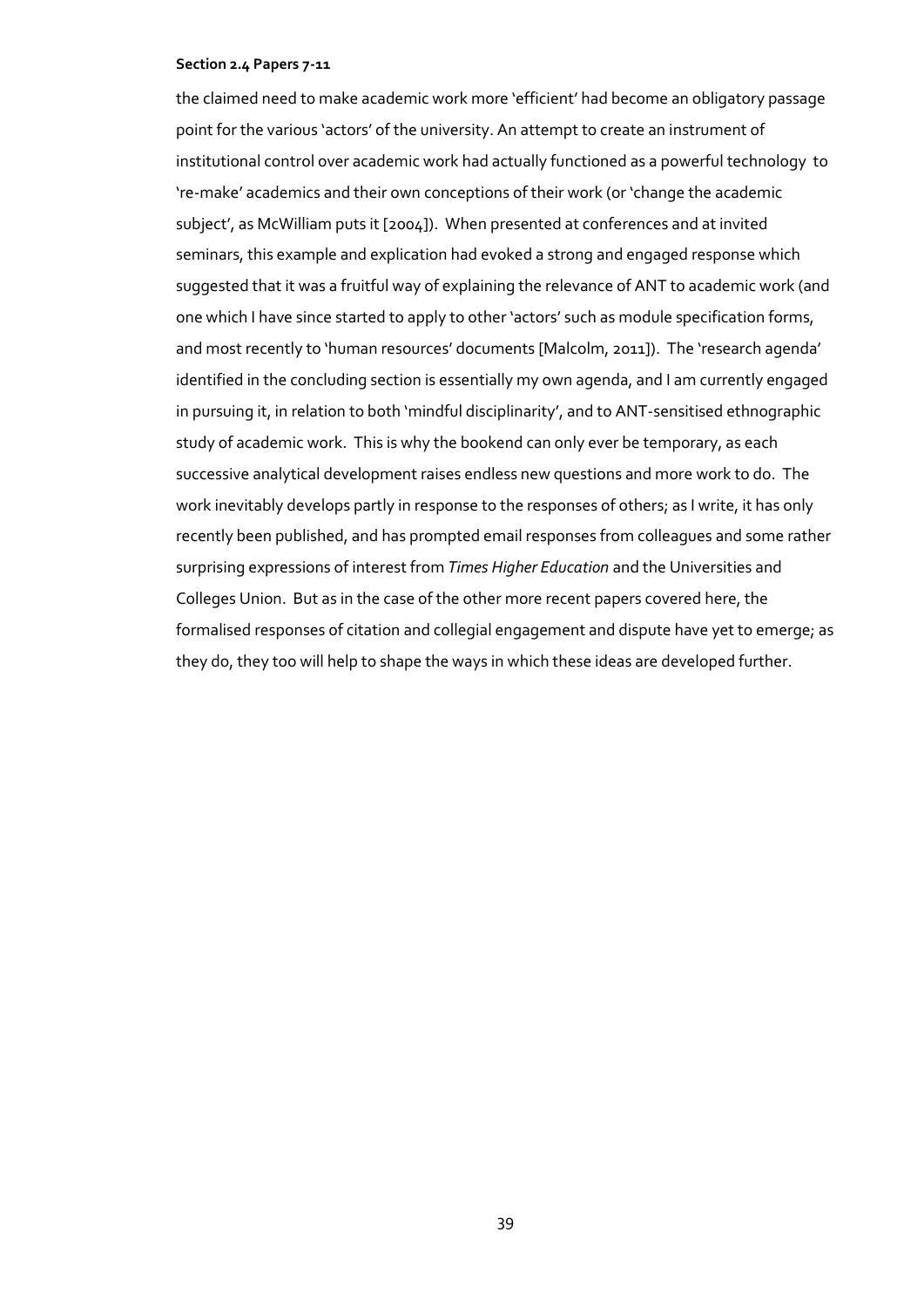## **Section 3**

## **Coda**

The papers presented here cover the period 2000-2009. They do not represent everything I have published and, with the exception of **Paper 9**, conference papers are not included, although they are often referred to. The numerous conference and seminar papers I wrote and presented over this period were in many cases first drafts of the papers which were eventually published. However it is worth pointing out the seminal influence that conference papers, and the discussions which accompany them, have on the development and dissemination of ideas, and on the establishment and maintenance of academic communities. Many of those who have gone on to cite, be influenced by or indeed build upon my work have first encountered it in the context of a conference presentation and discussion; and I in turn have further developed my ideas in response to their interventions and criticisms. Indeed, crucial intellectual contributions can be made, through conversation and critique, by those whose name never appears on a published paper; academic ownership is a problematic concept rendered yet more problematic by rationing mechanisms such as the Research Assessment Exercise. The PhD privileges the written word, for obvious historical reasons; but I would note that this is only one form of intellectual and academic communication, and represents only the most visible trace of the growth and dissemination of ideas.

Also absent from the assemblage of texts presented here are the various papers written on my own experience as a working-class girl becoming a student and then an academic (Malcolm, 2000); on gender and adult education (Malcolm, 1992); on the political and social purposes of adult education (Malcolm and O'Rourke, 2001); and on my engagements with issues of class in my own teaching (Malcolm, 2005). These more overtly politicised texts do not 'fit' neatly within the story about researching academic work and identity (they are, arguably, reconstituted – othered – as 'mess' by the requirement to tell a coherent research story), but they are indicative of the kind of soil from which my other work has grown, and are inevitably knitted into the writing of the academic self (Ruth, 2008) that is presented here. My engagement with ANT and my own contributions to the 're-territorialisation that rejects the boundaries commonly drawn around institutions, communities and activities' (Nespor, 1994, 136) have enabled me to understand my own career as an educational researcher, as a succession of enrolments and mobilisations within successive and overlapping actornetworks. My career trajectory has been shaped very much by the shifting actor-networks of education policy (grammar schools, free higher education, the slow death of adult education, audit culture), university politics (departmental re-organisations, promotions, funding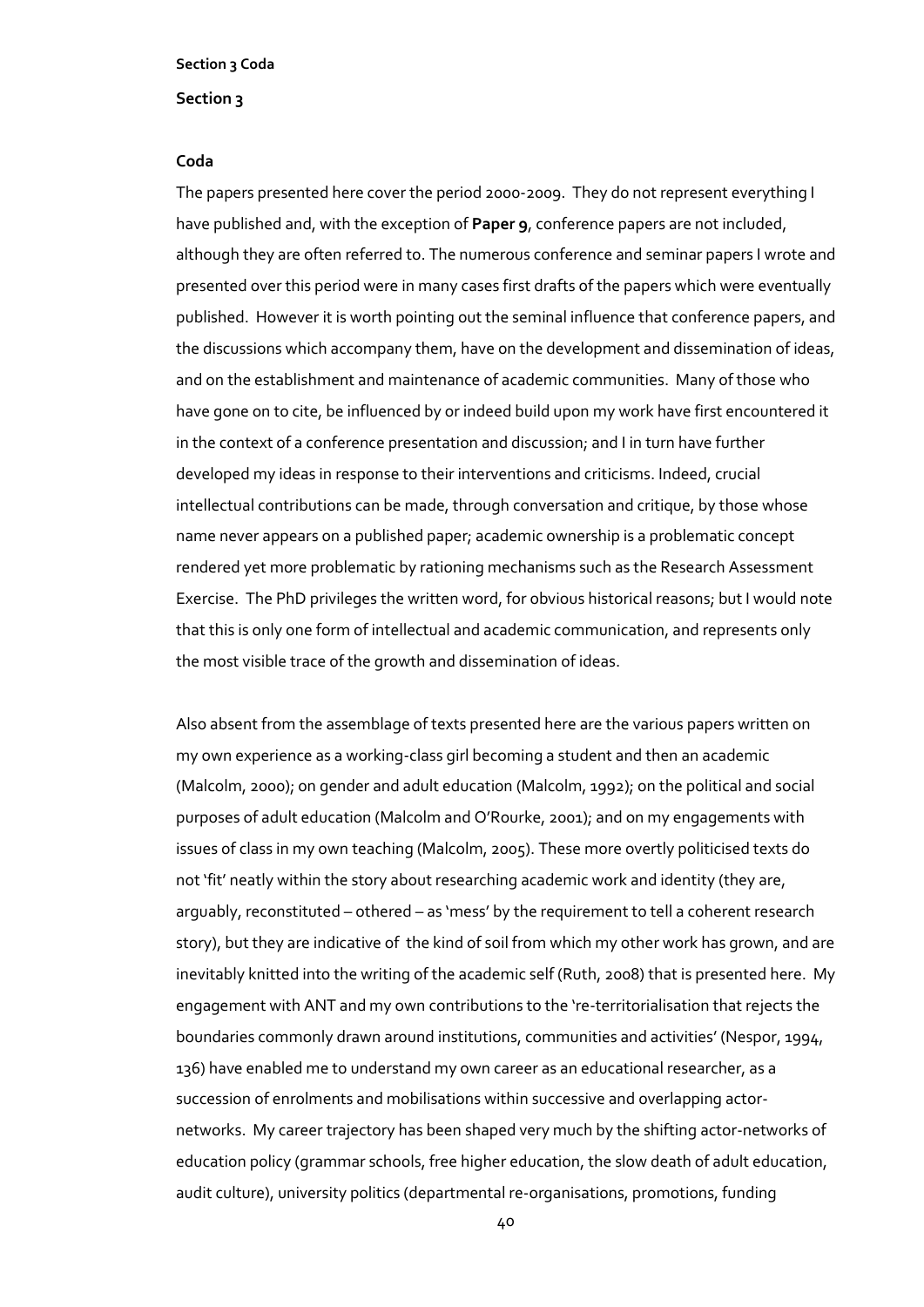demands, the RAE) and political change (in class and gender relations, economic crises, the family). Within the discipline of education, I can see how certain actor-networks have worked over time and space to determine the constitution of the specialist field. The flow of ideas, people and technologies through the discipline has, during my own career, changed what constitutes research, and how the validity of theoretical positions is judged. The discipline has appropriated to itself new intellectual spaces, of which university teaching and learning, academic work and 'workplace learning' are examples pertinent to this account. The ongoing debate about the place and status of academic development (e.g. Rowland, 2001; Clegg, 2003, 2009; McAlpine, 2006) – arguably an attempt at a disciplinary actor-network which is still struggling to enrol sufficiently powerful interests – illustrates one of the ways in which this happens. As with other disciplines, scholarly social practices have been transformed by technologies, new forms of (spatial and intellectual) mobility, the successive refashionings of universities as purposeful manufacturers of social and economic change, and the powerful actor-network of the English language.

I am enmeshed in these actor-networks and my own work is both a site of and an actor in these changes. 'Participating [in a discipline] means becoming spatially and temporally organised in a form that moves you into the material spaces of the field, and becoming proficient at using the discipline's representational organisations of space-time' (Nespor, 1994, 132). The way in which we acknowledge, adopt or reject concepts or approaches, creates and changes the constitution of the discipline. As (more or less powerful) disciplinary actors we offer one another academic recognition through such practices as citation, seminar invitations, collaboration, commissioned publications, etc., processes which are themselves enmeshed in the technologies of travel, communication, publishing and the increasingly powerful actor-network of the university as a bounded and competitive organisation. The PhD can be seen as an 'obligatory passage point' (Callon, 1986, 205) through which my role as a disciplinary actor is both problematised and, one hopes, formally established. Through my own writing and other scholarly interactions, I have actively helped to shape an emerging network of understanding about academic work, by

- a) Challenging the assumptions that were evident in some of the literature of higher education teaching and learning when I began the research described here, and proposing an original analysis of constructions of the educator within that literature;
- b) Conducting an original analysis of concepts of formality and informality in learning and developing that analysis in relation to the work of academics;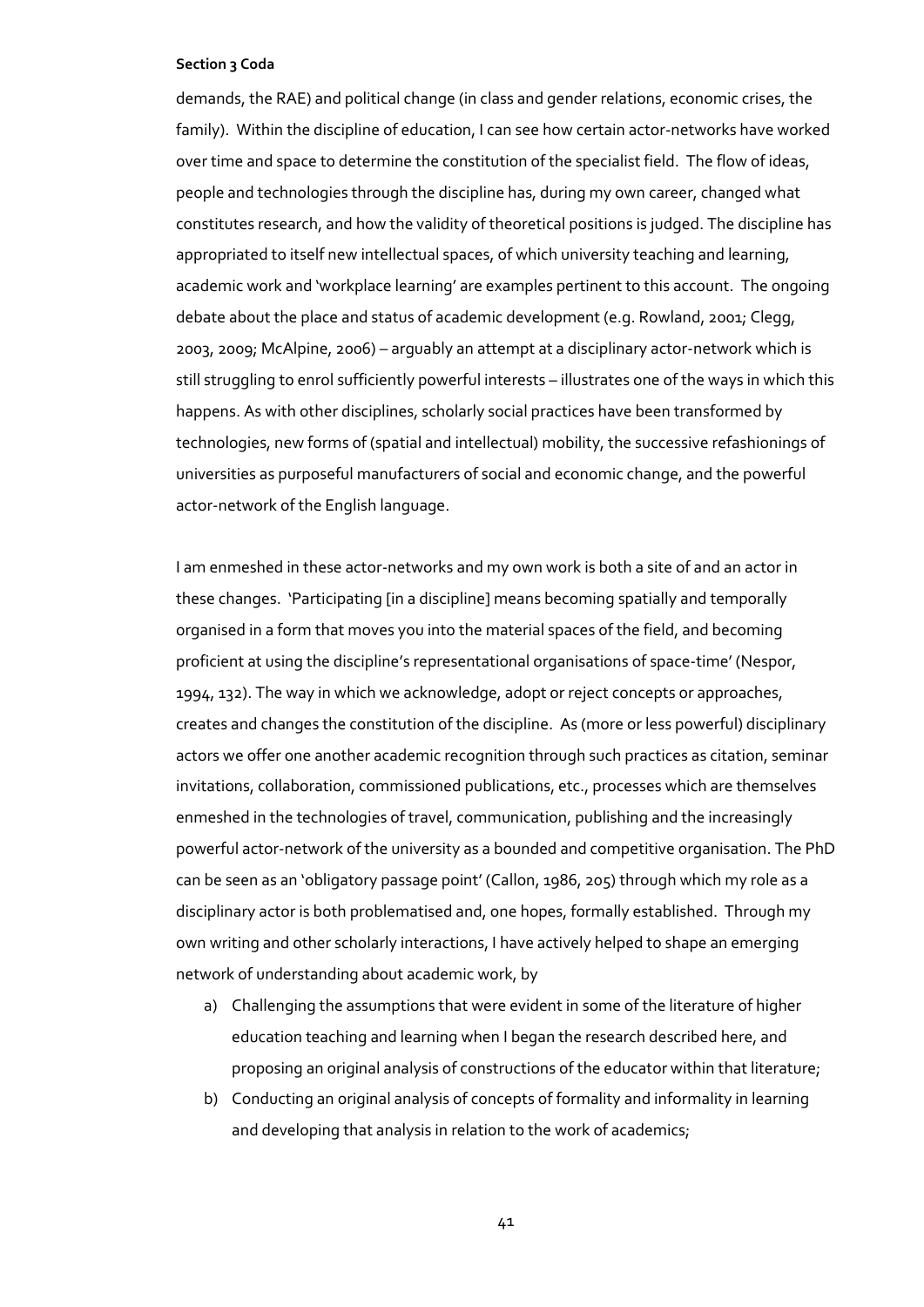c) Introducing new theoretical perspectives to the study of higher education and produced original analyses of the nature of academic work, drawing upon the literature of adult education, workplace learning and actor-network theory.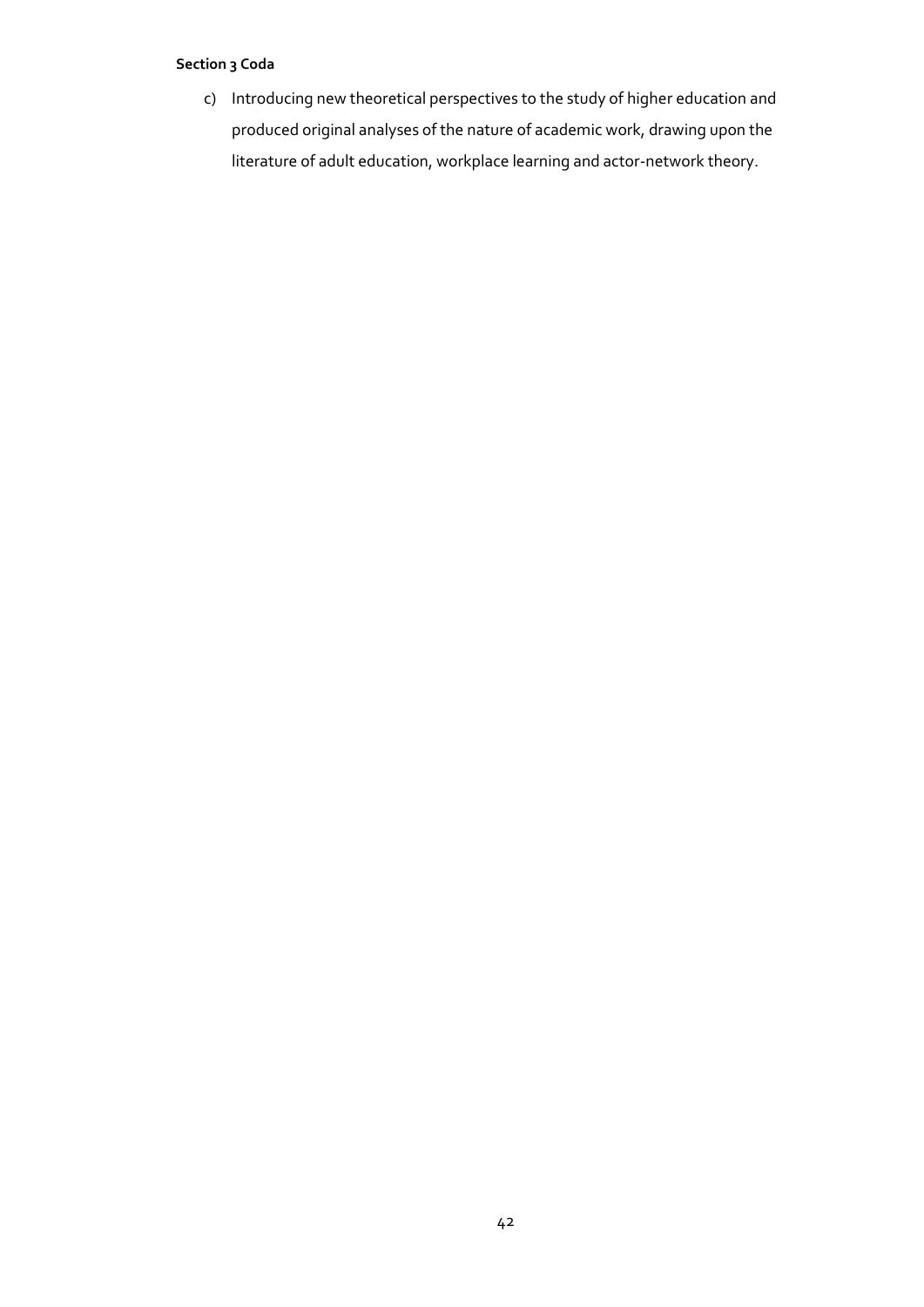## **Acknowledgements**

This PhD submission is a claim to recognition on the basis of my own contribution to the development of the discipline of education through my publications. Co-authors are clearly actors within the texts presented here. It is always difficult to disaggregate the specific contributions made by any individual in the process of collaboration, theory-building, writing and editing, and this is by no means a unique problem in relation to the PhD by publication (Solomon, 2000). Miriam Zukas has confirmed to the University of Brighton that that I had the principal responsibility for the initial literature review and for the conceptualisations on which the ongoing project was subsequently built, and that my contribution to the work presented here and co-authored with her is in all cases a minimum of 50%. Phil Hodkinson and Helen Colley have confirmed my contribution to **Papers 5 and 6** as follows:

Paper 5: Principal author Paper 6: Section 5, pages 40-46 – principal author Section 6 – principal author Section  $2 - 50%$ Entire report – 30%

I confidently assert my own authorship and ownership of all of the work presented here, whilst acknowledging the invaluable contributions of my co-authors, all of whom I would like to thank for their intellectual stimulation and collegial support which has helped to produce this body of work.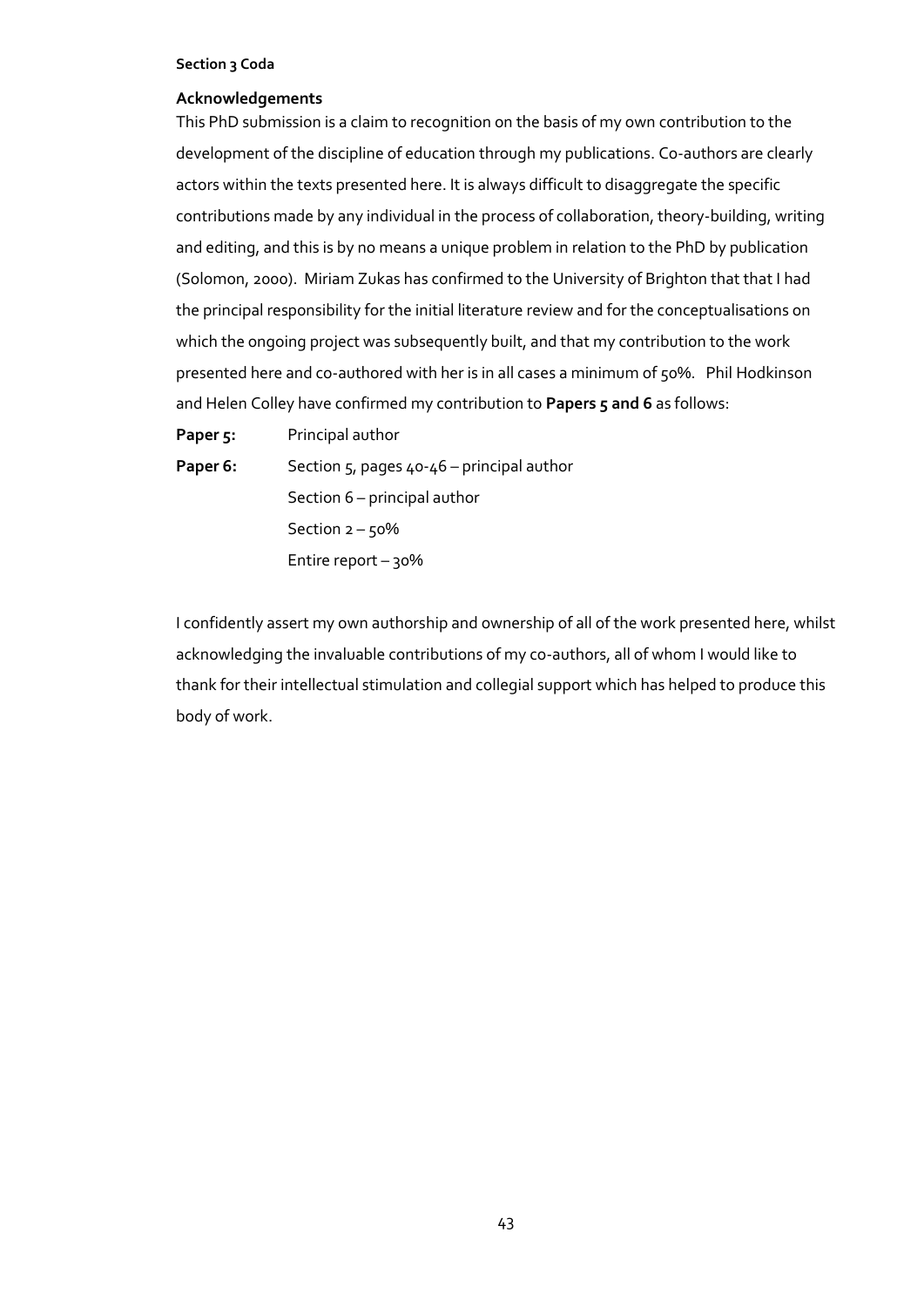## **COMMENTARY: REFERENCES**

Barnett, R. and Di Napoli, R. (2008) *Changing identities in higher education: voicing perspectives*, Abingdon, Routledge

Bath, D. and Smith, C. (2004) Academic developers: an academic tribe claiming their territory in higher education', *International Journal of Academic Development* 9, 1, 9-27

Becher, T. (1989) *Academic Tribes and Territories* Buckingham, SRHE/Open University

Beckett, D. and Hager, P. (2002) *Life, work and learning: practice in postmodernity*, Routledge

Booth, C. (1998) *Accreditation and teaching in higher education*, London, Committee of Vice-Chancellors and Principals of the Universities of the United Kingdom

Bottery, M. (1996) 'The challenge to professionals from the new public management' *Oxford Review of Education*. 22, 2, 179-197.

Bowl, M. (2010) 'University continuing education in a neoliberal landscape: developments in England and Aotearoa New Zealand' *International Journal of Lifelong Education*, 29, 6, 723-738 Brennan, J., Edmunds, R., Houston, M., Jary, D., Lebeau, Y., Osborne, M. and Richardson, J. (2010) *Improving What is Learned at University: An exploration of the social and organisational diversity of university education*, London, Routledge

Brew, A. (2006) *Research and teaching: beyond the divide*, Basingstoke, Palgrave Macmillan Callon, M. (1986) 'Some elements of a sociology of translation: domestication of the scallops and the fishermen of St. Brieuc Bay' in Law, J. (Ed.) *Power, Action, Belief: A New Sociology of Knowledge?* London, Routledge.

Clarke, J. (2002) 'A new kind of symmetry: actor-network theories and the new literacy studies' *Studies in the Education of Adults,* 34, 2, 107-122

Clegg, S. (2003) 'Problematising ourselves: continuing professional development in higher education', *International Journal for Academic Development*, 8, 1/2, 37-50

Clegg, S. (2008) 'Academic identities under threat?' *British Educational Research Journal*, 34,3, 329-345 Clegg, S. (2009) 'Forms of knowing and academic development practice', *Studies in Higher Education*, 34, 4, 403-416

Coaldrake, P. and Stedman, L. (1999) *Academic Work in the Twenty First Century: Changing roles and policies,* Occasional Paper, Higher Education, Canberra, Department of Education, Training and Youth Affairs.

Colley, H. (2003) *Mentoring for Social Inclusion: A Critical Approach to Nurturing Mentor Relationships,* London, RoutledgeFalmer

Colley, H., Hodkinson, P. and Malcolm, J. (2002) *Non-formal learning: mapping the conceptual terrain; a consultation report* Leeds, Lifelong Learning Institute, University of Leeds

Council of Europe (2007) *European portfolio for youth leaders and youth workers*, available at [http://www.coe.int/t/dg4/youth/resources/portfolio/portfolio\\_EN.asp](http://www.coe.int/t/dg4/youth/resources/portfolio/portfolio_EN.asp)

Crane, D. (1972) *Invisible Colleges: diffusion of knowledge in scientific communities* Chicago, University of Chicago Press

Edwards, R. & Usher, R. (1994) 'Disciplining the subject: the power of competence' *Studies in the Education of Adults*, 26, 1, 1-14

Edwards, R. (2003) 'Ordering subjects: actor-networks and intellectual technologies in lifelong learning', *Studies in the Education of Adults* 35, 1, 54-67

Engels, F. (1876/1934*) The part played by labour in the transition from ape to man*, Moscow, Progress Publishers

Fairclough, N. (1989) *Language and Power*, Harlow, Longman

Fairclough, N. (1995) *Critical Discourse Analysis: the critical study of language*, Harlow, Longman Fenwick, T. (2009) 'Re-thinking the 'thing': sociomaterial approaches to understanding and researching learning in work', paper presented at the 6<sup>th</sup> International Researching Work and Learning Conference, Roskilde University, Denmark, 28 June - 1July

Fenwick, T. and Edwards, R. (2010) *Actor-Network Theory in Education*, Abingdon, Routledge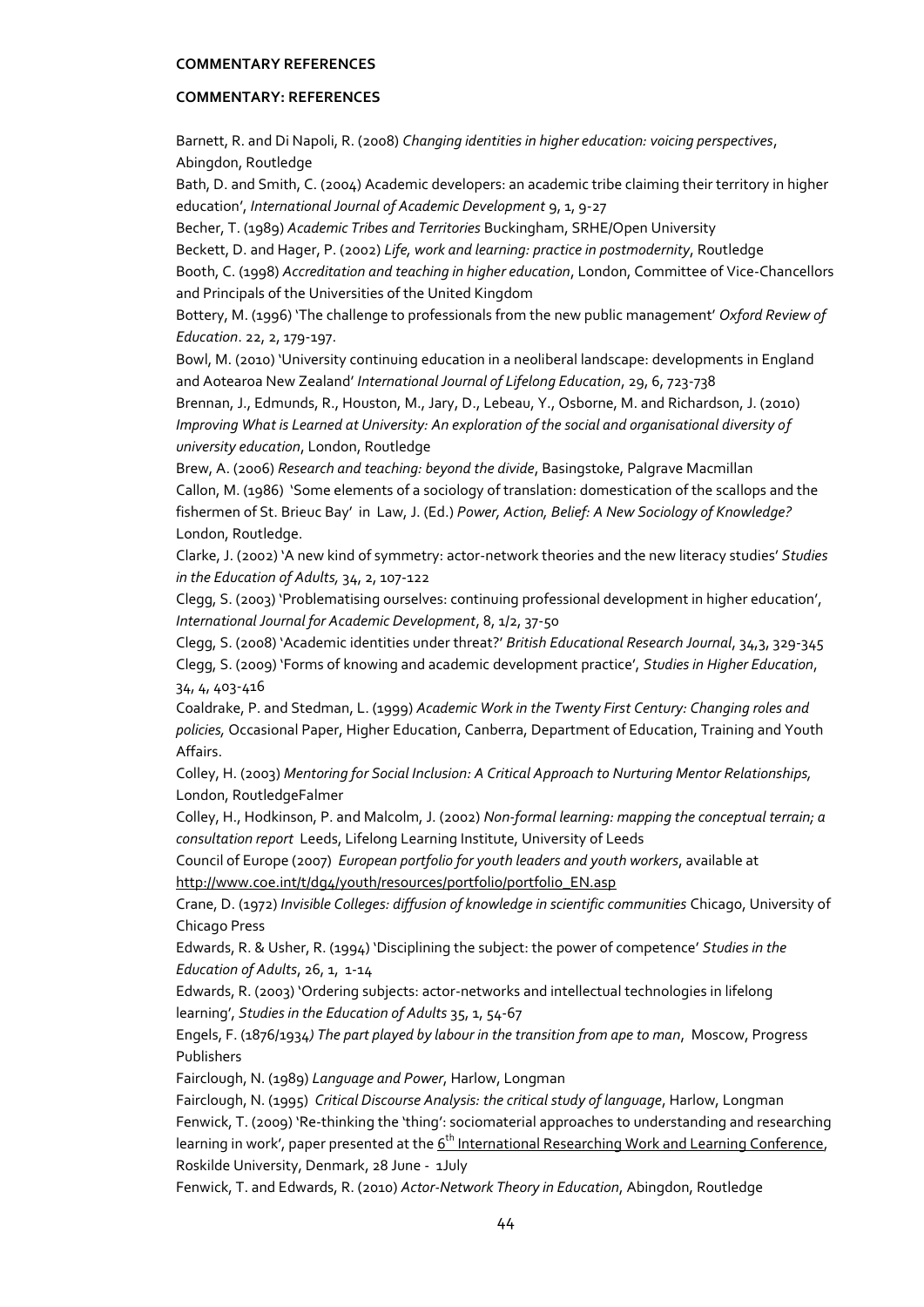Foucault, M. (1972) *The Archaeology of Knowledge*, New York, Harper and Row

Foucault, M. (1973) *The Order of Things: an archaeology of the human sciences*, New York, Vintage Books Frame, P. (1993) *The Complete Rock Family Trees*, London, Omnibus Press

Fransella, F. and Bannister, D. (1977) *A Manual for the Repertory Grid Technique* London, Academic Press Freire, P. (1972) *Pedagogy of the Oppressed*, Harmondsworth, Penguin

Geirsdottir, G. (2008) '"We are caught up in our own world" Conceptions of curriculum within three different disciplines at the University of Iceland' (Unpublished PhD thesis), University of Iceland Gibbs, G. and Jenkins, A. (1992) *Teaching large classes in higher education: how to maintain quality with reduced resources,* London, Routledge

Google Scholar (2011[\) http://scholar.google.co.uk](http://scholar.google.co.uk/) accessed July 2011

Gore, J.M. (1993) *The Struggle for Pedagogies*, London, Routledge

Grenham, G., Wade, P., and Kelly, D. (1999) 'Active learning at the National College of Ireland', paper presented at conference on Research and Practice in Educational Development(s): Exploring the Links, Stoke Rochford, SEDA/SRHE

Griffith, A. and Smith, D.E. (2004) *Mothering for Schooling*, New York, Routledge

Hager, P. (2006) 'A critique of the Colley, Hodkinson & Malcolm Report on Informality and Formality in Learning' paper presented at the Philosophy of Education Society of Great Britain Conference,

University of Oxford, 31 March - 2 April, http://www.philosophy-of-

education.org/pdfs/Friday/Hager.pdf, accessed 10 August 2009

Hall, S. (1992) 'Cultural studies and its theoretical legacies' in Grossberg, L., Nelson, C. and Treichler, P. (Eds.) *Cultural Studies*, New York, Routledge, 277-286

Hattie, H.W. and Marsh, J. (2002) 'The relation between research productivity and teaching effectiveness: complementary, antagonistic or independent constructs?', *The Journal of Higher Education*, 73, 5, 603-641.

Henkel, M. (2000) *Academic identities and policy change in higher education*, London, Jessica Kingsley Henkel, M. (2005) 'Academic identity and autonomy in a changing policy environment'*, Higher Education*, 49, 155-176

Hodkinson, P., Anderson, G., Colley, H., Davies, J., Diment, K., Scaife, T., Tedder, M., Wahlberg;, M., Wheeler, E. (2007) 'Learning Cultures in Further Education' *Educational Review*, 59, 4, 399-413 Hyland, T. (1993) 'Competence, knowledge and education' *Journal of Philosophy of Education*, 27, 1, 57- 68

IJTLHE (2009) ' *International Journal of Teaching and Learning in Higher Education* Call for papers' : http://www.isetl.org/ijtlhe/cfp.cfm, accessed 10 August 2009

Infed (2009) Informal Education website: http://www.infed.org/features/informal\_learning.htm, updated June 2009, accessed 10 August 2009

Jawitz, J.P. (2007) 'Becoming an academic: a study of learning to judge student performance in three disciplines at a South African university', (Unpublished PhD thesis), University of Cape Town

*Journal Hochschuldidaktik* (2009), online journal produced by Technische Universität Dortmund, [http://www.hdz.uni-dortmund.de/index.php?id=120,](http://www.hdz.uni-dortmund.de/index.php?id=120) accessed 10 August 2009

Kember, D. (1997) 'A reconceptualisation of the research into university academics' conceptions of teaching' *Learning and Instruction,* 7, 3, 255-275

Kimble, C., Hildreth, P., Bourdon, I. (eds.) (2008) *Communities of Practice: Creating Learning Environments for Educators, Volume 1&2,* Charlotte, NC, Information Age Publishing

Knowles, M. (1980) *The modern practice of adult education: from pedagogy to andragogy*, New York, Cambridge Books

Kreber, C. (ed) (2009) *The University and its Disciplines: teaching and learning within and beyond disciplinary boundaries*, London, Routledge

Lather, P. (1994) *Getting Smart: Feminist Research and Pedagogy within/in the Postmodern*, London, Routledge

Latour, B. (2005) *Reassembling the social: an introduction to actor-network-theory* Oxford, Oxford University Press.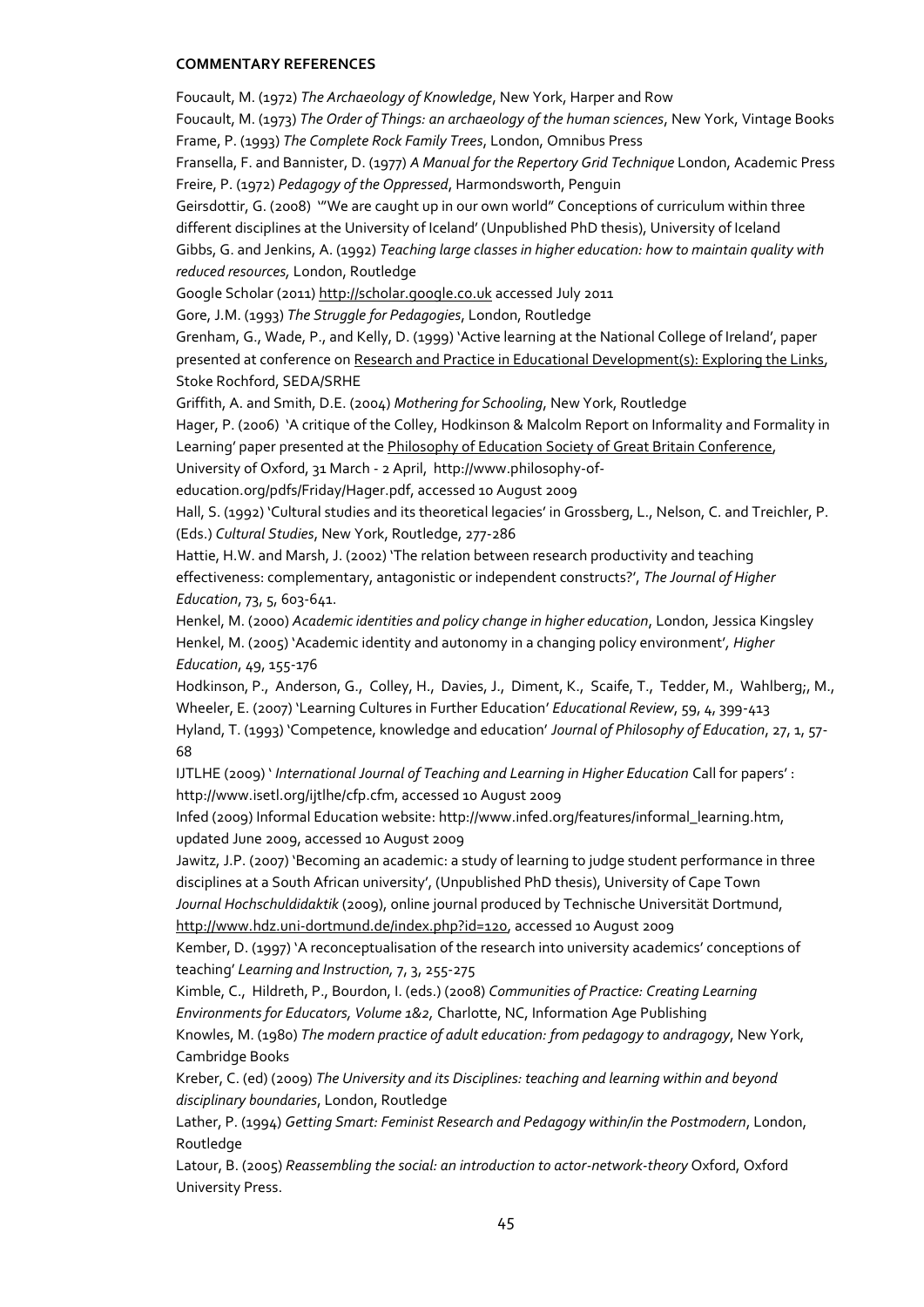Lave, J. (1996) 'Teaching, as learning, in practice' *Mind, Culture & Activity*, 3, 3, 149-164 Lave, J. (1997) 'The culture of acquisition and the practice of understanding' in Kirshner, D. and Whitson, J.A. (eds.) (1997) *Situated cognition: social, semiotic, and psychological perspectives* London, Lawrence Erlbaum Associates Lave, J. and Wenger, E. (1991) *Situated Learning: Legitimate Peripheral Participation* Cambridge, Cambridge University Press. Lave, J. and McDermott, R. (2002) 'Estranged labor learning' *Outlines*, 2002, 1, 19-48 Law, J. (2004) *After method: mess in social science research*, Routledge, London Law, J. (2006) 'Making a Mess with Method', version of 19 January 2006, available at http://www. heterogeneities.net/publications/Law2006Makinga MesswithMethod.pdf, Law, J. (2007) 'Making a mess with method' in W. Outhwaite and S.P.Turner (eds) *The Sage Handbook of Social Science Methodology*, London, Sage Law, J. (2011) contribution to 'Living with mess: in, out of and indifferent to actor-network theory' School of Law seminar, Birkbeck , University of London, 17 June Macfarlane, B. (2004) *Teaching with integrity: the ethics of higher education practice*, Abingdon, Routledge Falmer Macfarlane, B. (2009) *Researching with integrity: the ethics of academic enquiry*, Abingdon, Routledge Malcolm, J. (1988) 'A study in adult education policy with particular reference to Bradford local education authority' Unpublished MEd dissertation, University of Leeds Malcolm, J. (1992) 'The culture of difference: women's education re-examined' in Miller, N. and West, L. (eds.) *Changing Culture and Adult Learning*, Canterbury, SCUTREA, 52-55 Malcolm, J. (1993) 'Negotiating the minefield: practical and political issues in policy research' in Miller, N. and Jones, D.J. (eds.) *Research: Reflecting Practice*, SCUTREA, 142-144 Malcolm, J. (1995) 'The competence of worker bees: the implications of competence-based education for educators of adults' in Collins, M. (ed.) *Educating the Adult Educator: Role of the University* , Saskatoon, University of Saskatchewan, 61-74 Malcolm, J. (1996) 'Futures in the education of educators' in Zukas, M. (ed.) *Diversity and Development: Futures in the Education of Adults* , Leeds, SCUTREA 125-128 Malcolm, J. (1998) *Learning Outcomes in Yorkshire North* Leeds, Workers' Educational Association Malcolm, J. (2000) 'Joining, invading, reconstructing: participation for a change?' in Thompson, J. (ed.) *Stretching the Academy; The Politics and Practice of Widening Participation in Higher Education*, Leicester, NIACE Malcolm, J. (2005) 'Class in the classroom' in T. Nesbit (ed.), *Class Concerns: Adult Education & Social Class.* New Directions in Adult and Continuing Education, no. 106. San Francisco, Jossey-Bass Malcolm, J. (2010) 'Academic workplace(s) and the shaping of academic work', paper for symposium *Shaping future academic identities: elusive workplaces and emerging careers*, presented at SRHE Annual

Conference, Newport, 14-16 December

Malcolm, J. (2011) 'Management and the shaping of academic work', paper presented at  $24<sup>th</sup>$  Annual CHER Conference What are the prospects for higher education in the 21st century? Ideas, research and policy, University of Iceland, Reykjavik, 23-25 June

Malcolm, J., Hodkinson, P., Colley, H. (2003) 'The interrelationships between informal and formal learning', paper presented at 3<sup>rd</sup> International Researching Work and Learning Conference, University of Tampere, Finland, 25-27 July

Malcolm, J. and Jones, H.M.F. (eds.) (1995) *Training from Europe: Policy and Practice*, Leeds, University of Leeds

Malcolm, J. and O'Rourke, R.K. (2001) 'Lifelong learning and the legacy of social purpose', paper presented at British Educational Research Association Conference, University of Leeds, 13-15 September

Malcolm, J. and Zukas, M. (1999a) 'Models of the educator in higher education: problems and perspectives', paper presented to the 19<sup>th</sup> Annual Conference of the Society for Teaching and Learning in Higher Education, Creating Collaborative Learning for the 21<sup>st</sup> Century, University of Calgary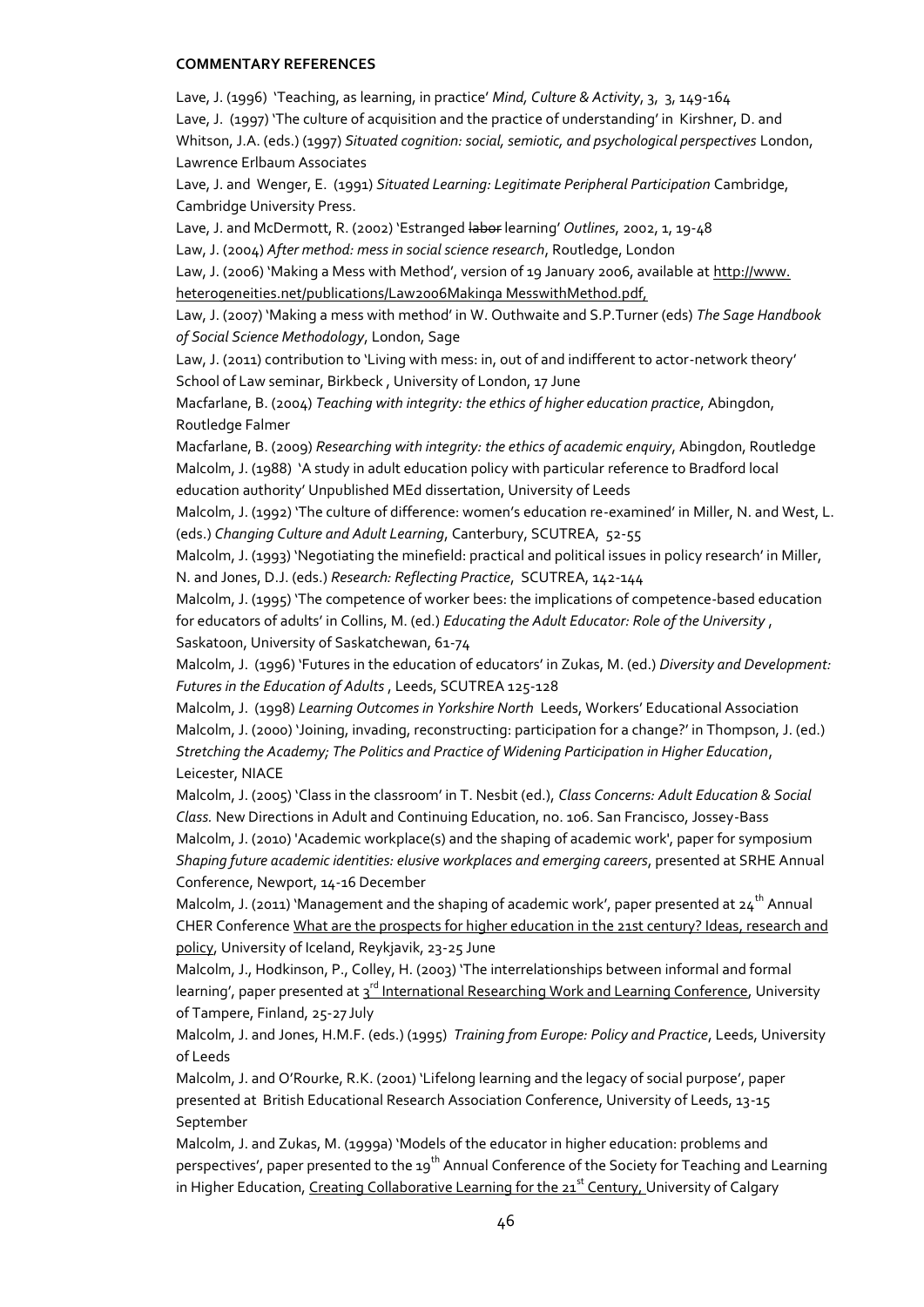Malcolm, J. and Zukas, M. (1999b) 'Thinking there is new land', in Merrill, B. (ed.) *The Final Frontier: Exploring Spaces in the Education of Adults*, Warwick, SCUTREA, 194-198

Malcolm, J. and Zukas, M. (1999c) 'Becoming an educator: communities of practice in higher education' paper presented to Annual Conference of Society for Research into Higher Education, HE and its Communities, Manchester, UMIST

Malcolm, J. and Zukas, M. (2002) 'Altered states of teacher identity: the impact of scrutiny and regulation on pedagogic thinking and practice' in Edwards, R., Gray, P., Morgan-Klein, B., Murphy, M., Tett, L. (eds.) *Cultures, communities and citizens: the altered states of adult education?*, University of Stirling/SCUTREA, 192-197

Malcolm, J. and Zukas, M. (2003) 'Dirty language: reclaiming pedagogy' in Davidson, I., Murphy, D. and Piette, B. (eds.) Speaking in tongues: languages of lifelong learning, University of Wales,

Bangor/SCUTREA, 145-149

Malcolm, J. and Zukas, M. (2005a) 'Poor relations: exploring discipline, research and pedagogy in academic identity', paper presented at CRLL Conference, What a Difference a Pedagogy Makes -Researching Lifelong Learning and Teaching, University of Stirling, 23-26 June

Malcolm, J. and Zukas, M. (2005b) 'The imaginary workplace: academics as workplace learners', paper presented at 4th International Conference on Researching Work and Learning, University of Technology Sydney, 11-14 December

McAlpine, L. (2006) 'Coming of age in a time of super-complexity (with apologies to both Mead and Barnett)', *International Journal for Academic Development*, 11, 2,123-127

McIlroy, J. and Spencer, B. (1988) *University Adult Education in Crisis*, Leeds Studies in Adult and Continuing Education, University of Leeds

McLean, M. (2006) *Pedagogy and the University: critical theory and practice*, London, Continuum McWilliam, E. (2004) 'Changing the academic subject', *Studies in Higher Education*, 29, 2, 151-163 Nespor, J. (1994) *Knowledge in motion: space, time and curriculum in undergraduate physics and management* London, Falmer Press

Nicoll, K. and Harrison, R. (2003) ' Constructing the good teacher in higher education: the discursive work of standards', *Studies in Continuing Education*, 25,1, 23-35

NHS Evidence (2005),

<http://www.library.nhs.uk/KnowledgeManagement/ViewResource.aspx?resID=88442>– accessed 10 August 2009

Open University (n.d.) Masters Module E845 'Supporting Lifelong Learning':

<http://www.open.ac.uk/lifelong-learning/index.html>, accessed 6 August 2009

RAE2008 (2006) *Panel K Criteria and Working Methods*, (Ref RAE 01/2006 [K] )Research Assessment Exercise, Bristol

Rogoff, B. (1990) *Apprenticeship in thinking: cognitive development in social context*, Oxford, Oxford University Press

Rogoff, B. (1995) 'Observing sociocultural activity in three planes: participatory appropriation, guided participation and apprenticeship' In J. V. Wertsch & P. Del Rio & A. Alvarez (Eds.), *Sociocultural studies of the mind*, Cambridge, Cambridge University Press, 139-164

Rowland, S. (2001) 'Surface learning about teaching in higher education: The need for more critical conversations' *International Journal for Academic Development,* 6,2, 162–167

Ruth, D. (2008) 'Being an academic: authorship, authenticity and authority' *London Review of Education*, 6, 2, 99-109

Seely Brown, J., Collins, A., Duguid, P. (1989) 'Situated cognition and the culture of learning', *Educational Researcher*, 18, 1, 32-42

Sfard, A. (1998) 'On two metaphors for learning and the dangers of choosing just one', *Educational Researcher*, 27, 2, 4-13

Skelton, A. (2005) *Understanding Teaching Excellence in Higher Education: towards a critical approach,*  London, Routledge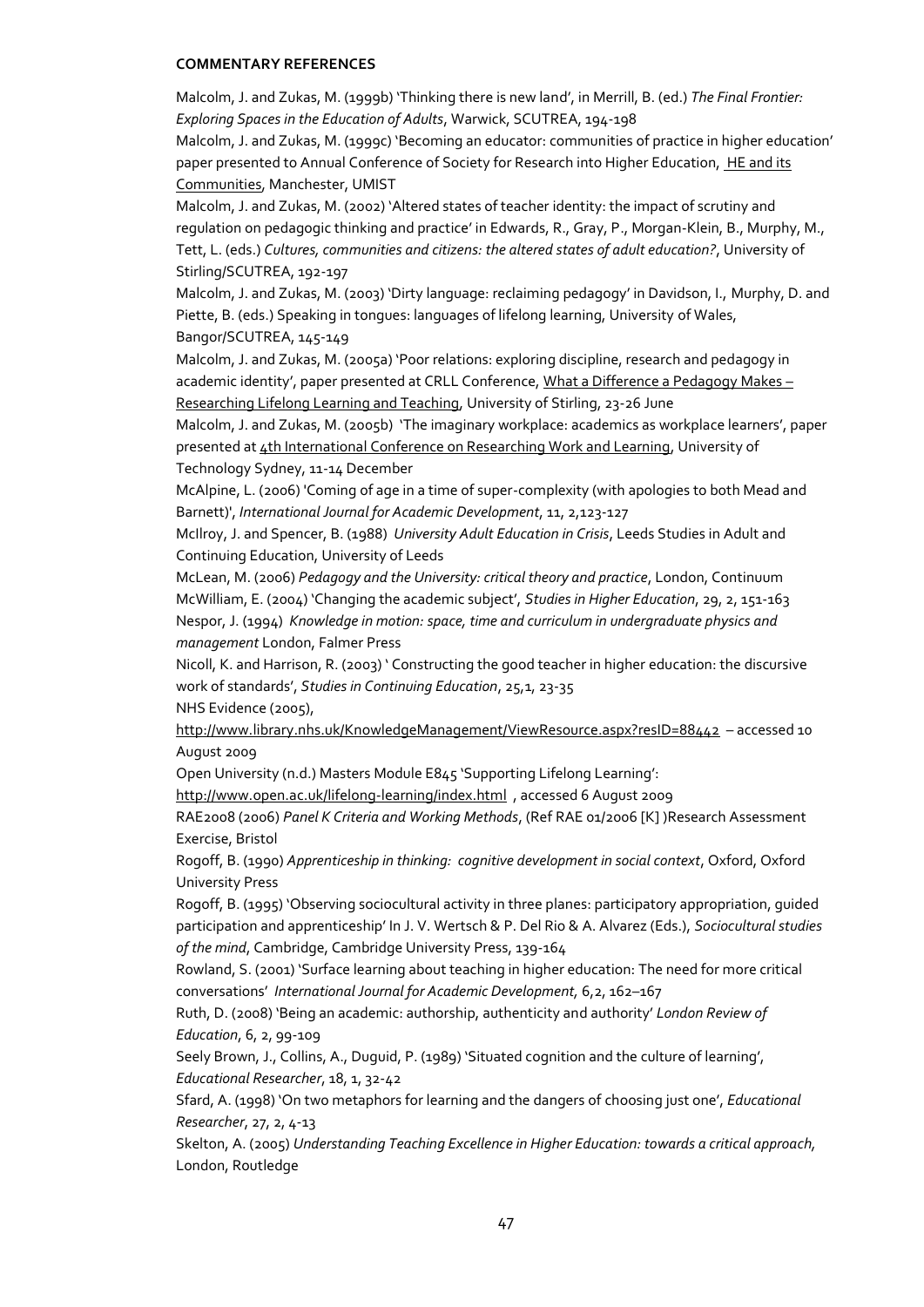Smith, D.E. (1987) *The Everyday World as Problematic: a feminist sociology* Boston, Northeastern University Press

Smith, D.E. (2005) *Institutional Ethnography: a sociology for people* Lanham, AltaMira Press Solomon, N. (2000) 'Re/constructing the subject: tactical textual uptakes' (Unpublished PhD thesis), University of Technology Sydney

Thompson, J. L. (ed.) ( 1980) *Adult Education for a Change*, London, Hutchinson

University of Leeds (1997) *Report to NCVQ: advising NCVQ on the DfEE project 'Inter-Consortium Credit Agreement'* Project no. NVQ/COR/X-6101, School of Continuing Education (unpublished report) – contributing author Janice Malcolm

UUK (2010) *The Changing Academic Profession in the UK and Beyond*, Research Report, London, Universities UK

Viskovic, A. R. (2009) *Survey of Literature Relating to Tertiary Teacher Development and Qualifications*, Wellington, Ako Aotearoa National Centre for Tertiary Teaching Excellence

Vygotsky, L.S. (1978) *Mind in Society: the development of higher psychological processes* London, Harvard University Press

Wenger, E. (2009) 'Services' web page <http://www.ewenger.com/services/index.htm>, accessed 10 August 2009

Wenger, E., McDermott, R. and Snyder, W.M. (2002) *Cultivating Communities of Practice: A Guide to Managing Knowledge*, Harvard Business School Press

Young. M.F.D. (1971) *Knowledge and Control: new directions for the sociology of education*, London, Collier Macmillan

Zukas, M. and Malcolm, J. (1999) 'Models of the educator in higher education' paper presented at British Educational Research Association Annual Conference, University of Sussex, Brighton, 2-4 September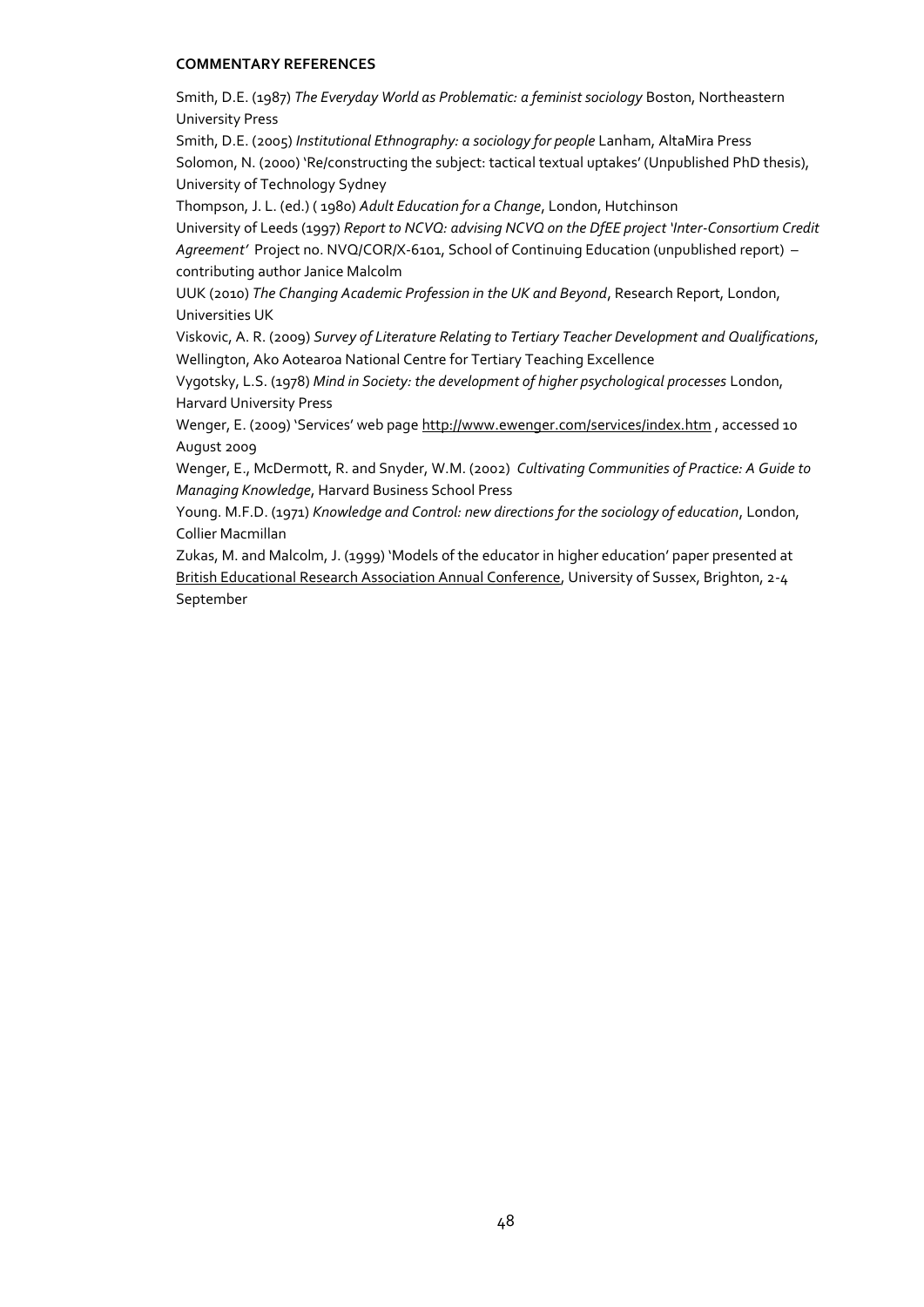## **APPENDIX 1**

## **First interview schedule: exploring pedagogic identity**

- 1. Tell me about your teaching career to date. (including qualifications etc)
- 2. Would you say that you think of yourself *primarily* as a teacher?
- 3. What do you think about the content of what you teach? (Is it externally set, etc?)
- 4. Let's talk about your students. What impact do they have on your teaching?
- 5. Does it matter if you teach different groups? What things make a difference?
- 6. Are there things about you and your life that impact on your teaching?
- 7. How do you think your students would describe you? How would they describe your relationship with them?
- 8. I want to unpack some of the things about how you see yourself as a teacher.
	- a) What's influenced you?
	- b) What do you see as your strengths and weaknesses?
	- c) Are there any points for development?
	- d) What are your goals where do you see yourself going from here?
- 9. We're trying to find out if teachers think of themselves primarily as individuals, or as part of a work team, or as part of something else. How do you see yourself?
- 10. How do you see the relationship between teaching and research?